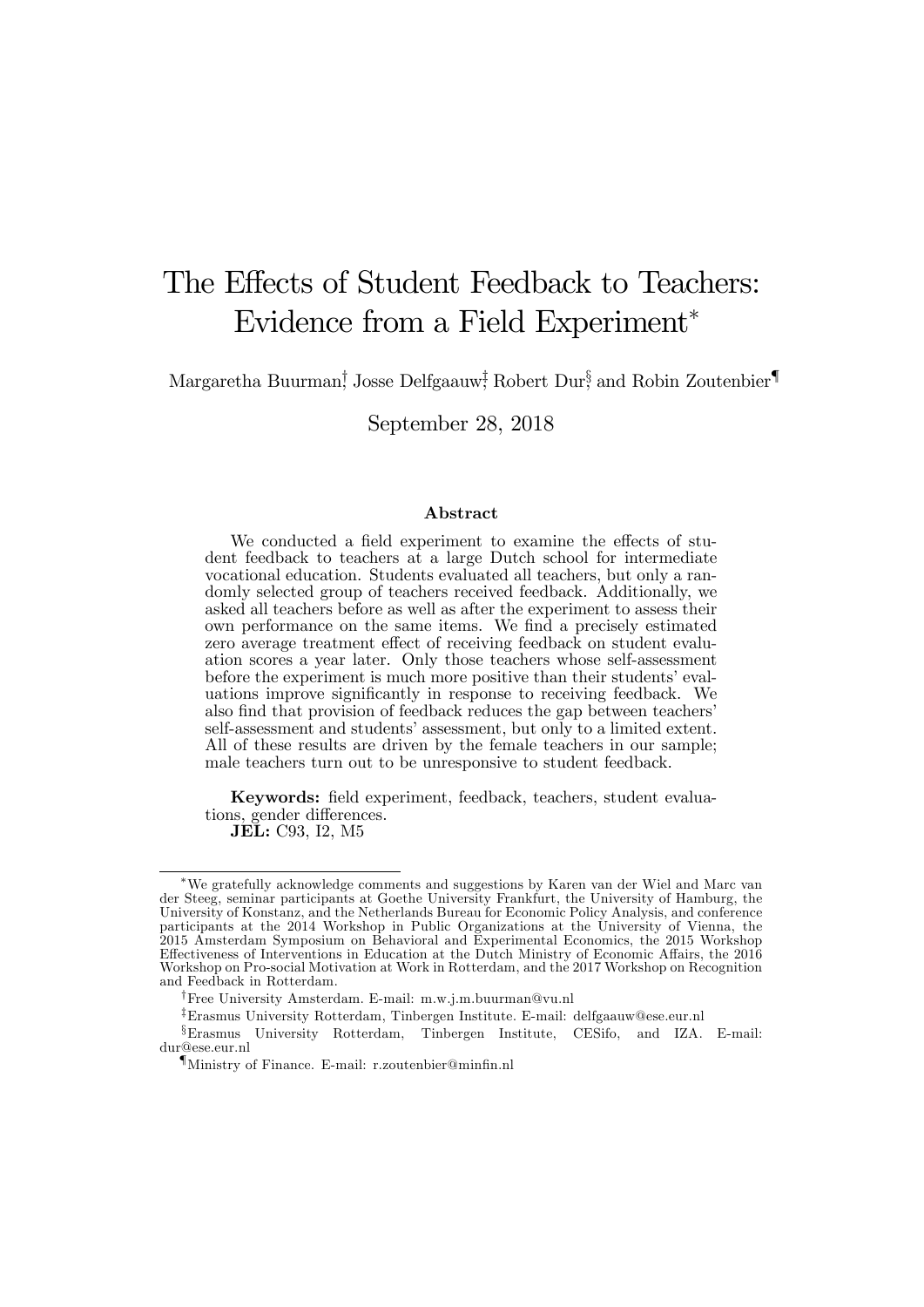### 1 Introduction

Regular provision of performance feedback to employees is common practice in many organizations. Feedback often serves as a means to provide recognition to good performers as well as to help employees learn about how to improve oneís performance. Several recent studies have investigated the effect of receiving feedback on performance. In a variety of organizations and contexts, these studies have shown that the provision of feedback can have sizeable positive effects on performance (Azmat and Iriberri 2010, 2016, Blanes i Vidal and Nossol 2011, Kuhnen and Tymula 2012, Tran and Zeckhauser 2012, Delfgaauw et al. 2013, Gerhards and Siemer 2016, Azmat et al. 2017). Barankay (2012) and Bandiera et al. (2013) show that feedback can also have an adverse effect on performance.

Providing employees with feedback on their performance has also become increasingly popular in education. Many schools use students' evaluations of teachers to enable and motivate teachers to improve teaching. Moreover, evaluations sometimes play a role in tenure, bonus, and promotion decisions (Watts and Becker, 1999). There is an extensive literature that studies the use of studentsí evaluations in teaching (see for instance Cohen 1980 and Marsh 2007 for overviews of the literature). In general, studies find positive but small effects of students' feedback on the performance of teachers.

This paper studies the effect of students' feedback on the performance of teachers by conducting a field experiment at a large Dutch school for intermediate vocational education. Students were asked to evaluate their teachers using a questionnaire consisting of 19 items. We implemented a feedback treatment where a randomly chosen group of teachers received the outcomes of their students' evaluations. The other group of teachers was evaluated as well but did not receive any personal feedback. We estimate the effect of receiving feedback on teachers' performance by examining students' evaluations of teachers a year later.<sup>1</sup> In contrast to most previous studies (Centra,

<sup>1</sup>There are no standardized test scores or other objective measures of student performance available. Hence, we cannot examine whether providing feedback affects students' performance and/or teachers' value added. Carrell and West  $(2010)$  and Braga et al. (2014) present evidence that student evaluation scores are negatively correlated with teachers' value-added, raising doubts about the usefulness of student evaluations. Beleche et al.  $(2012)$ , on the other hand, find a robust positive association between student learning and course evaluations. Likewise, Mengel et al. (2018) find a positive correlation for male teachers, while there is little correlation for female teachers in their sample. Note also that, even if the correlation in our context would be negative, this need not imply that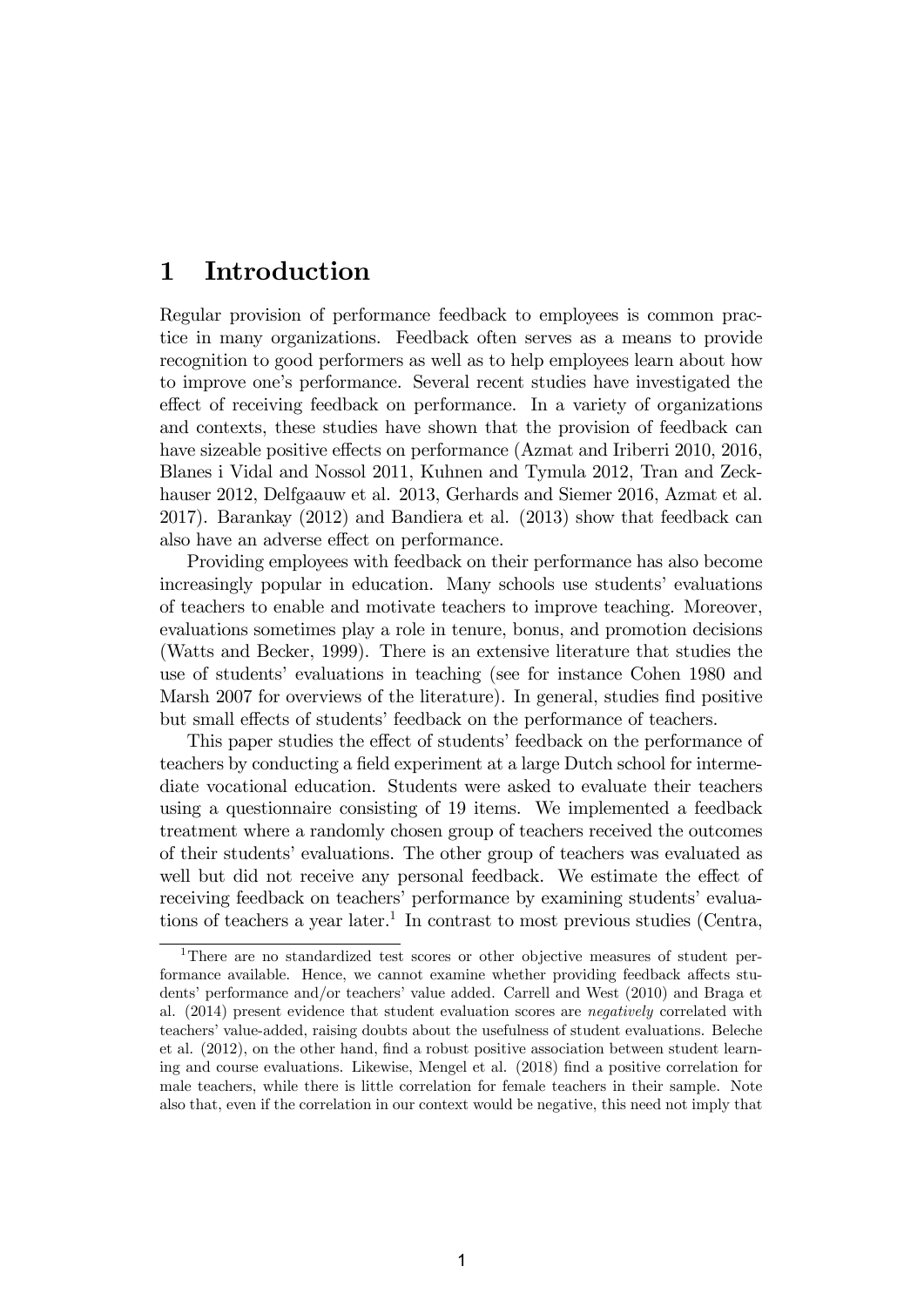1973, being the main exception), we also investigate whether the effect of feedback depends on how student evaluations differ from the teacher's own performance assessment on the same items. For that purpose, we collect data on teachers' self-assessed performance both before and after the experiment. Another difference with most previous studies is that we examine the effect of feedback over a much longer period of time, namely a full year. Earlier studies are typically restricted to studying the effects of feedback within a semester.

The results of our experiment show that receiving feedback has no effect on feedback scores of teachers a year later. We find a precisely estimated zero average treatment effect of 0.04 on a 5-point scale with a standard error of 0.05. Our results differ somewhat from the findings of the existing studies mentioned above. A possible explanation for the lack of a treatment effect in our study may be that we investigate the effect of feedback in the long run. Feedback may affect short-run performance, but the effect may fade away in the long run, as in Azmat et al. (2017) in the context of providing relative performance information to students.

Next, we study whether the content of the feedback matters for the effect of receiving feedback on performance. For that purpose, we compare the student feedback with the prior self-assessment of performance on the same items. We expect that teachers whose self-assessment deviates more from the studentsí evaluations respond more strongly, as student feedback may contain more 'news' in that case. In line with this, we find no effect of the feedback treatment for teachers who evaluate themselves similarly to the students' evaluation. The estimate of the treatment effect for these teachers is very close to zero. We do find a significant positive treatment effect for teachers who learn that their own assessment is much more favorable than their students' evaluation.

Our findings are well in line with Centra (1973), the only prior study  $\sim$  to our knowledge  $\sim$  investigating whether teachers' response to student evaluations depends on the discrepancy between teachers' self-assessment and their students' evaluations. Among a sample of about 350 teachers at 5 different colleges in the US, he finds on average little effect of mid-semester feedback on end-of-semester student ratings. However, among teachers for whom students' mid-semester ratings fell short of their own assessment, endof-semester ratings increased more strongly as compared to similar teachers who did not receive feedback. Our study finds, in a different population, similar results that hold over the period of a full year.

improvements in student evaluations caused by teachers' response to students' feedback lead to a worsening of student performance.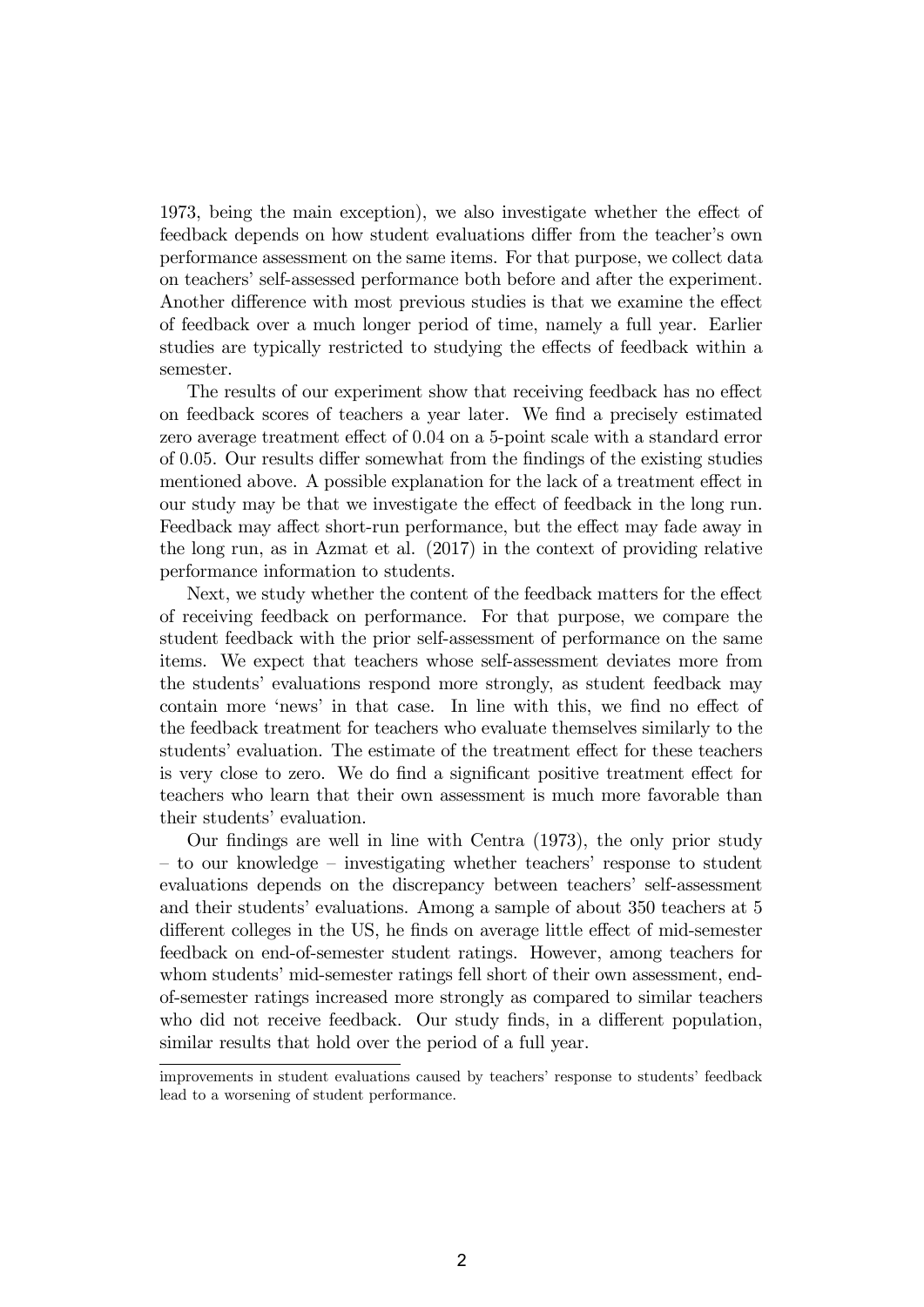How a teacher's performance compares to the performance of her colleagues may also matter for the effect of receiving feedback. In our experiment, all teachers  $-both$  in treatment and control— were informed about the average of the evaluation outcomes of the teachers in their team. This implies that some teachers in the treatment group learn that they perform better than their direct co-workers, while others learn that they perform worse. Relative performance information may matter for the performance of teachers when they care about their status (Moldovanu et al. 2007, Besley and Ghatak 2008, Auriol and Renault 2008) or when teachers want to conform to social norms (Bernheim 1994, Sliwka 2007). Our results show that the treatment effect is very close to zero for teachers who perform better than their team. We do find a positive but small (and only marginally significant) effect of feedback for workers who perform worse than their team.

An additional response of teachers to receiving student evaluations that conflict with their self-assessment is to adjust their self-assessment. We find only small effects of the feedback treatment on the self-assessment of teachers. Teachers who learn that their students' evaluations are on average better than their self-assessment do not update their self-assessment. Teachers who learn that their students' evaluations are worse than their self-assessment do lower their self-assessment of performance, but only to a limited extent.

When we presented these findings in seminars and conferences, we were often asked whether there are gender differences in the response to feedback. Roberts and Nolen-Hoeksema (1994) and Johnson and Helgeson (2002) Önd that women are more likely to internalize feedback than men, in particular when the feedback is negative. In lab experiments, Mobius et al. (2007) and Buser et al. (2018) find gender differences in updating in response to relative performance, where women turn out to be more conservative in updating after receiving relative performance feedback than men. Azmat and Iriberri (2016) find that males' performance improves significantly more than females' performance after receiving relative performance feedback (in addition to feedback on individual performance). This gender difference does not depend on the content of feedback, and is stronger under individual pay-forperformance than under flat wages.

Performing our analysis separately for male and female teachers, we find that the pattern of responses as described above is entirely driven by female teachers. Whereas male teachers hardly respond to feedback independent of the content, we find that female teachers' performance increases significantly after learning that their student evaluation score falls below their self-assessment score as well as when they learn they perform worse than their team. Moreover, in contrast to male teachers, female teachers adjust their self-assessment downwards after learning that students rate them less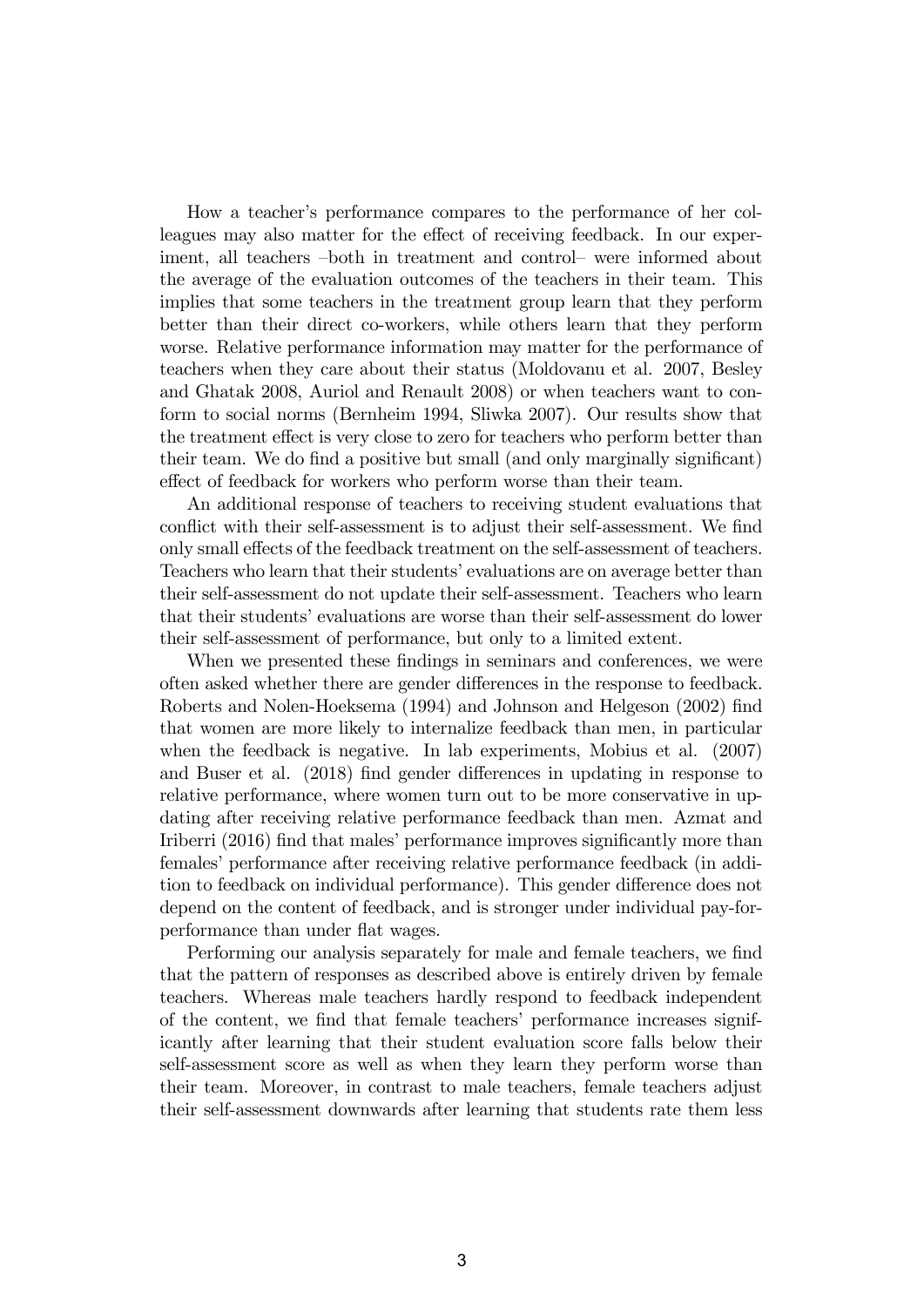favorably than they rated themselves. As this is an ex post analysis, these results should be considered as exploratory. Further research on gender differences in response to feedback is warranted.

Finally, we investigate whether receiving feedback and the content of the feedback have an effect on teachers' job satisfaction. Receiving information about performance might affect teachers' job satisfaction when teachers intrinsically care about their performance (as in e.g. Besley and Ghatak 2005 and Delfgaauw and Dur 2008) or when they enjoy being perceived as a competent or dedicated teacher (as in Suurmond et al. 2004 or Benabou and Tirole 2006). In either case we would expect that job satisfaction of teachers in the treatment group increases with the difference between student feedback and teacherís self-assessment. Earlier work by Ryan et al. (1980) shows that the introduction of student evaluations negatively affects job satisfaction on average. Our results show that providing teachers with feedback on their performance has no significant effect on their job satisfaction. We find a similar result when we look at the effect of the content of feedback.

We proceed as follows. The next section provides a detailed description of the Öeld experiment. Section 3 reports the descriptive statistics of the sample. In section 4 we describe our empirical strategy. The results of the field experiment are presented in section 5. We discuss gender differences in response to feedback in section 6. Finally, section 7 concludes.

#### 2 Experimental design

#### 2.1 Background

The field experiment took place at a Dutch school for intermediate vocational education between the end of 2011 and the beginning of 2013. The school offers education to teenagers (usually in the age range from 16 to 20) and (young) adults. The offered curricula prepare for a large number of occupations, including technical professions, administrative jobs, maritime professions, and jobs in information technology, health care, and the hospitality sector. In all fields, there are multiple programs that differ by level and duration. The durations of programs vary between one and four years.

All teachers are assigned to teams that are supervised by a manager. The teams are organized around educational fields. Each team consists of roughly 10 to 20 teachers. Teachers teach one or several courses to a number of different classes of students. Teachers of general subjects (such as language or math) typically teach in multiple fields, while most teachers of field-specific courses (such as cooking or inland shipping) only teach students within their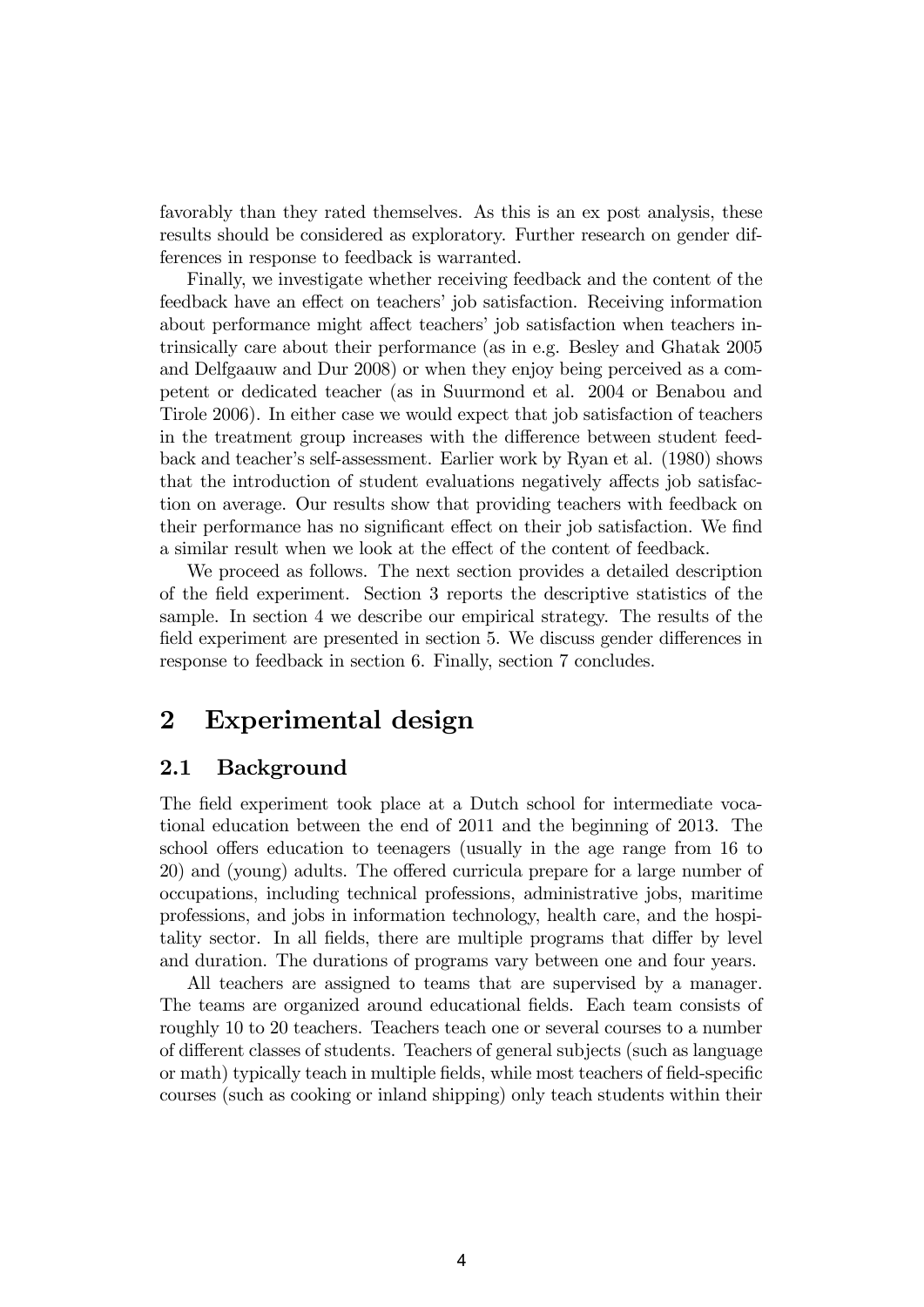own field. Depending on the field of education, the average class size is 10 to 30 students. Students can have the same teacher for different courses in their program.

In 2011, the school had almost 8,000 students and about 470 teachers divided over 27 teams. The school merged in 2012 with another intermediate vocational education school, which increased the number of students to about 9,500 and the number of teachers to about 550. In 2013, the school had 9,000 students and 520 teachers. The merger did not interfere with our experiment, in that the organizational structure as well as the composition of the teams in the experiment remained largely unchanged. However, the merger did result in a higher attrition of teachers, which we shall analyze in depth in the next section.

The teachers in the experiment had not received individual feedback from student evaluations at this school in the past. During the experiment, no other individual feedback based on student evaluations was provided to the teachers. The school does participate in a national survey on student satisfaction, which provides information about the student evaluations of the school and of educational fields. Furthermore, most teachers have annual performance interviews with their manager. Finally, in 2011 teachers participated in a 360 degree evaluation, which included feedback from their manager, colleagues, and external clients (such as companies that provide internships), but not from students. None of these alternative types of feedback differed between teachers in the treatment group and the control group in our experiment.

Teachers at this school earn a flat wage. The school originally intended to follow up on this feedback experiment with another, government-funded experiment aimed at testing the effects of individual incentive pay for teachers, partially based on student evaluation scores. However, this plan was abandoned in May 2012 due to central government budget cuts. The school did continue the yearly student evaluations after the experiment ended.

#### 2.2 Set-up of the experiment

The experiment is based on two waves of student evaluations of teachers. The first wave took place at the end of 2011, the second wave at the end of 2012. In a pilot prior to 2011, six teams had implemented student evaluation surveys that consisted of 19 items. After analyzing the outcomes of these surveys, we used an adjusted version of this questionnaire in our study. The six pilot-teams are not part of our experiment, which took place within the remaining 21 teams. The final version of the questionnaire can be found in Appendix A. It consists of 19 statements, to which students could respond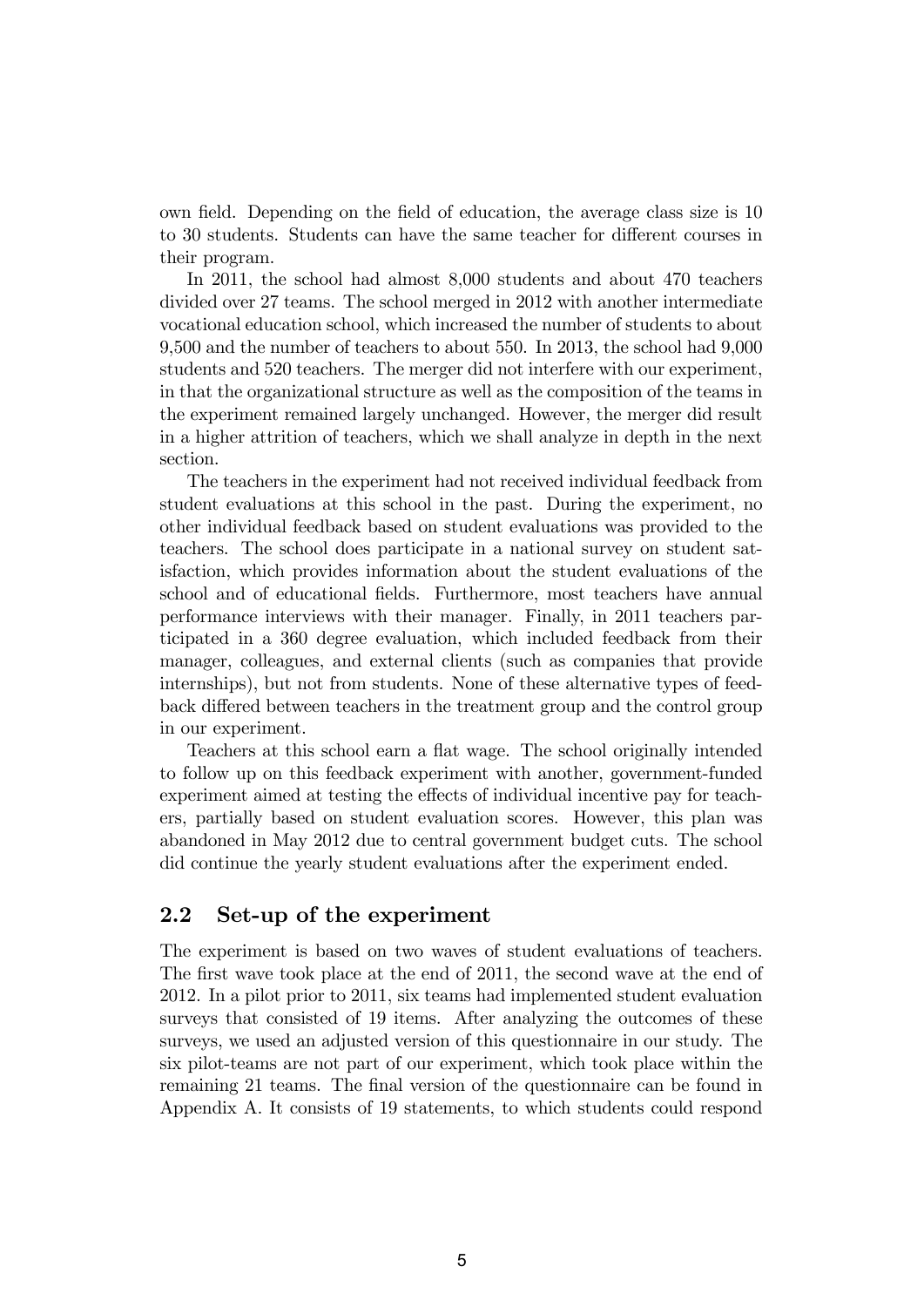on a 5-point scale ranging from 'disagree' to 'agree',<sup>2</sup> as well as a space for comments and recommendations. The questionnaire includes statements on teacher quality, organizational aspects, and interpersonal skills.

In both years, the questionnaires were administered at the end of the first teaching period in the school year. Before the start of the school year, teachers were informed through an information bulletin that student evaluations would take place. Further, in 2011, teachers were informed that a random half of the teachers would receive their evaluation scores, so as to enable an evaluation of the effects of feedback provision. Exactly which teachers would receive their scores was determined after the student evaluations and teacher self-assessments had taken place, through a randomization procedure described below. In 2012, teachers were informed that all of them would receive their scores this time. Our experiment thus yields an estimate of the effect of feedback provision on subsequent performance. Our design does not enable us to assess the effect of the anticipation of feedback provision (as all teachers anticipated that they might receive feedback), nor can we assess the possible effects of performance measurement (because all teachers knew that their performance would be measured).

The completion of the surveys by students took place during class hours, under the supervision of (preferably) a person who was not evaluated by that class of students. Students went to a separate classroom, where each of them had access to a computer to complete the surveys. It was decided that students would evaluate a maximum of three teachers. Asking students to evaluate more teachers was deemed undesirable, as students might lose interest after filling out several questionnaires. The team managers decided which teachers would be evaluated by a particular class of students. In the data, the number of teachers evaluated by a student ranges from 1 to 5. Nearly all teachers in the 21 teams were evaluated by students. All teachers were asked to complete a self-assessment questionnaire on the same items as contained in the student evaluation questionnaire.<sup>3</sup>

After the first wave of evaluations had taken place, we randomly assigned teachers to treatment and control. Within each team, we stratified the assignment by average student evaluation score and by the difference between teachers' average self-assessment score and average student evaluation score,

<sup>&</sup>lt;sup>2</sup>In addition, students could respond "Do not know / not applicable" to a statement. Throughout the analysis, we treat such responses as missing observations. Alternatively, we could drop questionnaires with partial non-response altogether. This reduces the sample size to quite some extent, but does not affect any of our main conclusions.

<sup>3</sup> In contrast to the student evaluation form, the questionnaire for teachers did not contain "Do not know / not applicable" as a possible answer category. Only 5 teachers refrained from answering one or more items. We excluded these teachers from the sample.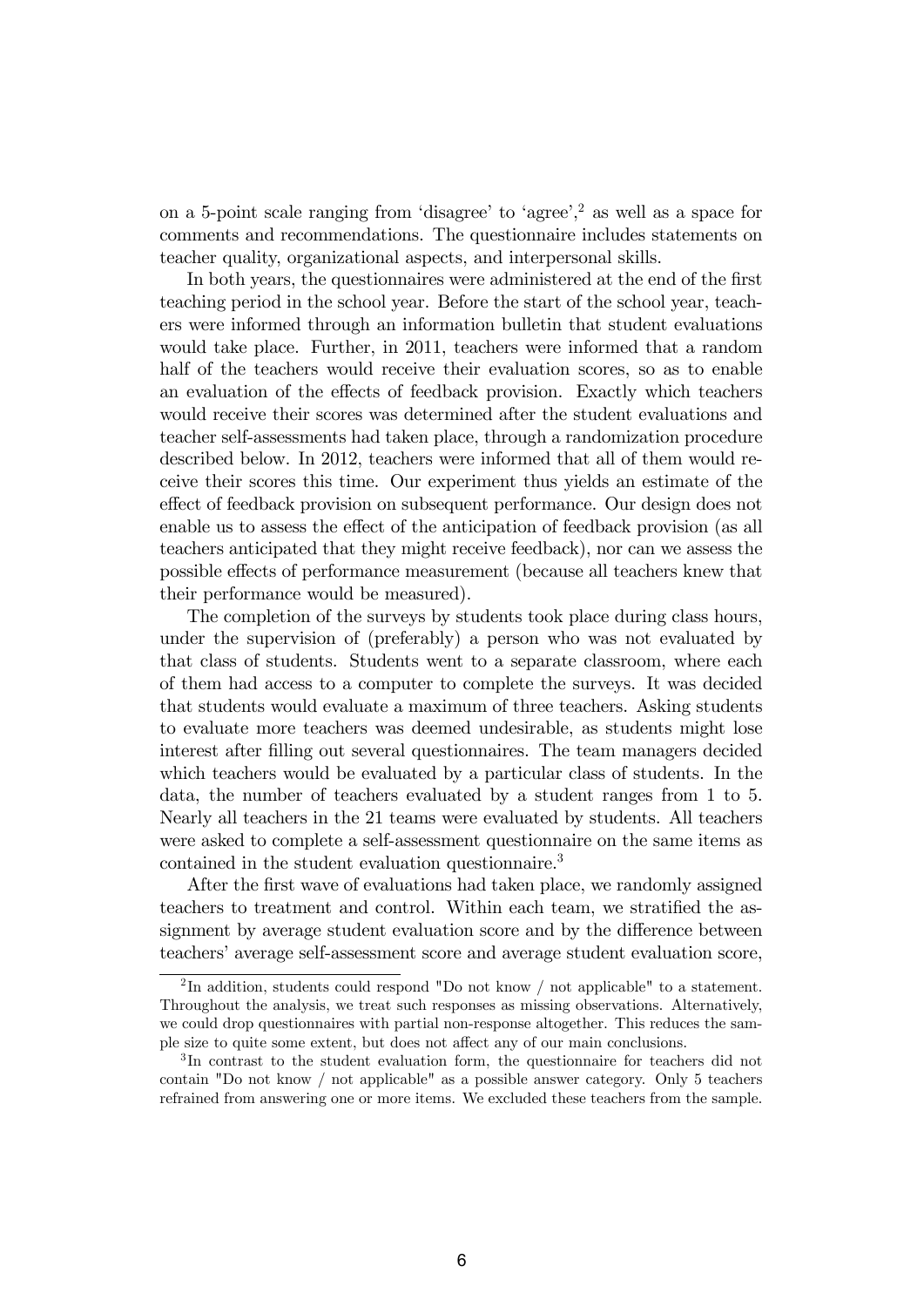in the following way. Within each team, we ranked teachers by their average score (over all students that evaluated them) on all 19 statements except statements  $14$  and  $15<sup>4</sup>$  Based on this ranking, we created three equally large strata. Within these strata, we ranked all teachers based on the difference between their average self-assessment scores and their average student evaluation score, both based on the same 17 items. Using this ranking, we alternated the assignment of teachers to treatment and control, using a random device to determine whether the teachers in odd positions or the teachers in even positions were placed in the treatment group.<sup>5</sup> This procedure helps to create balance between the treatment group and the control group in terms of average student evaluation score as well as in terms of the gap between student evaluation scores and self-assessment score. Moreover, we obtain balance across teams.

The teachers in the treatment group received their feedback in Spring 2012 through e-mail. It contained the average student evaluation score on each of the 19 items, both for all evaluations together as well as split out by class. It also contained the average evaluation score over all items, again averaged over all evaluations as well as by class. Furthermore, it included the teacherís self-assessment scores, on all items as well as the overall average. Lastly, it contained the average student evaluation score of all teachers in the teacherís team, on all 19 items as well as the overall average. Note that in the team scores, the student evaluations of teachers in the control groups are included. The team managers also received this feedback of the teachers in the treatment group (but not of the teachers in the control group). The teachers in the control groups did not receive their individual student evaluation scores, but they did receive their self-assessment scores as well as the team scores.<sup>6</sup>

To study the effect of receiving feedback, our main performance measure

<sup>4</sup>We excluded statements 14 and 15 here because these consider factual statements regarding time taking for answering e-mails and grading (see Appendix A). We expected that on these items, students' answers were unlikely to surprise teachers. On the other 17 items, students' experience may differ from the teacher's perception and, hence, these are more likely to contain novel information for the teacher.

<sup>5</sup>Teachers who did not complete the self-assessment were randomly assigned to treatment and control.

 $6$ The e-mail with or without individual student evaluation scores was also the first moment at which a teacher learned whether he or she would receive the individual feedback or not. Possibly, teachers in the treatment and control groups discussed the feedback amongst each other after receiving the e-mails. However, as we stratified assignment to treatment and control within teams on individual student evaluation scores, teachers in the control group were unable to infer their individual student evaluation scores, even if they learned all individual evaluation scores received by teachers in their team.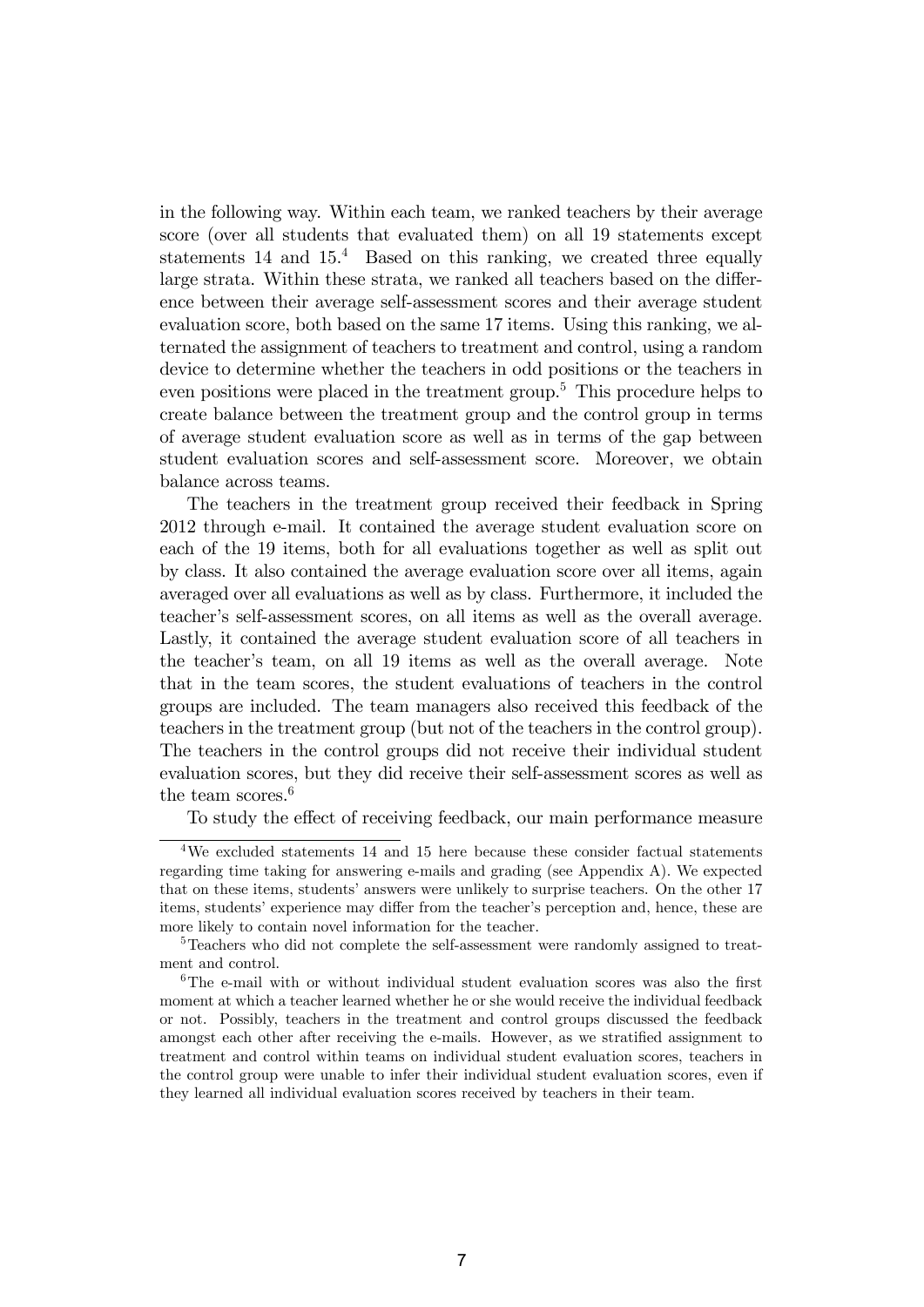is average student evaluations one year later. Unfortunately, there are no ëobjectiveíperformance measures available. During the period of our experiment, there were no standardized tests at this school. Moreover, as students had about half of their teachers who did and the other half of their teachers who did not receive feedback, we cannot use passing rates, drop-out rates, or grade averages as performance measures.

At the end of 2012, we conducted another wave of student evaluations, using the same questionnaire and the same procedure. This time, all teachers were informed that they would receive their 2012 student evaluation scores, which happened in Spring 2013 through e-mail. Furthermore, all teachers were asked to complete the self-assessment questionnaire again. This allows us to study whether teachers' self-assessment responds to students' feedback.

Lastly, to examine the effect of feedback on teachers' job satisfaction, we use data from an employee satisfaction survey that was conducted independently of this experiment at the end of 2012. We measure a teacher's job satisfaction by her answer to the statement: "I am satisfied with working at [school name]". Respondents could answer on a 5-point scale ranging from "not at all satisfied" to "fully satisfied".<sup>7</sup>

#### 3 Data description

In the first wave of student evaluations, 323 teachers are evaluated. These teachers are randomly assigned to the treatment or the control group, in the manner described above. In the second wave of student evaluations, 242 out of these 323 teachers are again evaluated. Hence, 81 teachers drop out of our sample between the Örst and second wave of student evaluations. Our estimations are based on the remaining 242 teachers, of whom 116 teachers have been assigned to the treatment group, while the remaining 126 teachers are in the control group. Over the two waves, we have a total of 15,194 student evaluation scores of these teachers. There are some outliers in the data, but 95% of all teachers in the analysis are evaluated by 10 to 55 students per wave. The number of evaluations per teacher may differ due to differences in class size or differences in response rates across classes. Below, we first provide descriptive statistics for the 242 teachers in the analysis and subsequently discuss attrition.

 $7\text{The job satisfaction question is part of the organization's employee satisfaction survey}$ that is conducted on a yearly basis. Unfortunately, both the wording of the job satisfaction question as well as the answer scales differ between the year before and the year after we provided feedback to a random subset of the teachers. As a result, it is difficult to compare job satisfaction before receiving feedback to job satisfaction after receiving feedback.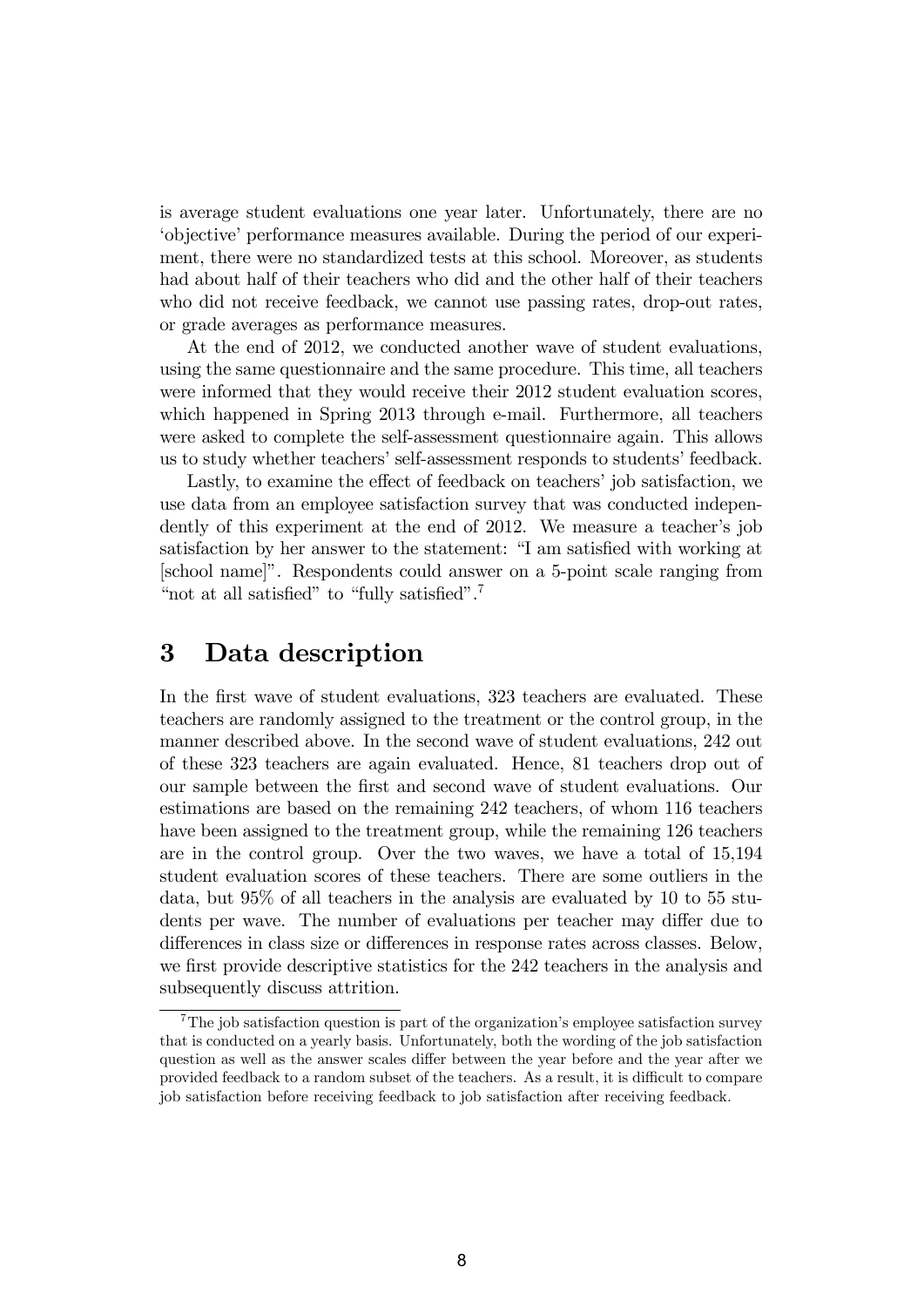Table 1 reports descriptive statistics for the teachers in our analysis. In the Örst wave, teachers are on average evaluated by about 33 students. The average evaluation score of a teacher in 2011 is 4:12 on a 5-point scale. The average evaluation score in 2011 hardly differs between teachers in the treatment group and teachers in the control group. The difference is 0.05 and statistically insignificant. On average, teachers' self-assessment score is 4.60, which is considerably higher than the evaluations by their students. There is no significant difference in teachers' self-evaluations between the treatment group and the control group. On observable characteristics, teachers in the treatment and the control groups are also comparable. Teachers in the treatment group are slightly less likely to be female, are a bit younger, have shorter tenure, and work less hours on average. Only the differences in working hours and tenure are marginally significant at the 10-percent level.<sup>8</sup>

Figure 1 shows the average student evaluation score in the treatment group and the control group for both years. For both groups, the average evaluation score in the first year is slightly higher than the average score in the second year. This reduction in evaluation scores is slightly smaller for teachers in the treatment group. Figures 2 and 3 show the distribution of the student evaluation scores in the treatment group and the control group, for the first and second year, respectively. Figures 2 shows that our stratified randomization was successful in balancing teachersí 2011 average student evaluation scores between the treatment group and the control group. The distributions of the 2012 average evaluation scores do not markedly differ from their 2011 counterparts.

Table 2 compares the teachers in our sample with the 81 teachers who drop out of the sample after the first wave of student evaluations.<sup>9</sup> Attrition is balanced between the treatment and control group: 38 teachers (24.7%) drop out of the treatment group and 43 teachers (25.4%) drop out of the control group. Teachers who drop out of the sample receive lower student evaluations in the first wave as compared to teachers who remain in the sample. The difference is 0.11 points and statistically insignificant. The average self-assessment score is significantly lower among teachers who drop out as compared to the teachers in our sample. Furthermore, teachers who leave the sample are significantly older and have longer tenure, suggesting that retirement is partially responsible for attrition. The final two columns in Table 2 split the group of teachers who drop out by their assignment to the treatment group and the control group. Teachers who were assigned to the

 $8\text{We discuss the differences between male and female teachers in Section 6.}$ 

<sup>&</sup>lt;sup>9</sup>A large fraction of these 81 teachers left the school, in part as a result of a severance pay package offered to employees after the merger.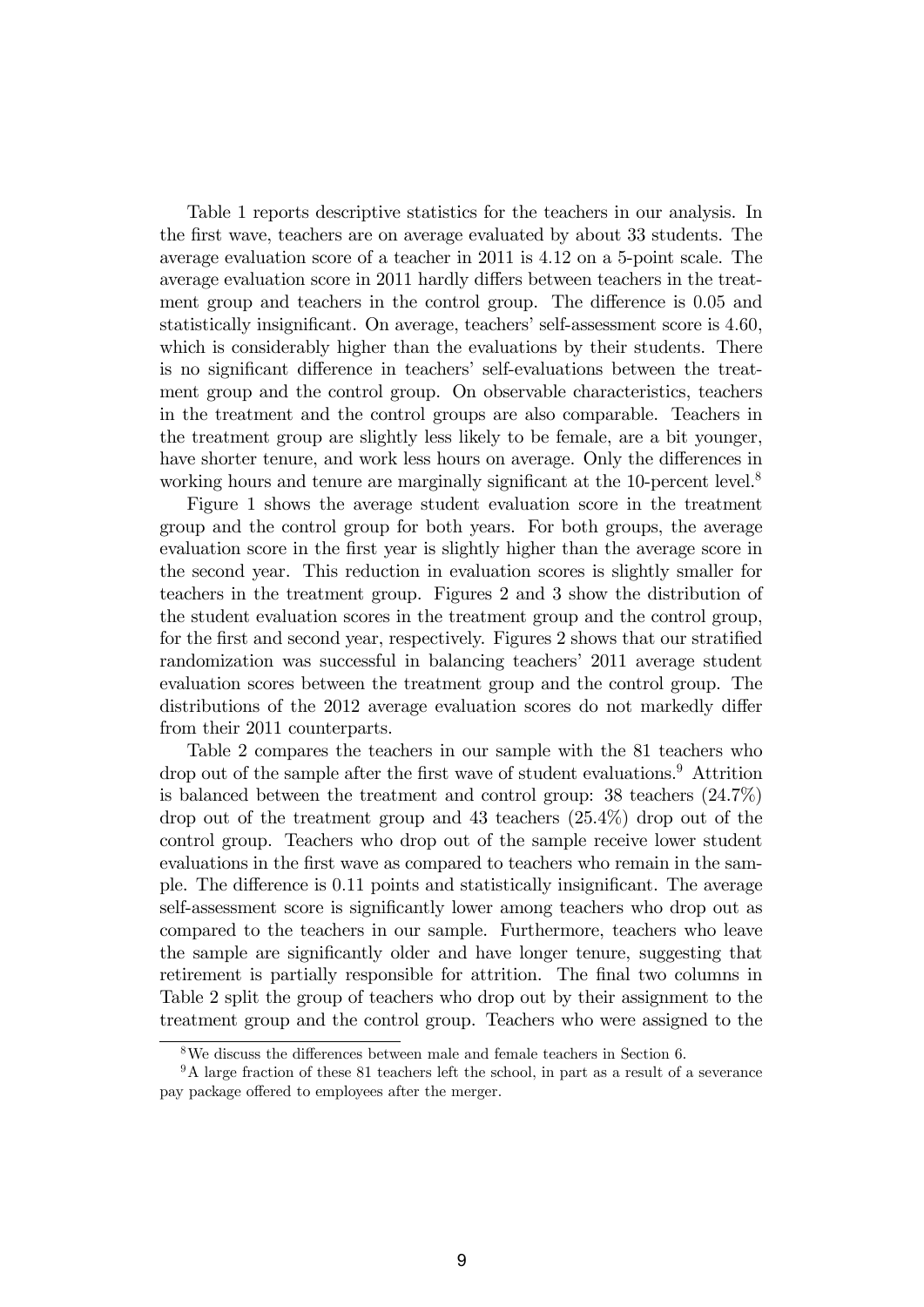treatment group receive slightly worse student evaluation scores, evaluate themselves higher, and have longer tenure as compared to teachers assigned to the control group. However, none of these differences is statistically sig $n$ ificant.<sup>10</sup>

Not all teachers in our sample completed the self-assessment questionnaire. Among the 242 teachers in our analysis, 166 teachers performed the self-assessment in the first year and 132 teachers did so in both years. Table 3 compares the teachers who completed the self-assessment survey twice with the teachers who did so only once or never. Most importantly, there is no significant difference between the treatment and control group in the number of times a teacher completes the self-evaluation. Furthermore, we find no difference in first-wave self-evaluation scores between teachers who did and did not complete the second self-evaluation. We do find that teachers who completed none of the self-evaluations receive significantly lower student evaluation scores in the first wave. On observables, males are relatively likely to refrain from completing the first self-evaluation.

#### 4 Empirical strategy

We estimate the effect of receiving feedback using OLS with time- and teacher-fixed effects. The dependent variable, denoted by  $y_{it}$ , is the average student evaluation score of teacher i at time  $t \in \{1, 2\}$ . This is given by the average score on the 19 items on the evaluation questionnaire (see Appen- $\chi$  dix A) averaged over all students who evaluate the teacher in a given year.<sup>11</sup> The main variable of interest is  $T_{it}$ , which is a dummy variable that equals one in the second year when teacher  $i$  is part of the treatment group and zero otherwise. Furthermore, we include time-fixed effects and teacher-fixed effects, denoted by  $\lambda_t$  and  $\theta_i$ , respectively. The regression equation reads:

$$
y_{it} = \gamma T_{it} + \lambda_t + \theta_i + \varepsilon_{it}.
$$
\n<sup>(1)</sup>

The estimated average treatment effect of receiving feedback is given by  $\gamma$ . In all our estimations, we cluster standard errors at the teacher level.<sup>12</sup>

Next, we investigate how the effect of receiving feedback depends on the content of the feedback, in two different ways. First, we include the interaction between the treatment dummy and the variable  $\triangle \text{self}_i$ , which denotes

 $10\,\text{We further examine the issue of selective attrition in Section 5.}$ 

<sup>&</sup>lt;sup>11</sup>Using instead the average score excluding statements 14 and 15 (as used to stratify assignment to treatment) does not affect our results in any important way.

 $12$ Equation (1) is specified at the teacher level. We also estimate the average treatment effect at the student level.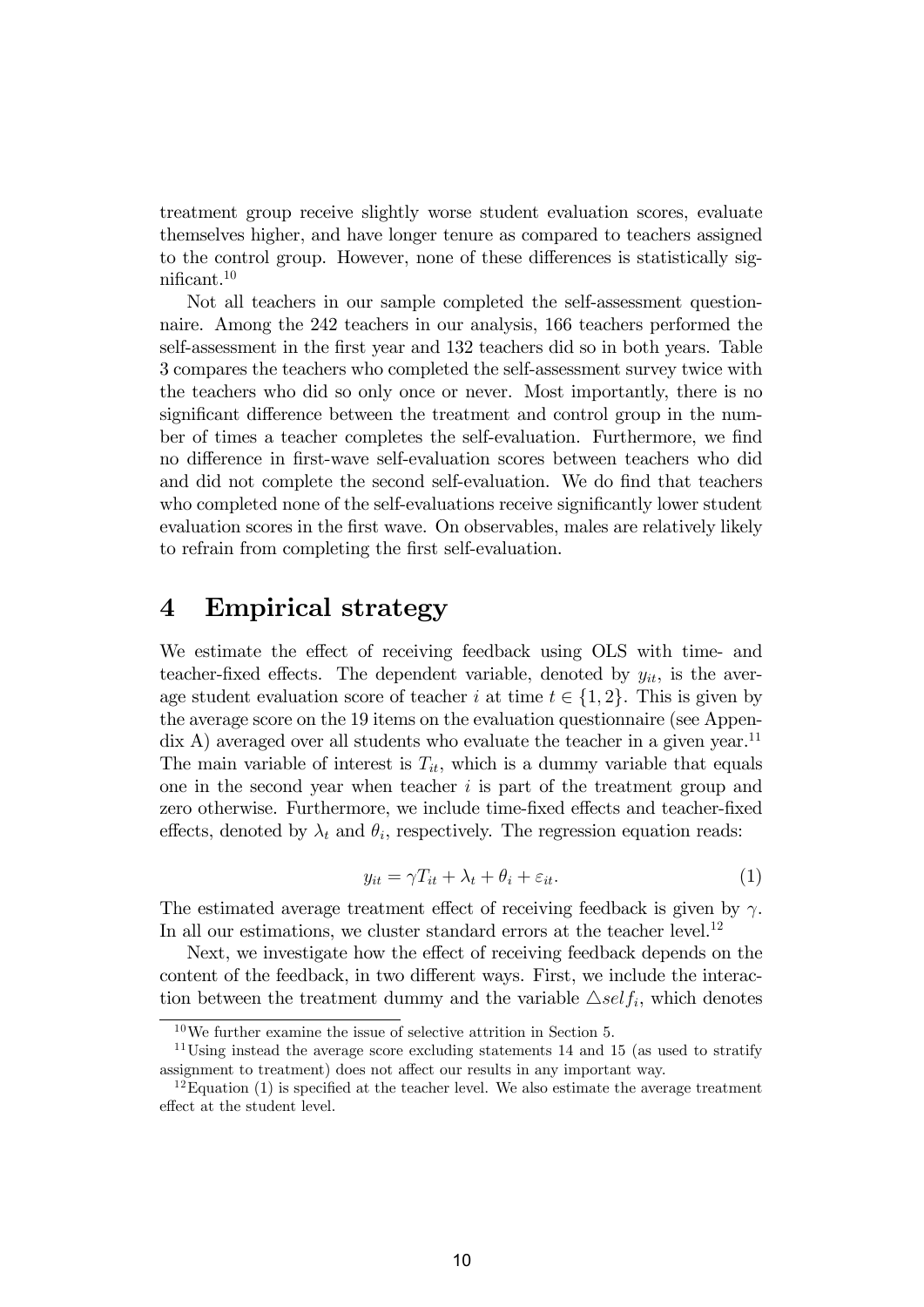the difference between teacher *i*'s average self-assessment score in the first year and teacher is average student evaluation score in the first year. We analyze this interaction effect by estimating:

$$
y_{it} = \gamma T_{it} + \varphi (T_{it} \times \triangle self_i) + \psi (E_t \times \triangle self_i) + \lambda_t + \theta_i + \varepsilon_{it}.
$$
 (2)

Note that we also interact  $\triangle \text{self}_i$  with dummy variable  $E_t$  that takes value 1 in the second year of our experiment and is zero otherwise. This interaction accounts for correlations between second-year evaluation scores and  $\triangle self_i$ that are independent of whether the teacher received her first-year evaluation scores, for instance due to reversion to the mean.

The relation between the content of feedback and subsequent performance may be non-linear. We perform a linear spline regression, allowing for different relations between the effect of feedback and  $\Delta self_i$  for positive and negative values of  $\Delta self_i$ . Hence, we estimate:

$$
y_{it} = \gamma T_{it} + \varphi_p (T_{it} \times \triangle self_i^{pos}) + \varphi_n (T_{it} \times \triangle self_i^{neg})
$$
  
+  $\psi_p (E_t \times \triangle self_i^{pos}) + \psi_n (E_t \times \triangle self_i^{neg}) + \lambda_t + \theta_i + \varepsilon_{it},$  (3)

where  $\triangle \text{self}_i^{\text{pos}} = \triangle \text{self}_i$  if  $\triangle \text{self}_i > 0$  and  $\triangle \text{self}_i^{\text{pos}} = 0$  if  $\triangle \text{self}_i \leq 0$ . Variable  $\triangle self_i^{neg}$  correspondingly captures the negative values of  $\triangle self_i$ <sup>13</sup>

Second, in a similar way we include the interaction between the treatment dummy and the variable  $\triangle team_i$ , which gives the difference between teacher i's average student evaluation score in the first year and the average of the first-year evaluations of all teachers in her team. Hence,  $\triangle team_i$  denotes the extent to which teacher i performs better or worse than her colleagues, on average, as measured by the student evaluation scores.

Lastly, we estimate similar regressions using teachers' second-year average self-assessment scores and job satisfaction as dependent variables.

#### 5 Results

The estimates of the average treatment effect of receiving feedback on subsequent student evaluation scores are given in Table 4. The first column gives the results of estimating  $(1)$ . The estimated average treatment effect on the average student evaluation score is 0:043, which is both economically and statistically insignificant. This effect is quite precisely estimated, with a standard error equal to 0.054 and a 95 percent confidence interval that runs

<sup>&</sup>lt;sup>13</sup>At  $\Delta self_i = 0$ , the teacher's and students' average assessment is identical, which makes it a natural level for the kink in the spline regression. None of our results is affected qualitatively when we impose that the kink is at any position in  $[-0.5, 0.5]$ .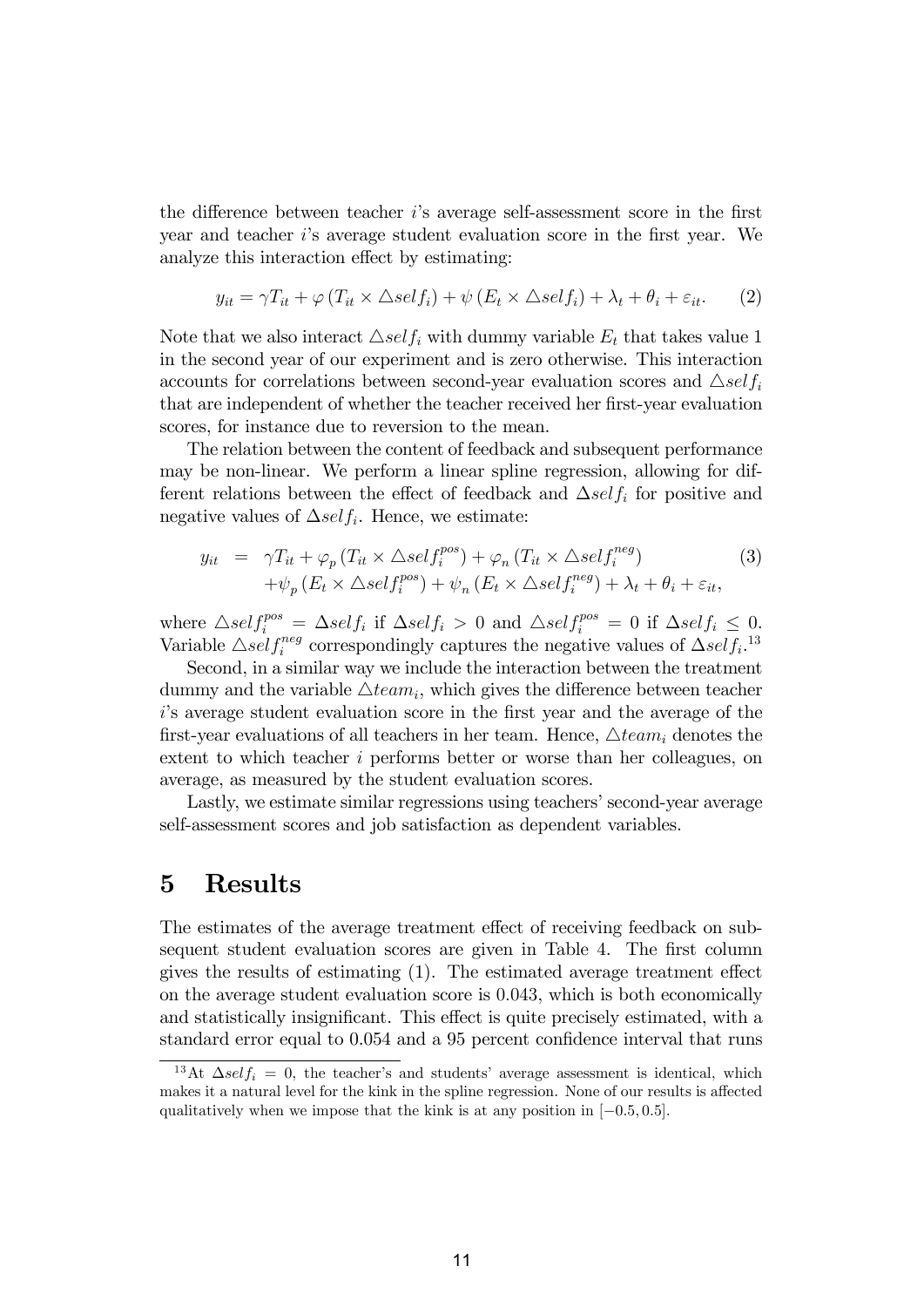from  $-0.063$  to 0.149. This result is in contrast to most previous studies on the provision of feedback as discussed in the Introduction, which usually find a positive effect of feedback on performance. A possible explanation for this difference may be that previous studies focus on the effect of feedback in the short run, whereas we study the effect of feedback over the period of a full year. This interpretation is consistent with Azmat et al. (2017) who find that students respond to relative performance information in the short run, but not in the long run (where the long run in their paper is a full year, as in ours).

The second column of Table 4 shows the average treatment effect estimated at the student level. Here, the dependent variable is the average evaluation score of a teacher by individual students. Again, the estimated average treatment effect is small and statistically insignificant. The difference between the two estimates indicates that the average treatment effect is slightly higher for teachers who are evaluated by relatively few students.<sup>14</sup> In the remainder of this paper, we only report the estimates at the teacher level; the estimated effects at the student level are qualitatively similar.<sup>15</sup>

Next, we consider possible heterogeneity in treatment effects depending on the content of the feedback. First, we investigate whether the effect of feedback depends on the gap between teachers self-assessment scores and the evaluation scores they receive from their students  $(\Delta sel f_i)$ . Column 1 of Table 5 gives the results of estimating  $(2)$ . The interaction effect is positive but insignificant. The estimated treatment effect for teachers who learn that their first-period self-assessment is equal to their students' assessment is very close to zero at 0.014. For teachers who learn that their students' evaluation score is one point lower than their self-assessment, the treatment effect is 0:104 higher. In column 2, we report the results of estimating (3). Figure 4 depicts the estimated effects of receiving feedback. We find that teachers whose own assessment corresponds to students<sup>'</sup> assessment do not respond to receiving feedback. The estimated treatment effect is positive for teachers who learn that their student evaluation score differs widely from their selfassessment. This effect is significant at the 5-percent level for teachers whose

<sup>&</sup>lt;sup>14</sup>In the estimation at the teacher level, all teachers are weighted equally, independent of the number of students that evaluate them. In contrast, teachers who are evaluated by many students receive a higher weight in the estimation at the student level, relative to teachers who are evaluated by few students. Estimating the average treatment effect at the teacher level while weighing teachers by the number of students evaluating them in either the first or second wave gives results close to those reported in column 2 of Table 4.

 $15$ Additionally, we have also estimated the average treatment effect on each of the 19 items of the questionaire separately. Estimated effects range from  $0.00$  to  $0.11$ , and is significant (at the  $0.06$  level) only for item 5 ("The teacher is able to explain the connection to the real world.").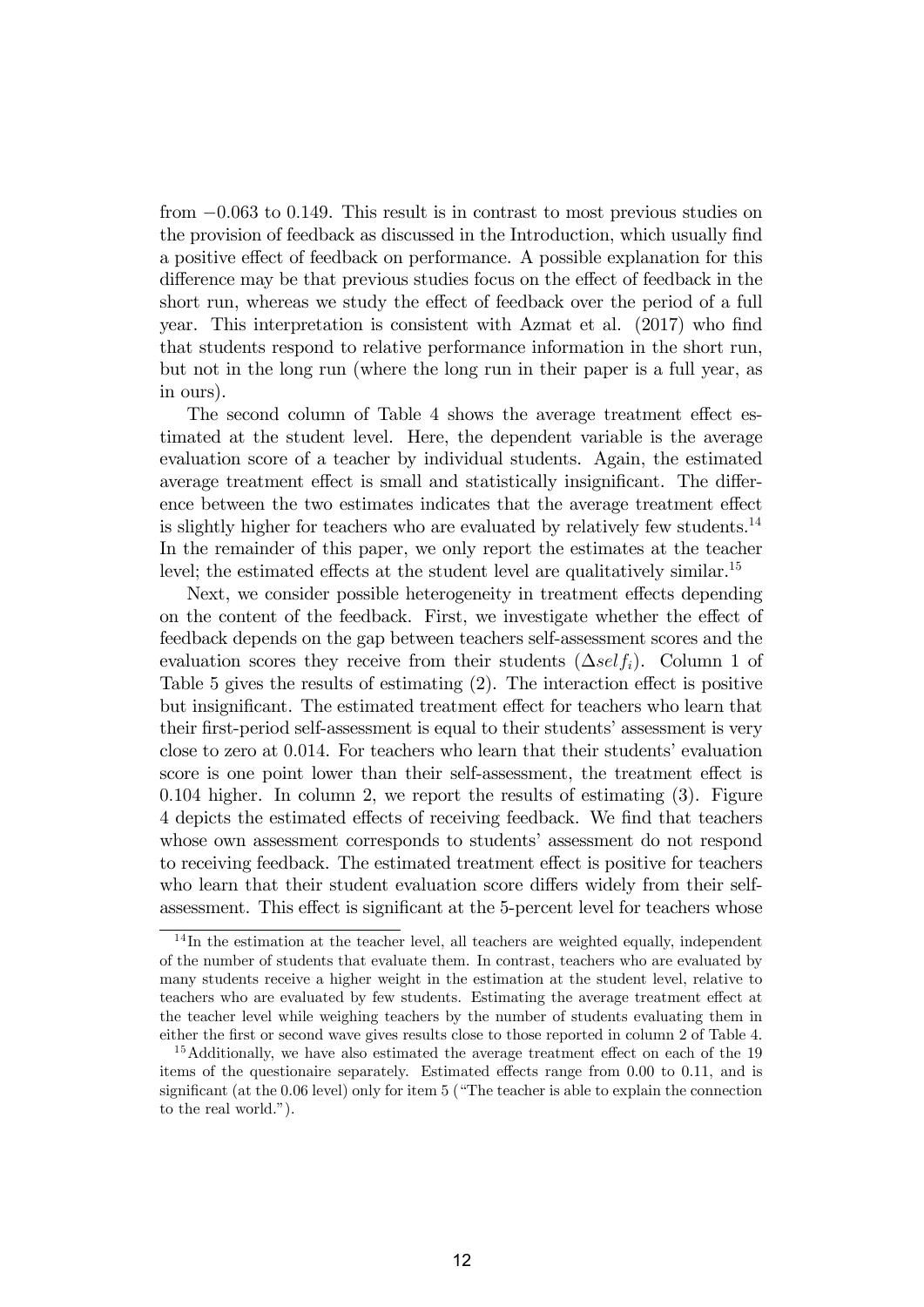self-assessment exceeds their average student evaluation scores by more than one point. However, the fraction of teachers in this interval is fairly small, about ten percent (as can be seen from light grey kernel density in Figure 4).<sup>16</sup>

Second, we examine whether the effect of feedback depends on the gap between a teacher's first-period student evaluation score and the average score in his team. The third column of Table 5 gives the results of estimating (2) with  $\triangle team_i$  instead of  $\triangle self_i$ . We find that the estimated interaction effect is negative and statistically insignificant. The estimated treatment effect for teachers who learn that they perform as well as their team (on average) is 0:062. For teachers who learn that their student evaluation score is one point above the average of their colleagues, this effect is reduced by 0:090 points. In column 4, we report the results of estimating (3), allowing for different relations between the effect of feedback and  $\Delta team_i$  for positive and negative values of  $\Delta team_i$ . As illustrated in Figure 5, the estimated treatment effect is positive for teachers who learn they perform worse than their teams' average, but only significant for teachers who learn that they score slightly worse than their colleagues (up to 0.5 points below their teams' average).

As discussed before, 81 teachers who were evaluated in 2011 and assigned to either the treatment group or control group were not evaluated in 2012 and, hence, are not included in the analysis. If attrition is related to the content of the feedback received, the teachers who drop out of the treatment group may differ from the teachers who drop out of the control group, which could bias our results. To examine whether attrition is related to the content of the feedback received, we perform probit estimations on the set of teachers with student evaluation scores in 2011, with a dummy that takes value 1 if a teacher drops out as the dependent variable. As reported in Table A.1 in the Appendix, the estimations show that neither receiving feedback nor the content of this feedback significantly affects the probability of dropping out.<sup>17</sup>

We have seen that on average, teachers' self-assessment is much more fa-

 $16$ We also examined whether treatment effects differ by first-period student evaluation score. To do so, we ran a regression similar to  $(2)$ , but with first-period student evaluation score instead of  $\triangle \text{self}_i$ . We find that the treatment effect is very close to zero and negatively but not significantly related to first-period student evaluation score. Including both first-period student evaluation score and  $\triangle self_i$  in one single regression gives rise to problems of multicollinearity. The correlation between first-period student evaluation score and  $\triangle$ *self<sub>i</sub>* is -0.71.

<sup>&</sup>lt;sup>17</sup>These results are robust to not including individual controls. Since we miss data on one or more individual characteristics for 41 teachers, the sample size then increases to 323.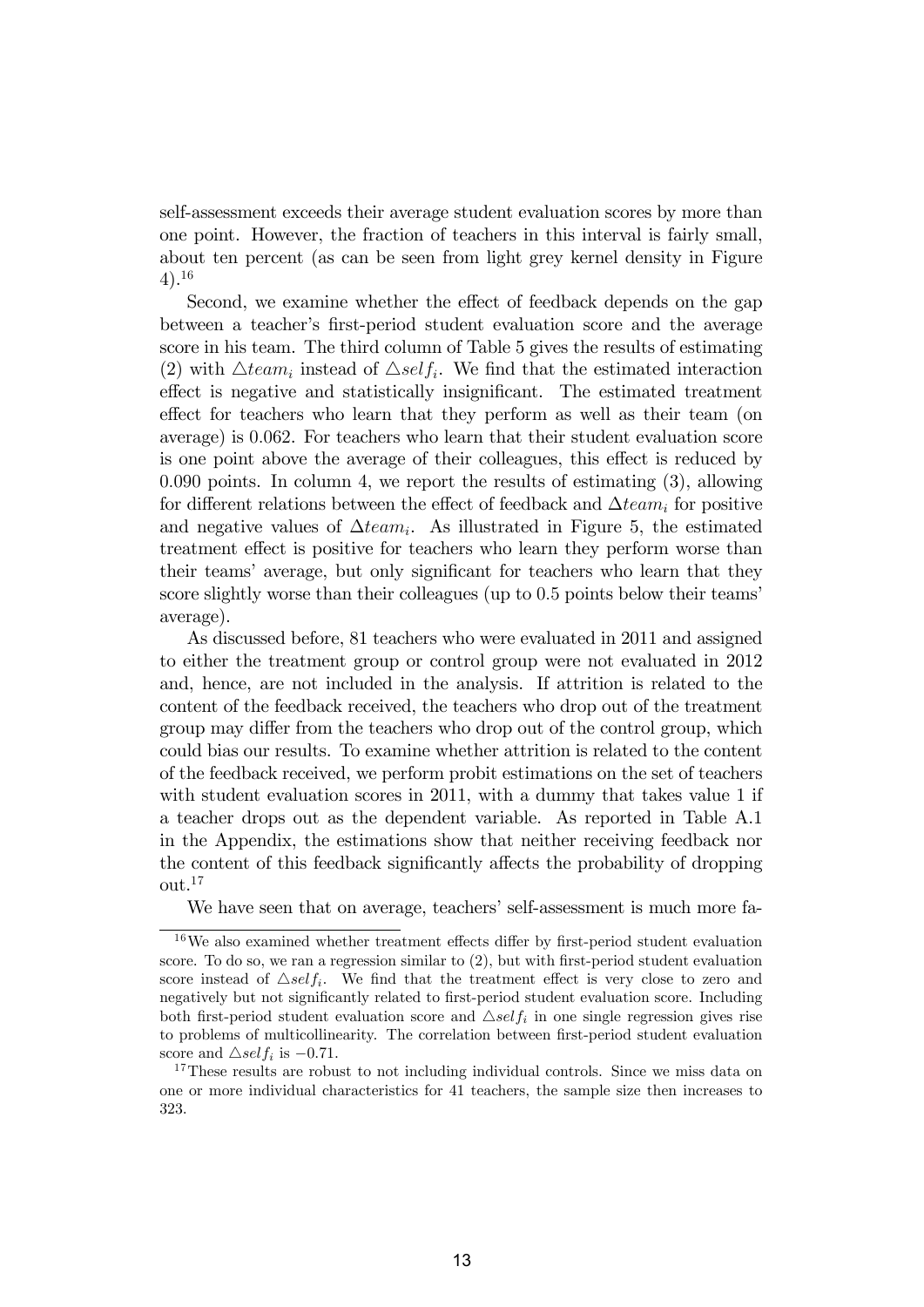vorable than the evaluations by their students. Hence, feedback on student evaluation score may help teachers in making a more realistic assessment of their own performance. As teachers were asked to complete the selfassessment in both waves, we can examine whether teachers use the feedback to update the self-assessment of their performance. Table 6 reports the effects of receiving feedback on teachers' self-assessment. The estimation reported in the first column only includes a treatment dummy, a year dummy, and teacher-fixed effects. We find that, on average, teachers who have received feedback evaluate themselves worse in the second wave compared to teachers who have not received feedback. The average treatment effect is  $-0.067$ , but statistically insignificant. The estimation reported in the second column adds the interaction between the treatment dummy and the difference between teachers' first-period self-assessment score and their students' first-period evaluation scores ( $\triangle self_i$ ). As expected, the interaction effect is negative, but statistically insignificant. In column 3, we allow the interaction effect to differ for positive and negative values of  $\triangle \text{self}_i$ . As depicted in Figure 6, we find no significant effect of the treatment for teachers who learn that their student evaluation scores are higher than their self-assessed scores. In contrast, teachers who learn that their studentsíevaluation is less positive than their self-evaluation do assess themselves significantly less positive in the second wave, compared to similar teachers who do not receive feedback. Still, the magnitude of this adjustment is rather limited.

Lastly, we examine whether receiving feedback affects teachers' job satisfaction. Teachers may be positively or negatively surprised about their average evaluation score, leading to feelings of pride or resentment. Similarly, learning that one's performance is better or worse than the performance of direct colleagues may affect job satisfaction as a result of status concerns or conformity preferences. The estimation reported in the first column of Table 7 includes only the treatment dummy. We Önd that on average, receiving feedback has no effect on job satisfaction. The estimated effect is  $-0.068$ (on a 5-point scale) and statistically insignificant. The estimation in the second column adds an interaction between the treatment dummy and  $\triangle self_i$ . Surprisingly, the estimated interaction effect is positive, but insignificant. Column 3 estimates the relation separately for positive and negative values of  $\triangle$ self<sub>i</sub>. The results of this estimation are depicted in Figure 7. The effect of receiving feedback is very close to zero (except for teachers learning that student evaluation scores are much higher than their self-assessed score), but nowhere statistically significant.

In column 4 of Table 7, we interact the treatment dummy with the difference between a teacher's first-period average student evaluation score and her team's average student evaluation score ( $\Delta team_i$ ). The estimated inter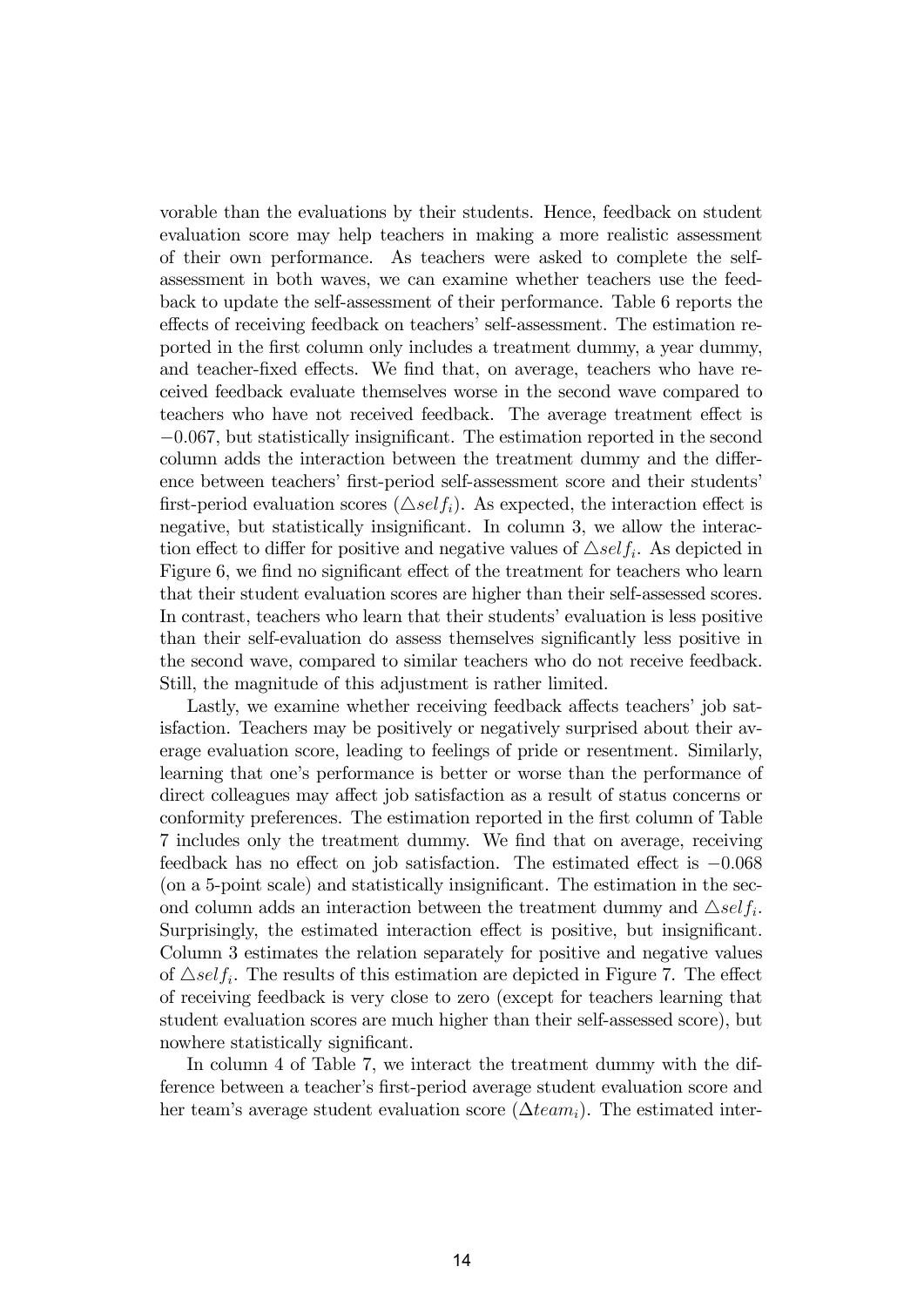action effect is negative and insignificant. This also holds when we estimate this relation separately for positive and negative values of  $\Delta team_i$  in column 5. Figure 8 depicts the results of the latter estimation. The estimated effect of receiving feedback on job satisfaction is close to zero for teachers whose evaluation scores are above their teams' average. For teachers who learn they perform worse than their direct colleagues, the estimated effect is positive, but not statistically significant. Hence, we find no effect of performance feedback on job satisfaction.

#### 6 Gender differences in response to feedback

In this section, we analyse whether male and female teachers respond differently to receiving feedback. This analysis of gender differences was not planned in advance, but initiated following questions received from conference and seminar audiences when presenting the results shown in the previous section. Hence, this is an ex post, exploratory analysis, and the results should be interpreted as such.<sup>18</sup> In our final sample, we have 123 men and 112 women; for 7 teachers we have no information about gender. Table 1 compares characteristics of male and female teachers. On average, female teachers are three years younger than male teachers, have three years less tenure, and have considerably smaller contract sizes. Among the teachers who performed the first self-evaluation, male and female teachers rate themselves equally high. In the first survey among students, female teachers receive somewhat higher average evaluation scores than male teachers (4.17 versus  $4.06$ ), although the difference is not statistically significant. In a regression, controlling for age, tenure, and fte, the coefficient on the female dummy is 0.12, with a p-value of 0.066 (regression output not reported for brevity). On the sub-items of the student evaluation questionnaire, we do find that female teachers score significantly higher on items  $12$  to  $15$ , which capture administrative organization.<sup>19</sup> None of these findings is affected when including the teachers who were only evaluated in the first survey.

To determine whether men and women respond differently to feedback, we estimate equations (1) and (3) separately for male and female teachers.

<sup>18</sup>Our data do not allow us to examine gender bias in student evaluations. Recently, Boring (2017) and Mengel et al. (2018) find that female teachers receive lower student evaluation scores than male teachers, despite being equally effective in terms of student performance on standardized tests. In our data, student evaluation scores do not differ significantly between male and female teachers (see Table 1), but this obviously does not rule out gender bias.

 $19$ In the self-evaluation, female teachers do rate themselves significantly higher on item 12, but not on the other items.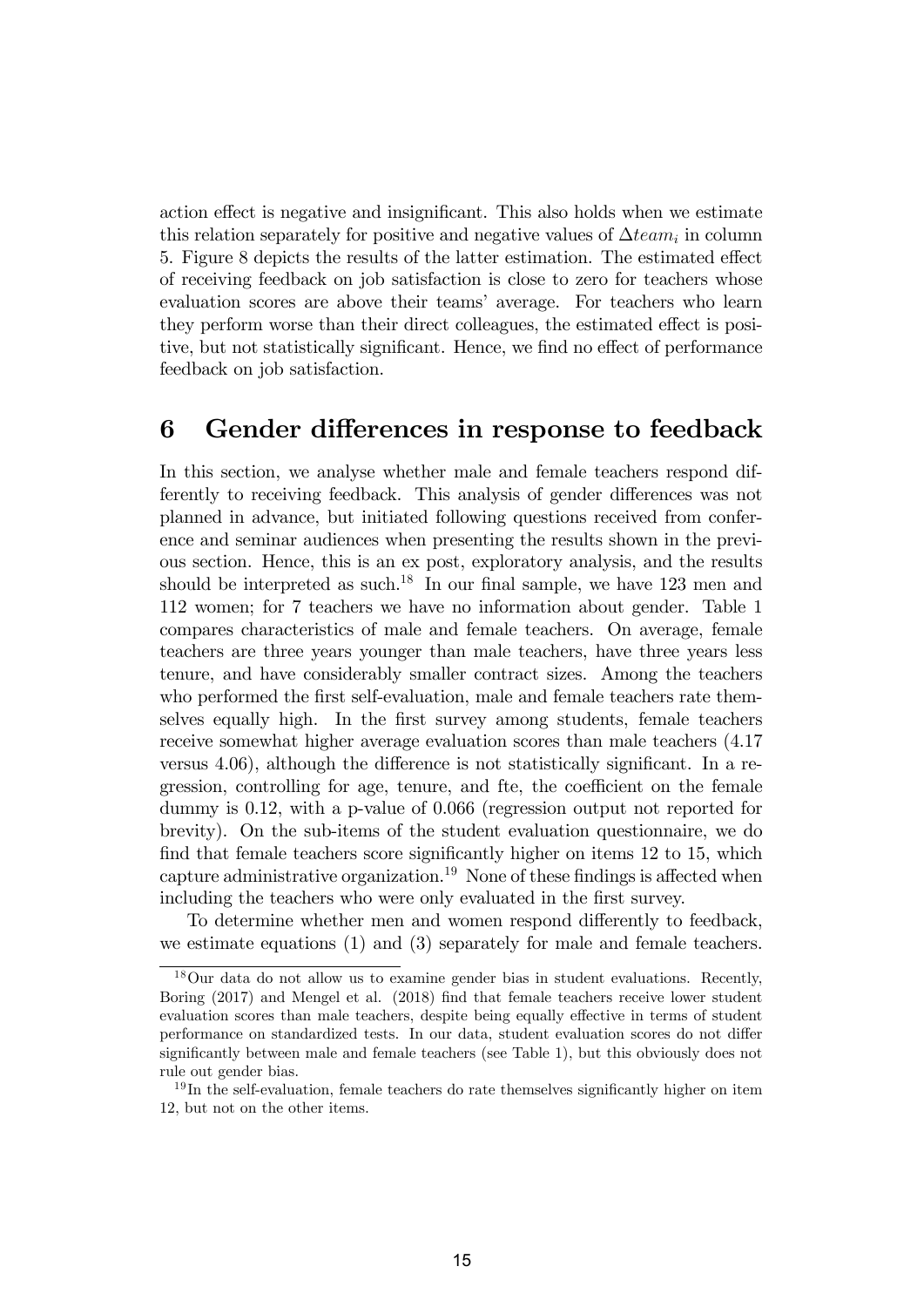The regression results can be found in Table 8, and are depicted in Figures 9 to 11. Columns 1 and 2 of Table 8 give the results of estimating the average treatment effect of receiving feedback on subsequent student evaluation scores. Female teachers respond more strongly to receiving feedback than male teachers, although the difference is not statistically significant. Columns 3 and 4 give the results of interacting the treatment with  $\Delta self^{pos}$ and  $\Delta self^{neg}$ .<sup>20</sup> As depicted in Figure 9, our finding that receiving 'bad news' leads to higher performance can be entirely attributed to female teachers. Male teachers do not respond to learning that their student evaluation scores are lower than their self-assessment score, whereas female teachers' subsequent student evaluation scores increase significantly. We obtain a similar result when replacing  $\Delta self$  with  $\Delta team$  in columns 5 and 6, depicted in Figure 10. Women do respond to receiving a student evaluation score below their teamsí average. Menís response, in contrast, is entirely independent of how their score differs from the score of their direct colleagues. Columns 7 and 8 and Figure 11 show that these findings carry over to the effect of receiving feedback on self-assessment. Men's self-assessment is not affected at all when receiving student evaluation scores below their self-evaluation scores. Women do show a downward adjustment in their self-evaluation after receiving relatively low student evaluation scores. Finally, we do not find any gender differences in the relation between job satisfaction and receiving feedback. Hence, in short, whereas male teachers ignore the feedback provided, female teachers do respond depending on the content of feedback.

### 7 Conclusion

This paper has studied the effects of receiving students' feedback on teacher performance as measured by student evaluations one year later. We Önd that on average, receiving students' feedback has no effect on teacher performance. This contrasts with recent studies on short-run effects of performance feedback, which tend to find positive effects. Our study suggests that effects of feedback (if they exist in our context) are short-lived. A possible remedy might be to provide feedback more frequently. It would be interesting to examine in a future field experiment how teachers respond to more frequent feedback, and to learn about the dynamics of this response.

Additionally, we examined whether the response to feedback depends on

 $20$ We find qualitatively similar gender differences when we control for the interaction between the content of feedback and other observable characteristics (age, tenure, and fte). Of course, it is possible that the gender differences are (partially) driven by nonobserved factors, leading to omitted variable bias.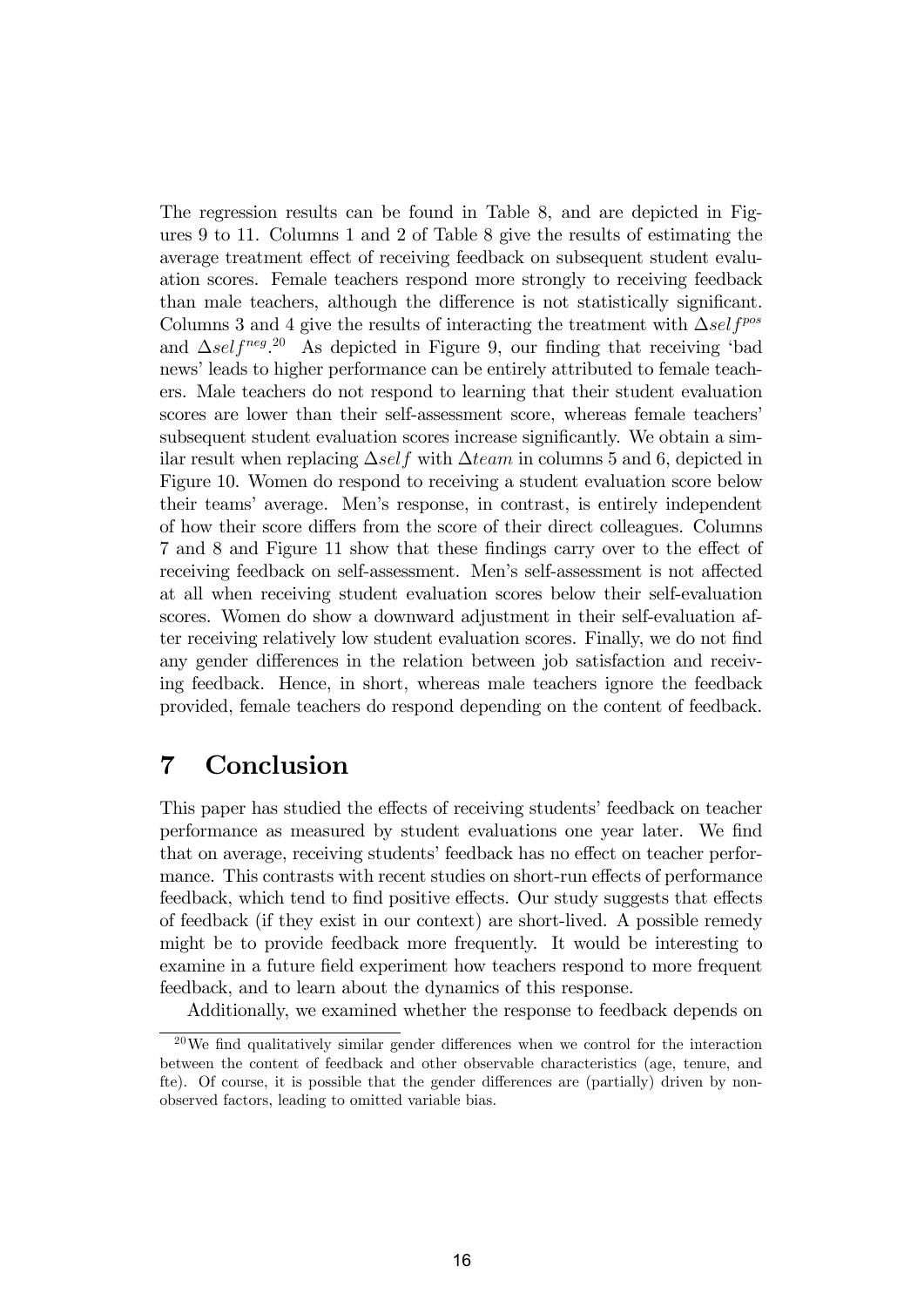the content of feedback. We found that teachers who learn that their students' assessment is much less favorable than their own assessment improve performance after receiving feedback. These teachers also moderate their self-assessment, albeit to a limited extent. Teachers who learn that they are evaluated worse as compared to the average score in their team improve, albeit to a limited extent. We found no evidence that teachers' job satisfaction is affected by (the content of) feedback. These content-dependent responses to receiving feedback appear to be entirely driven by female teachers, while male teachers hardly respond to any feedback. As the latter finding is based on explorative ex post analysis, further research is needed to validate this result.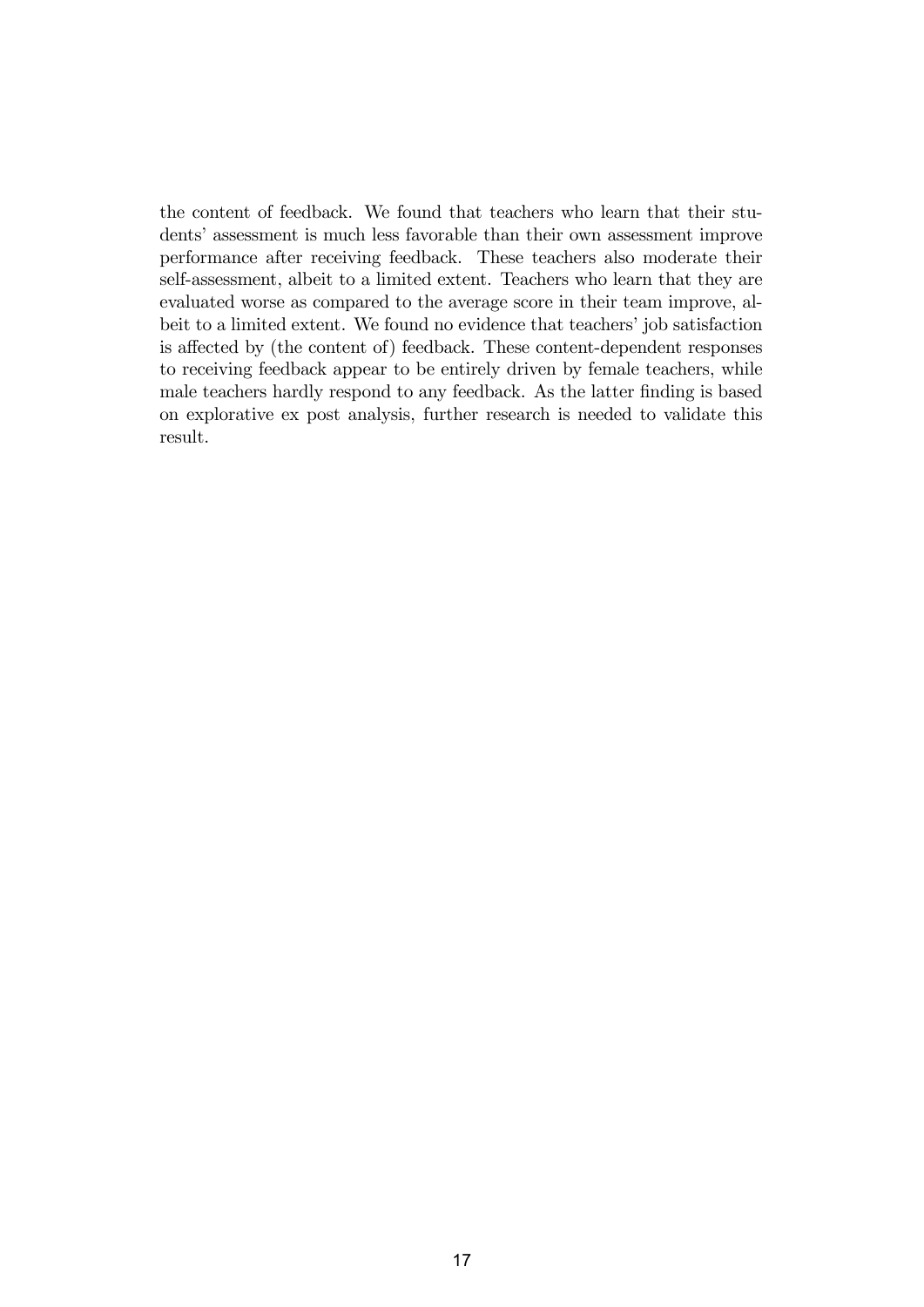## References

- [1] Auriol, Emmanuelle, and RÈgis Renault (2008), Status and Incentives, RAND Journal of Economics, 39(1): 305-326.
- [2] Azmat, Ghazala, Manuel Bagues, Antonio Cabrales, and Nagore Iriberri (2017), What You Know Canít Hurt You? A Field Experiment on Relative Feedback Performance, Mimeo.
- [3] Azmat, Ghazala, and Nagore Iriberri (2010), The Importance of Relative Performance Feedback Information: Evidence from a Natural Experiment Using High School Students, Journal of Public Economics, 94(7): 435-452.
- [4] Azmat, Ghazala, and Nagore Iriberri (2016), The Provision of Relative Performance Feedback Information: An Analysis of Performance and Happiness, Journal of Economics & Management Strategy, 25(1): 77-110.
- [5] Bandiera, Oriana, Iwan Barankay, and Imran Rasul (2013), Team Incentives: Evidence from a Firm Level Experiment, Journal of the European Economic Association, 11(5): 1079-1114.
- [6] Barankay, Iwan (2012), Rank Incentives: Evidence from a Randomized Workplace Experiment, Mimeo.
- [7] Beleche, Trinidad, David Fairris, and Mindy Marks (2012), Do Course Evaluations Truly Reflect Student Learning? Evidence from an Objectively Graded Post-test, Economics of Education Review, 31(5): 709- 719.
- [8] Benabou, Roland, and Jean Tirole (2006), Incentives and Prosocial Behavior, American Economic Review, 96(5): 1652-1678.
- [9] Bernheim, Douglas B. (1994), A Theory of Conformity, Journal of Political Economy, 102(5): 841-877.
- [10] Besley, Timothy, and Maitreesh Ghatak (2005), Competition and Incentives with Motivated Agents, American Economic Review, 95(3): 616- 636.
- [11] Besley, Timothy, and Maitreesh Ghatak (2008), Status Incentives, American Economic Review, 98(2): 206-211.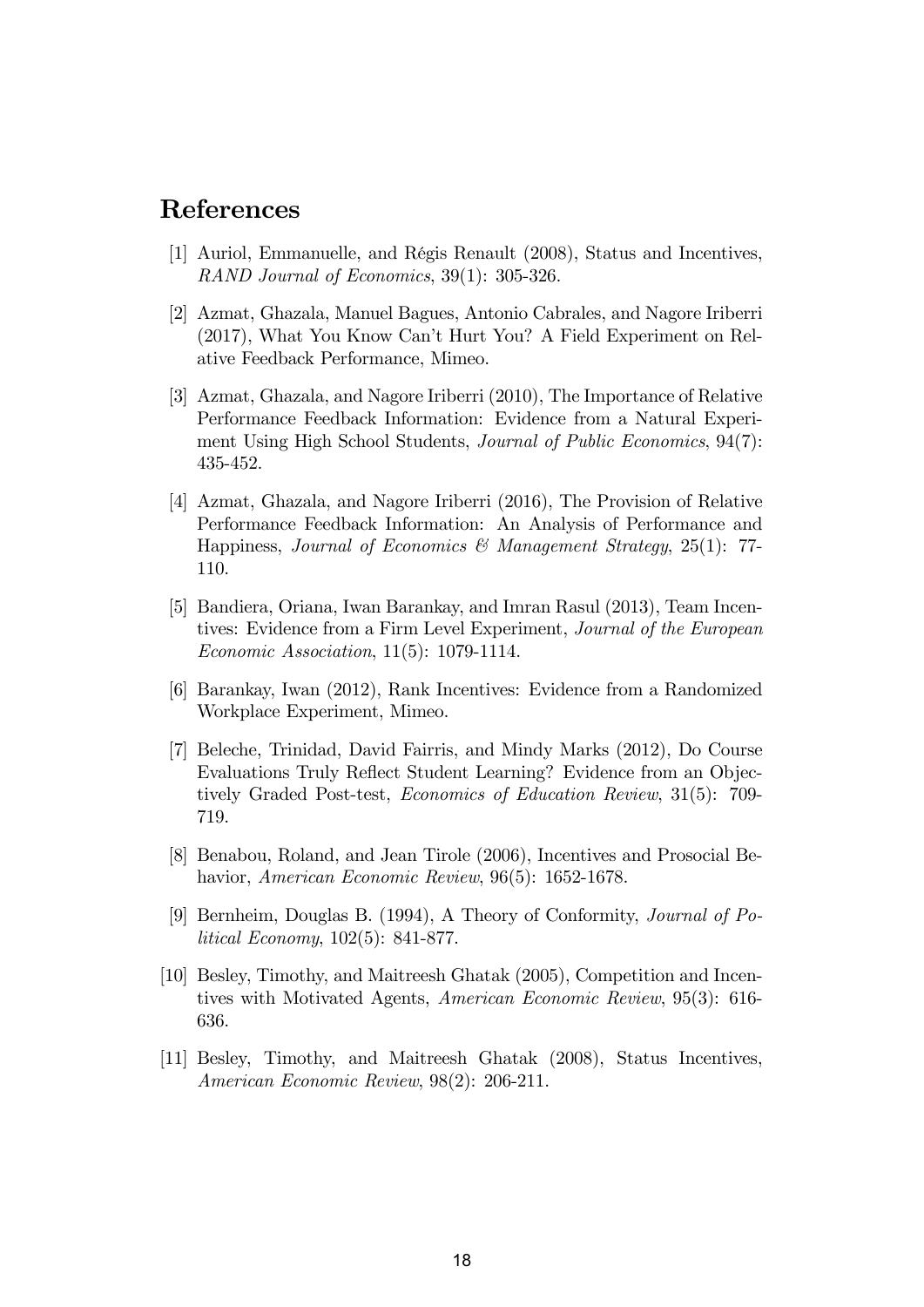- [12] Blanes i Vidal, Jordi, and Mareike Nossol (2011), Tournaments Without Prizes: Evidence from Personnel Records, Management Science, 57(10): 1721-1736.
- [13] Boring, Anne (2017), Gender Biases in Student Evaluations of Teaching, Journal of Public Economics 145: 27-41.
- [14] Braga, Michela, Marco Paccagnella, and Michele Pellizzari (2014), Evaluating Students' Evaluations of Professors, Economics of Education Review, 41: 71-88.
- [15] Buser, Thomas, Leonie Gerhards, and Joël van der Weele (2018), Responsiveness to Feedback as a Personal Trait, Journal of Risk and Uncertainty, 56(2): 165-192.
- [16] Carrell, Scott E., and James E. West (2010), Does Professor Quality Matter? Evidence from Random Assignment of Students to Professors, Journal of Political Economy, 118(3): 409-432.
- [17] Centra, John A. (1973), Effectiveness of Student Feedback in Modifying College Instruction, Journal of Educational Psychology, 65(3): 395-401.
- [18] Cohen, Peter A. (1980), Effectiveness of Student-Rating Feedback for Improving College Instruction: A Meta Analysis of Findings, Research in Higher Education, 13(4): 321-341.
- [19] Delfgaauw, Josse, and Robert Dur (2008), Incentives and Workers' Motivation in the Public Sector, Economic Journal, 118: 171-191.
- [20] Delfgaauw, Josse, Robert Dur, Joeri Sol, and Willem Verbeke (2013), Tournament Incentives in the Field: Gender Differences in the Workplace, Journal of Labor Economics, 31(2): 305-326.
- [21] Gerhards, Leonie, and Neele Siemer (2016), The Impact of Private and Public Feedback on Worker Performance: Evidence from the Lab, Economic Inquiry 54(2): 1188-1201.
- [22] Johnson, Maria, and Vicki S. Helgeson  $(2002)$ , Sex Differences in Response to Evaluative Feedback: A Field Study, Psychology of Women Quarterly 26(3): 242-251.
- [23] Kuhnen, Camelia M., and Agnieszka Tymula (2012), Feedback, Self-Esteem and Performance in Organizations, Management Science, 58(1): 94-113.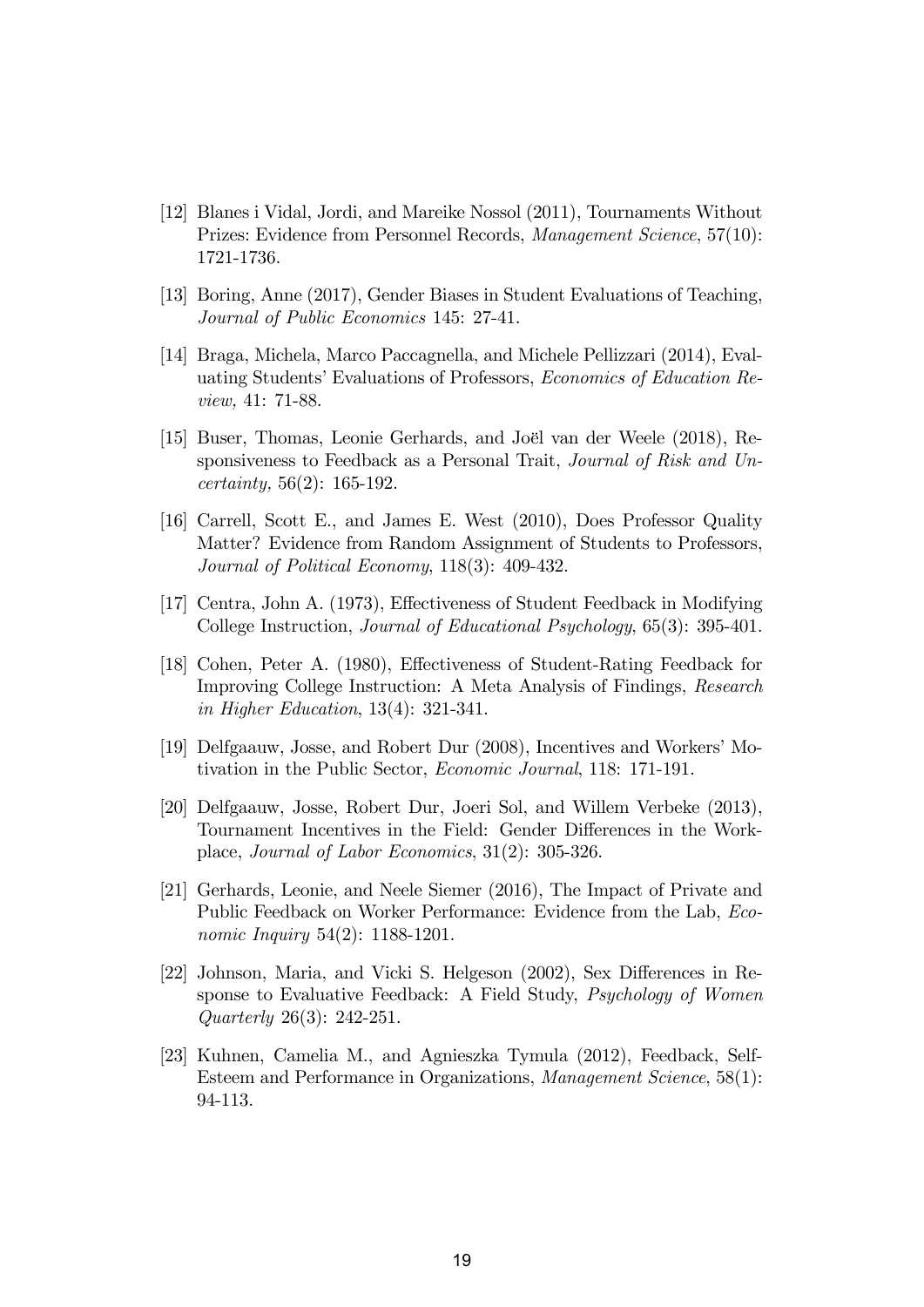- [24] Marsh, Herbert W. (2007), Students' Evaluations of University Teaching: Dimensionality, Reliability, Validity, Potential Biases and Usefulness. In R.P Perry and J.C. Smart (Eds.), The Scholarship of Teaching and Learning in Higher Education: An Evidence-Based Perspective, pp. 319-383. New York: Springer.
- [25] Mengel, Friederike, Jan Sauermann, and Ulf Zölitz (2018), Gender Bias in Teaching Evaluations, Journal of the European Economic Association, forthcoming.
- [26] Mˆbius, Markus M., Muriel Niederle, Paul Niehaus, and Tanya S. Rosenblat (2007), Gender Differences in Incorporating Performance Feedback, Mimeo, Harvard University.
- [27] Moldovanu, Benny, Aner Sela, and Xianwen Shi (2007), Contests for Status, Journal of Political Economy, 115(2): 338-363.
- [28] Roberts, Tomi-Ann, and Susan Nolen-Hoeksema (1994), Gender Comparisons in Responsiveness to Others' Evaluations in Achievement Settings, Psychology of Women Quarterly  $18(2)$ :  $221-240$ .
- [29] Ryan, James J., James A. Anderson, and Allen B. Birchler (1980), Student Evaluation: The Faculty Responds, Research in Higher Education, 12(4): 317-333.
- [30] Sliwka, Dirk (2007), Trust as a Signal of a Social Norm and the Hidden Costs of Incentive Schemes, American Economic Review, 97(3): 999- 1012.
- [31] Suurmond, Guido, Otto Swank, and Bauke Visser (2004), On the Bad Reputation of Reputational Concerns, Journal of Public Economics, 88(12): 2817-2838.
- [32] Tran, Anh, and Richard Zeckhauser (2012), Rank as an Inherent Incentive: Evidence from a Field Experiment, Journal of Public Economics, 96(9): 645-650.
- [33] Watts, Michael, and William E. Becker (1999), How Departments of Economics Evaluate Teaching, American Economic Review, 89(2): 344- 349.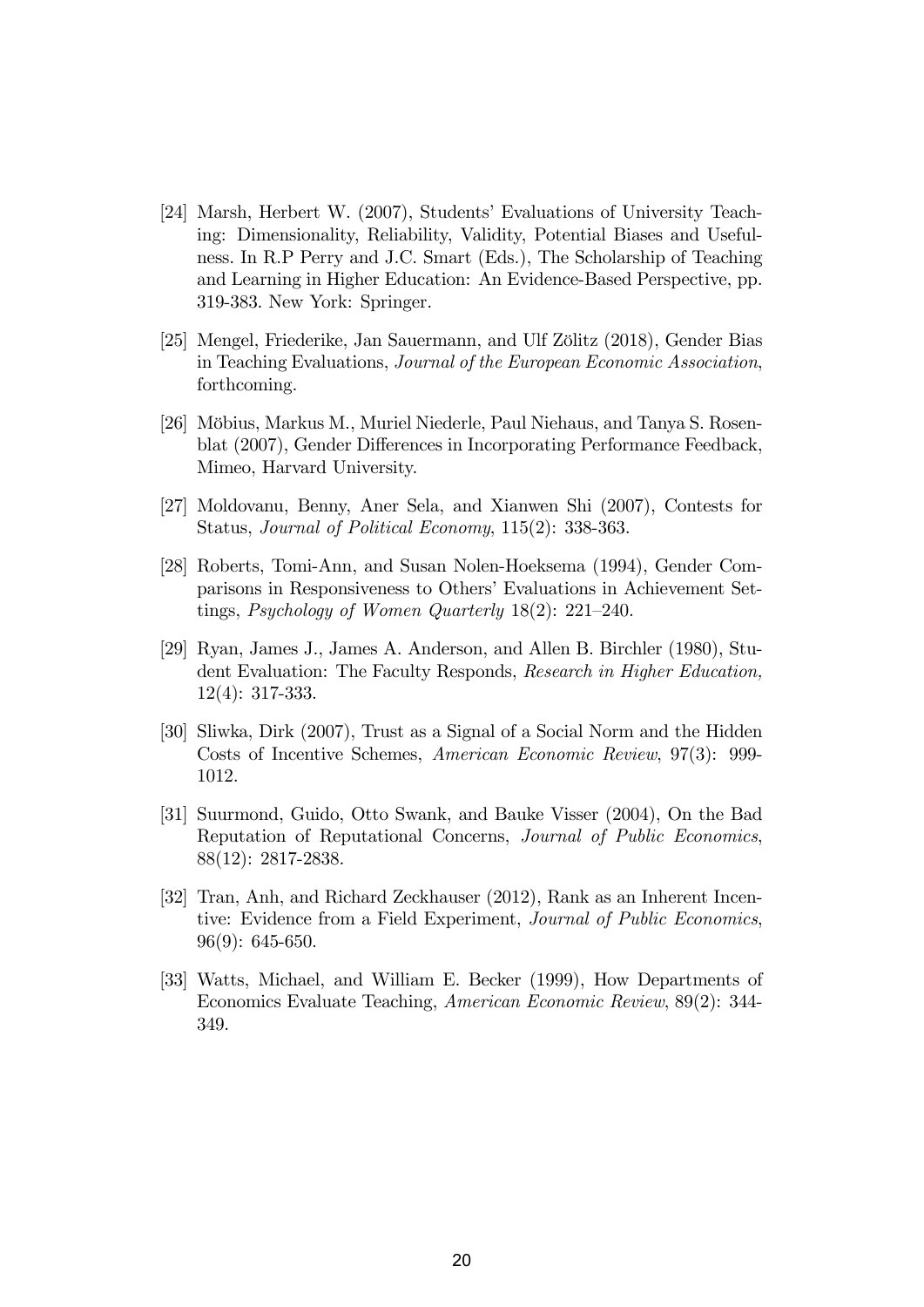## Tables

| Table 1: Descriptive statistics of teachers  |           |          |          |          |              |
|----------------------------------------------|-----------|----------|----------|----------|--------------|
|                                              | Treatment | Control  | All      | Male     | Female       |
|                                              | group     | group    | teachers | teachers | teachers     |
| First wave evaluation by students            |           |          |          |          |              |
| Mean                                         | 4.15      | 4.10     | 4.12     | 4.06     | 4.17         |
| Standard deviation                           | (0.46)    | (0.49)   | (0.48)   | (0.47)   | (0.49)       |
|                                              |           |          |          |          |              |
| First wave number of evaluations by students |           |          |          |          |              |
| Mean                                         | 32.27     | 33.40    | 32.86    | 33.19    | 32.78        |
| Standard deviation                           | (12.65)   | (14.97)  | (13.89)  | (15.09)  | (12.45)      |
| First wave self-evaluation <sup>a</sup>      |           |          |          |          |              |
| Mean                                         | 4.62      | 4.59     | 4.60     | 4.58     | 4.62         |
| Standard deviation                           | (0.29)    | (0.30)   | (0.29)   | (0.27)   | (0.31)       |
|                                              |           |          |          |          |              |
| Gender: % Female                             |           |          |          |          |              |
| Mean                                         | 0.46      | 0.49     | 0.48     |          |              |
| Standard deviation                           | (0.50)    | (0.50)   | (0.50)   |          |              |
| Age: Years                                   |           |          |          |          |              |
| Mean                                         | 47.25     | 49.22    | 48.26    | 49.50    | $46.8^{++}$  |
| Standard deviation                           | (10.26)   | (9.97)   | (10.14)  | (9.90)   | (10.26)      |
| Employment: $%$ of fte                       |           |          |          |          |              |
| Mean                                         | 0.76      | $0.81*$  | 0.78     | 0.88     | $0.68^{+++}$ |
| Standard deviation                           |           |          |          |          |              |
|                                              | (0.23)    | (0.20)   | (0.21)   | (0.16)   | (0.21)       |
| Tenure: Years                                |           |          |          |          |              |
| Mean                                         | 14.10     | $16.42*$ | 15.28    | 16.89    | $13.53^{++}$ |
| Standard deviation                           | (10.42)   | (10.01)  | (10.26)  | (10.17)  | (10.11)      |
| Number of teachers                           | 116       | 126      | 242      | 123      | 112          |
|                                              |           |          |          |          |              |

Notes: <sup>a</sup> The self-evaluation was completed by 166 teachers in our sample, 82 in the treatment group and 84 in the control group, 79 males, and 85 females.  $*, **$ , and  $***$  indicate a statistically significant difference between the treatment group and control group at the .10, .05, and .01 level, respectively.  $^+$ ,  $^{++}$ , and  $^{+++}$  indicate a statistically significant difference between male teachers and female teachers at the .10, .05, and .01 level, respectively.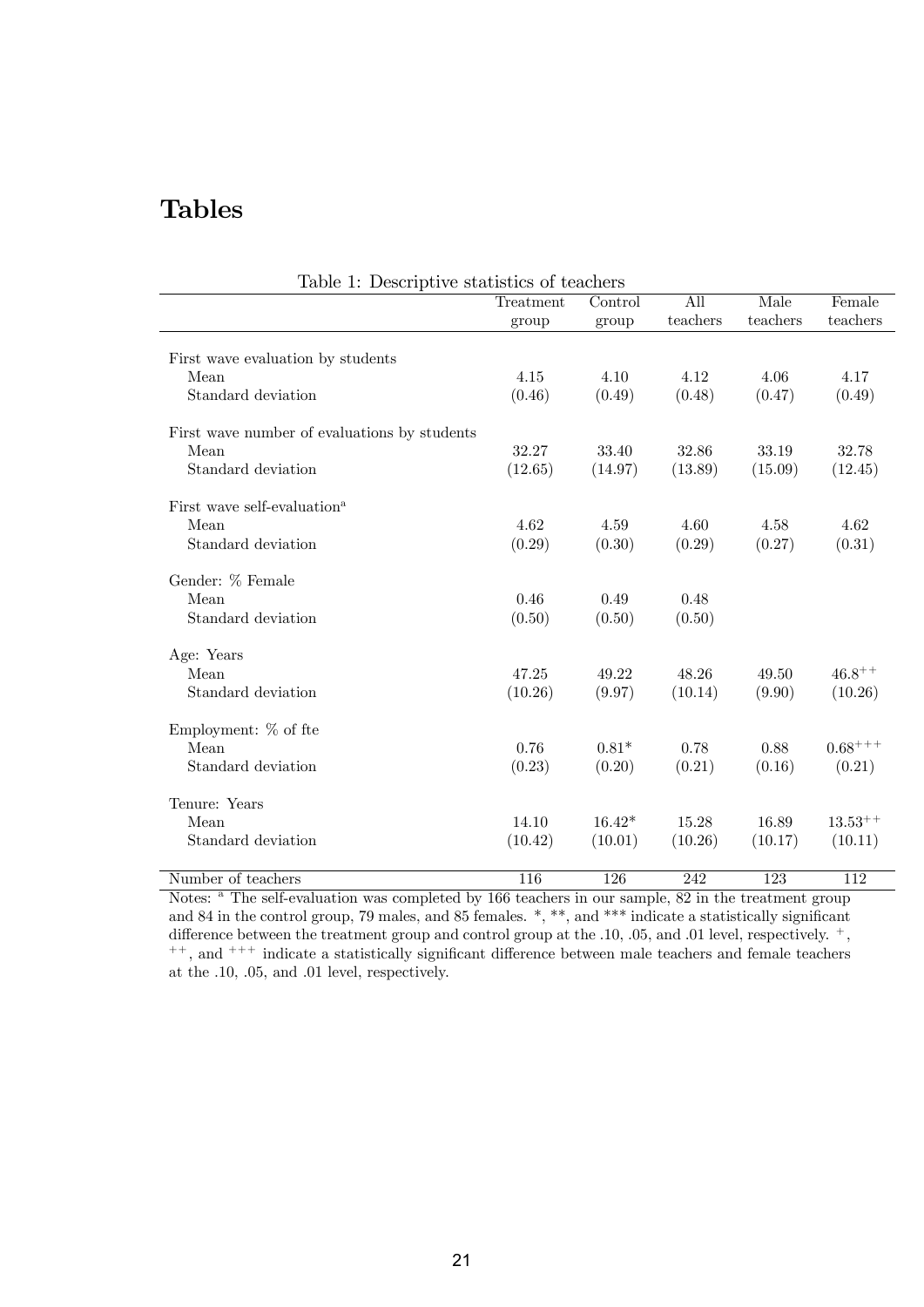| Table 2: Attrition                           |         |            |           |         |
|----------------------------------------------|---------|------------|-----------|---------|
|                                              | Sample  | Total      | Attrition |         |
|                                              |         | Attrition  | Treatment | Control |
|                                              |         |            |           |         |
| First wave evaluation by students            |         |            |           |         |
| Mean                                         | 4.12    | 4.02       | 3.98      | 4.06    |
| Standard deviation                           | (0.48)  | (0.56)     | (0.58)    | (0.56)  |
| First wave number of evaluations by students |         |            |           |         |
| Mean                                         | 32.27   | $28.15***$ | 27.34     | 28.86   |
| Standard deviation                           | (12.65) | (15.58)    | (14.71)   | (16.46) |
| First wave self-evaluation <sup>a</sup>      |         |            |           |         |
| Mean                                         | 4.60    | $4.41***$  | 4.51      | 4.36    |
| Standard deviation                           | (0.29)  | (0.68)     | (0.35)    | (0.81)  |
| Gender: % Female                             |         |            |           |         |
| Mean                                         | 0.48    | 0.47       | 0.48      | 0.46    |
| Standard deviation                           | (0.50)  | (0.50)     | (0.51)    | (0.51)  |
| Age: Years                                   |         |            |           |         |
| Mean                                         | 48.26   | $50.95*$   | 50.96     | 50.95   |
| Standard deviation                           | (10.14) | (9.75)     | (8.65)    | (10.50) |
| Employment: % of fte                         |         |            |           |         |
| Mean                                         | 0.78    | 0.76       | 0.74      | 0.77    |
| Standard deviation                           | (0.21)  | (0.23)     | (0.20)    | (0.25)  |
|                                              |         |            |           |         |
| Tenure: Years                                |         |            |           |         |
| Mean                                         | 15.28   | $18.15*$   | 16.58     | 19.17   |
| Standard deviation                           | (10.26) | (10.16)    | (9.90)    | (10.37) |
| Number of teachers                           | 242     | 81         | 38        | 43      |

Notes: <sup>a</sup> The self-evaluation was completed by 166 teachers in our sample and by 46 teachers who dropped out, of whom 29 had been assigned to the treatment group and 17 to the control group.  $*,$  \*\*, and \*\*\* indicate a statistically significant difference between the sample group and attrition group at the .10, .05, and .01 level, respectively. Within the group of teachers who drop out, none of the differences between teachers assigned to the treatment group and teachers assigned to the control group are statistically significant.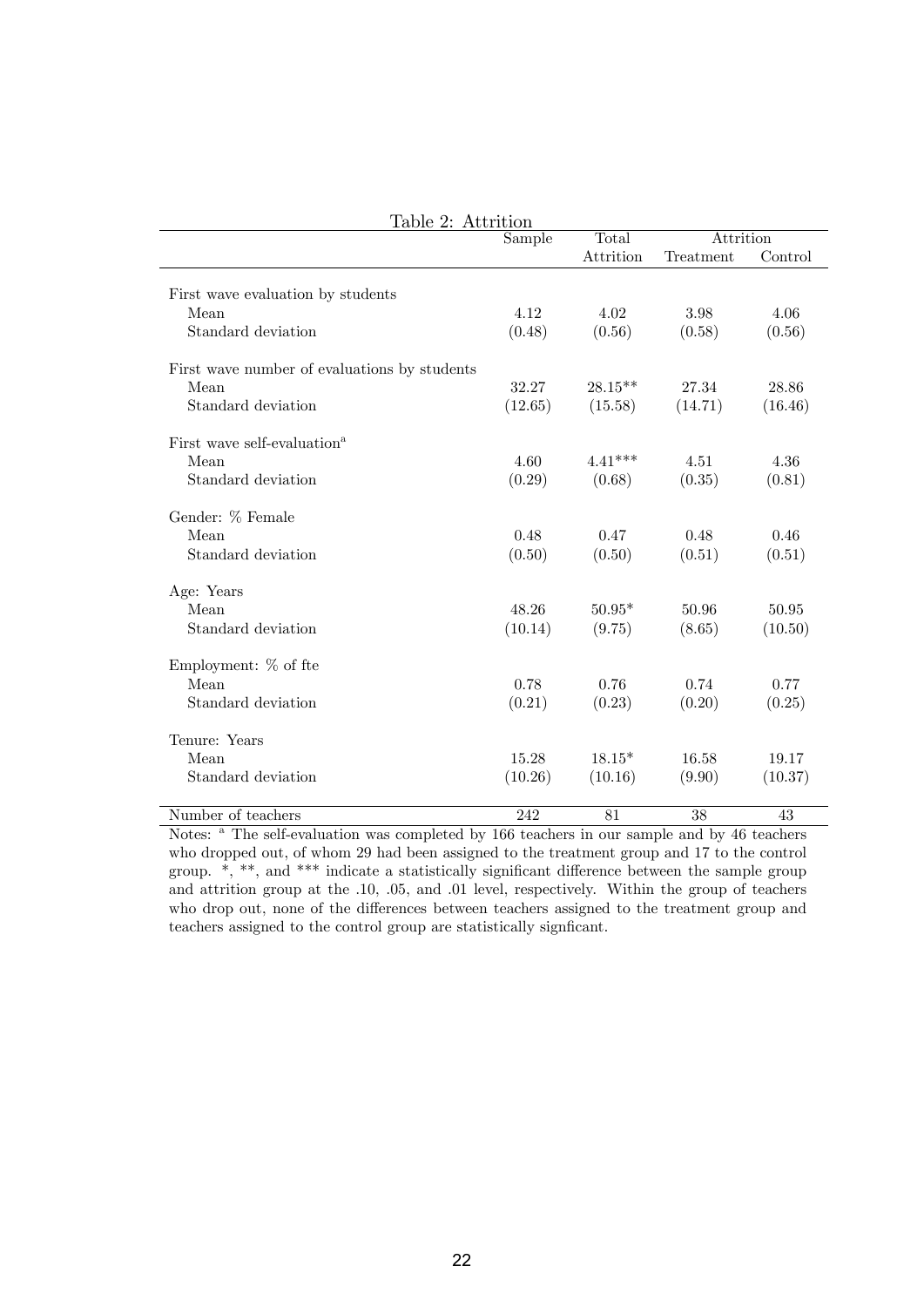|                                              | <b>Both</b>      | First           | No              |
|----------------------------------------------|------------------|-----------------|-----------------|
|                                              | self-evaluations | self-evaluation | self-evaluation |
|                                              | completed        | completed       | completed       |
| Assigned to treatment group                  |                  |                 |                 |
| Mean                                         | 0.49             | 0.50            | 0.45            |
| Standard deviation                           | (0.50)           | (0.51)          | (0.50)          |
| First wave evaluation by students            |                  |                 |                 |
| Mean                                         | 4.21             | 4.05            | $4.00***$       |
| Standard deviation                           | (0.41)           | (0.49)          | (0.55)          |
| First wave number of evaluations by students |                  |                 |                 |
| Mean                                         | 32.20            | 33.41           | 33.74           |
| Standard deviation                           | (13.05)          | (12.49)         | (15.88)         |
| Only first wave self-evaluation              |                  |                 |                 |
| Mean                                         | 4.60             | 4.61            |                 |
| Standard deviation                           | (0.30)           | (0.27)          |                 |
| Gender: % Female                             |                  |                 |                 |
| Mean                                         | 0.50             | 0.61            | $0.37*$         |
| Standard deviation                           | (0.50)           | (0.50)          | (0.49)          |
| Age: Years                                   |                  |                 |                 |
| Mean                                         | 48.23            | 46.88           | 48.94           |
| Standard deviation                           | (9.91)           | (11.21)         | (10.12)         |
| Employment: % of fte                         |                  |                 |                 |
| Mean                                         | 0.82             | 0.69            | $0.77***$       |
| Standard deviation                           | (0.19)           | (0.24)          | (0.22)          |
| Tenure: Years                                |                  |                 |                 |
| Mean                                         | 15.42            | 15.53           | 14.89           |
| Standard deviation                           | (9.97)           | (11.35)         | (10.41)         |
| Number of teachers                           | 132              | 34              | 76              |

|  |  |  |  | Table 3: Descriptive statistics by self-evaluation |
|--|--|--|--|----------------------------------------------------|
|--|--|--|--|----------------------------------------------------|

Notes:  $*,$  \*\*, and \*\*\* indicate a statistically significant difference between the groups at the .10, .05, and .01 level, respectively (based on an F-test).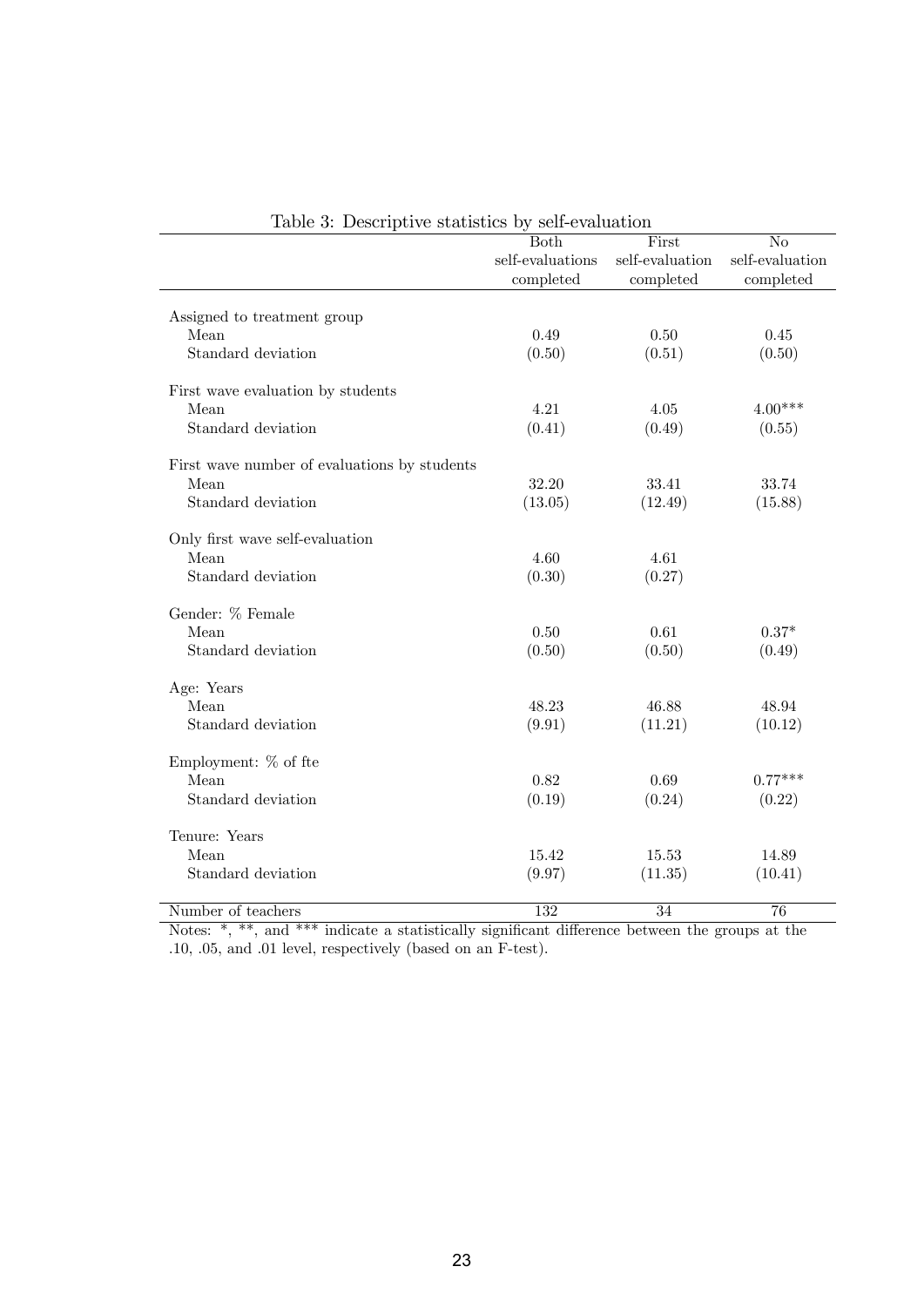| Dependent variable: average student evaluation |         |         |
|------------------------------------------------|---------|---------|
|                                                | (1)     | (2)     |
|                                                | Teacher | Student |
|                                                | level   | level   |
|                                                |         |         |
| Treatment                                      | 0.043   | 0.021   |
|                                                | (0.054) | (0.046) |
| Year-fixed effects                             | Yes     | Yes     |
| Teacher-fixed effects                          | Yes     | Yes     |
|                                                |         |         |
| Observations                                   | 484     | 15194   |
| Teachers                                       | 242     | 242     |
| Within $R^2$                                   | 0.016   | 0.000   |

|  |  |  | Table 4: Effect of feedback on teachers' performance |
|--|--|--|------------------------------------------------------|

Notes: Standard errors clustered at the teacher level between parentheses. \*, \*\*, and \*\*\* indicate significance based on a twosided test at the .10, .05, and .01 level, respectively.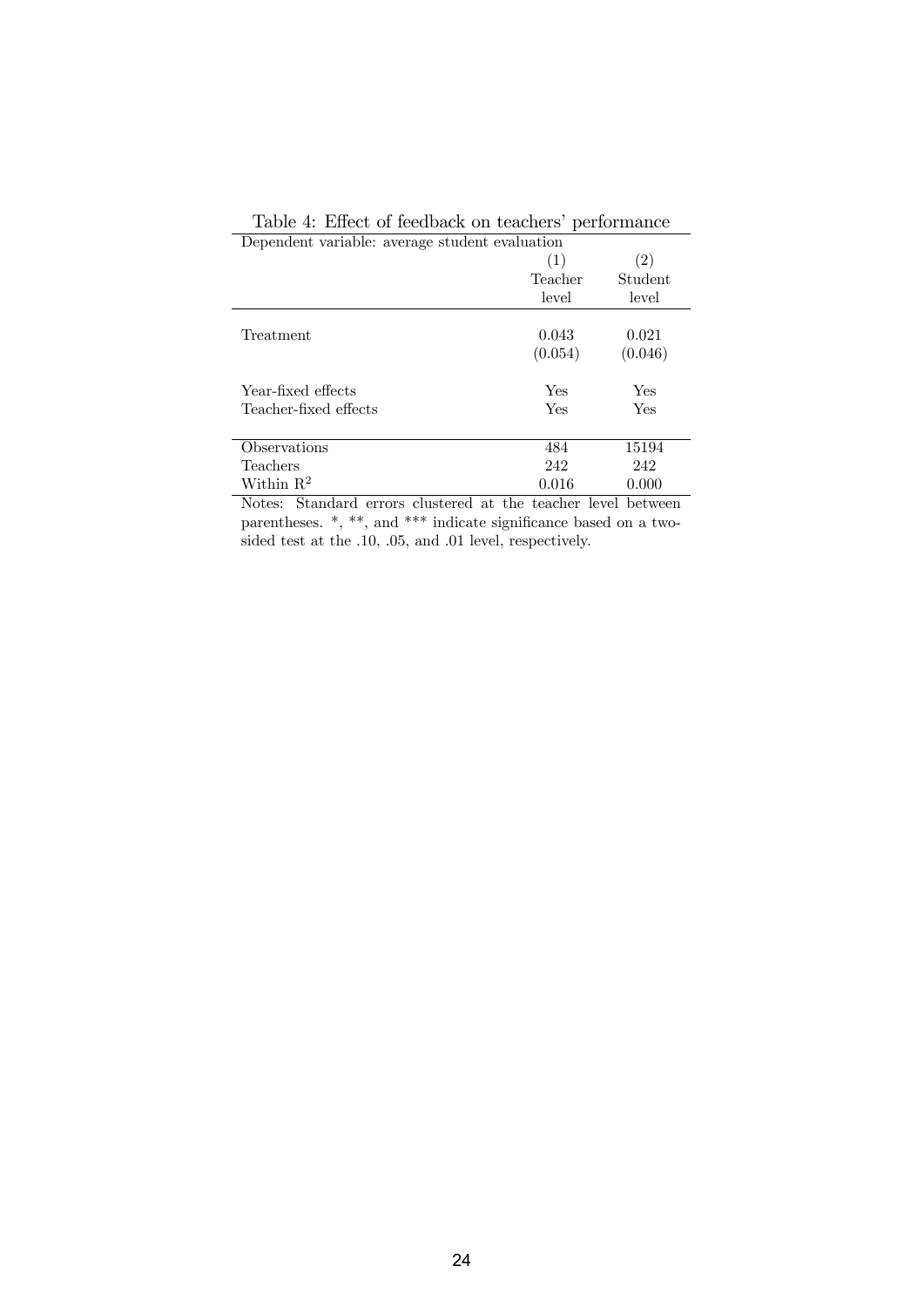| Dependent variable: average student evaluation |           |           |             |             |
|------------------------------------------------|-----------|-----------|-------------|-------------|
|                                                | (1)       | (2)       | (3)         | (4)         |
|                                                |           |           |             |             |
| Treatment                                      | 0.014     | $-0.067$  | 0.062       | 0.105       |
|                                                | (0.066)   | (0.091)   | (0.048)     | (0.076)     |
| $\Delta$ self $\times$ treatment               | 0.104     |           |             |             |
|                                                | (0.110)   |           |             |             |
| $\Delta$ self+ $\times$ treatment              |           | 0.207     |             |             |
|                                                |           | (0.140)   |             |             |
| $\Delta$ self- $\times$ treatment              |           | $-0.275$  |             |             |
|                                                |           | (0.231)   |             |             |
| $\Delta$ team $\times$ treatment               |           |           | $-0.090$    |             |
|                                                |           |           | (0.101)     |             |
| $\Delta$ team+ $\times$ treatment              |           |           |             | $-0.227$    |
|                                                |           |           |             | (0.225)     |
|                                                |           |           |             | 0.001       |
| $\Delta$ team – $\times$ treatment             |           |           |             |             |
|                                                |           |           |             | (0.167)     |
|                                                |           |           |             |             |
| $\Delta$ self $\times$ second period           | $0.216**$ |           |             |             |
|                                                | (0.087)   |           |             |             |
| $\Delta$ self+ $\times$ second period          |           | $0.294**$ |             |             |
|                                                |           | (0.115)   |             |             |
| $\Delta$ self- $\times$ second period          |           | $-0.105$  |             |             |
|                                                |           | (0.168)   |             |             |
| $\Delta$ team $\times$ second period           |           |           | $-0.369***$ |             |
|                                                |           |           | (0.075)     |             |
| $\Delta$ team + $\times$ second period         |           |           |             | $-0.314**$  |
|                                                |           |           |             | (0.154)     |
| $\Delta$ team – $\times$ second period         |           |           |             | $-0.407***$ |
|                                                |           |           |             | (0.134)     |
|                                                |           |           |             |             |
| Teacher fixed effects                          | Yes       | Yes       | Yes         | Yes         |
| Time fixed effect                              | Yes       | Yes       | Yes         | Yes         |
|                                                |           |           |             |             |
| <b>Observations</b>                            | 332       | 332       | 484         | 484         |
| Teachers                                       | 166       | 166       | 242         | 242         |
| Within $\mathbb{R}^2$                          | .166      | .218      | .217        | .218        |

Table 5: Heterogenous treatment effects of feedback on performance

Notes: Standard errors clustered at the teacher level between parentheses.  $*,$  \*\*, and \*\*\* indicate significance based on a two-sided test at the .10, .05, and .01 level, respectively. Variable  $\Delta$ self is the difference between a teacher's first-period average self-assessment score and her first-period average student evaluation score. Variable  $\Delta$ team is the difference between a teacher's first-period average student evaluation score and the average of all first-period average student evaluation scores of the teachers in her team.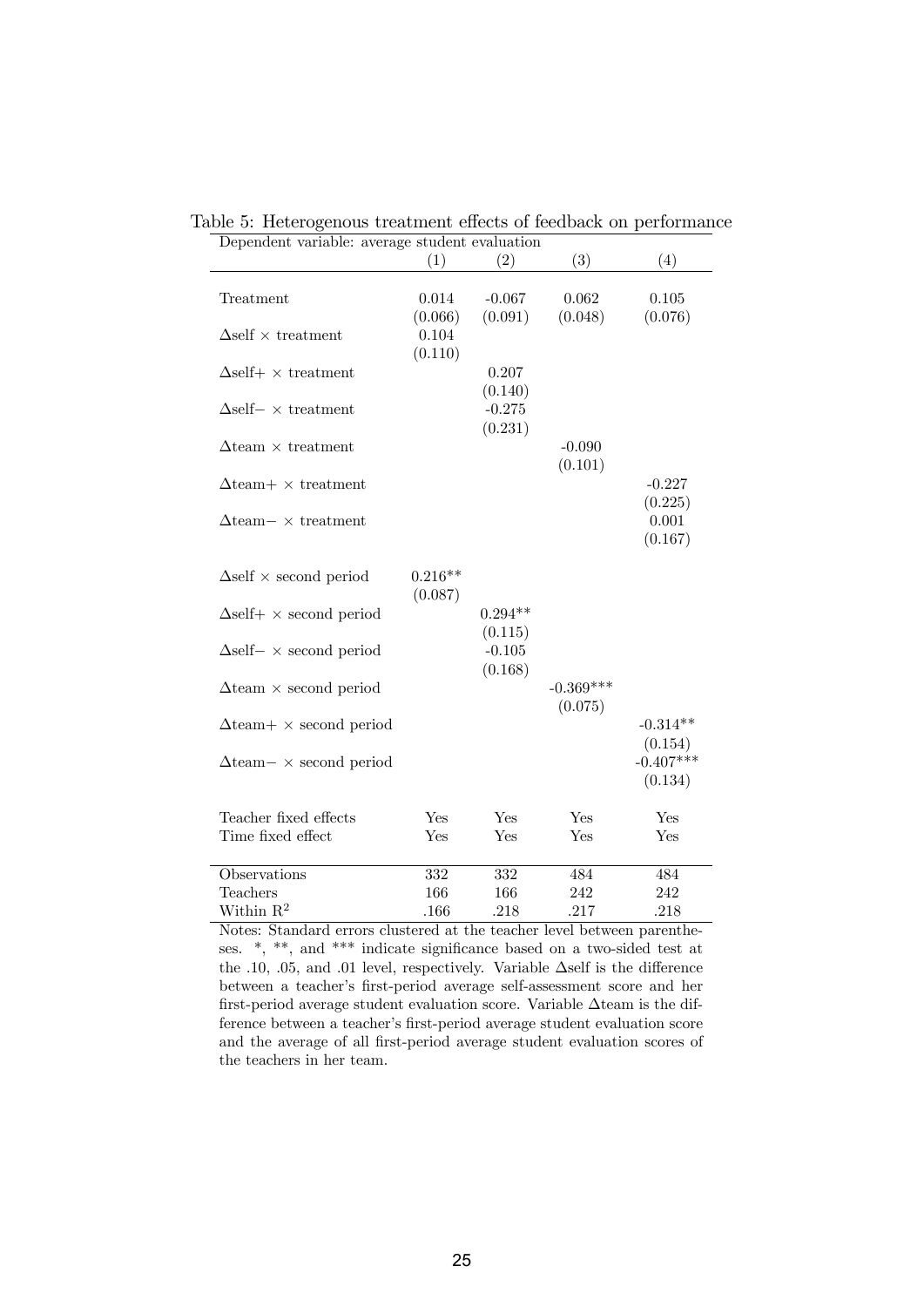|                                       | (1)      | (2)      | (3)         |
|---------------------------------------|----------|----------|-------------|
| Treatment                             | $-0.067$ | $-0.042$ | $-0.040$    |
|                                       | (0.046)  | (0.059)  | (0.076)     |
| $\Delta$ self $\times$ treatment      |          | $-0.108$ |             |
|                                       |          | (0.097)  |             |
| $\Delta$ self+ × treatment            |          |          | $-0.104$    |
|                                       |          |          | (0.122)     |
| $\Delta$ self- $\times$ treatment     |          |          | 0.012       |
|                                       |          |          | (0.230)     |
| $\Delta$ self $\times$ second period  |          | $-0.091$ |             |
|                                       |          | (0.060)  |             |
| $\Delta$ self+ $\times$ second period |          |          | $-0.014$    |
|                                       |          |          | (0.075)     |
| $\Delta$ self- $\times$ second period |          |          | $-0.418***$ |
|                                       |          |          | (0.120)     |
| Teacher fixed effects                 | Yes      | Yes      | Yes         |
| Time fixed effect                     | Yes      | Yes      | Yes         |
|                                       |          |          |             |
| Observations                          | 264      | 264      | 264         |
| Teachers                              | 132      | 132      | 132         |
| Within $\mathbb{R}^2$                 | .016     | .095     | .121        |

Table 6: Effect of feedback on the teachers' self-evaluation Dependent variable: average self-evaluation

Notes: Standard errors clustered at the teacher level between parentheses.  $*,$  \*\*, and \*\*\* indicate significance based on a two-sided test at the .10, .05, and .01 level, respectively. Variable  $\Delta$ self is the difference between a teacher's first-period average self-assessment score and her first-period average student evaluation score.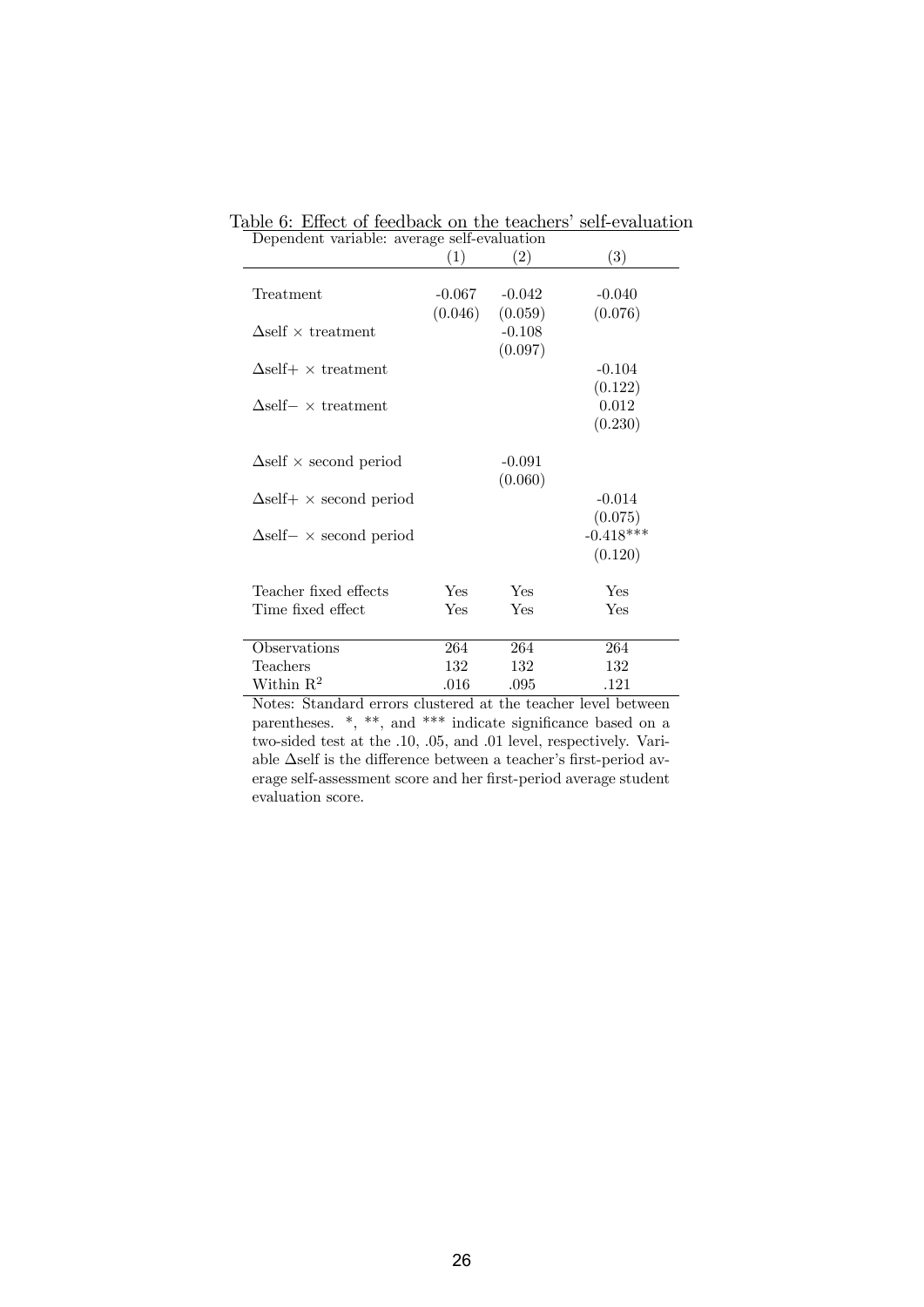| Dependent variable: Job satisfaction |          |          |          |          |                  |
|--------------------------------------|----------|----------|----------|----------|------------------|
|                                      | (1)      | (2)      | (3)      | (4)      | (5)              |
|                                      |          |          |          |          |                  |
| Treatment                            | $-0.068$ | $-0.257$ | $-0.263$ | $-0.047$ | $-0.189$         |
|                                      | (0.133)  | (0.214)  | (0.262)  | (0.134)  | (0.233)          |
|                                      |          |          |          |          |                  |
| $\Delta$ self                        |          | $-0.407$ |          |          |                  |
|                                      |          | (0.262)  |          |          |                  |
| $\Delta$ self+                       |          |          | $-0.423$ |          |                  |
|                                      |          |          | (0.278)  |          |                  |
| $\Delta$ self-                       |          |          | 0.884    |          |                  |
|                                      |          |          | (1.789)  |          |                  |
| $\Delta$ self $\times$ treatment     |          | 0.292    |          |          |                  |
|                                      |          | (0.321)  |          |          |                  |
| $\Delta$ self+ × treatment           |          |          | 0.301    |          |                  |
|                                      |          |          | (0.375)  |          |                  |
| $\Delta$ self- $\times$ treatment    |          |          | $-0.638$ |          |                  |
|                                      |          |          | (1.931)  |          |                  |
| $\Delta$ team                        |          |          |          | 0.274    |                  |
|                                      |          |          |          | (0.211)  |                  |
| $\Delta$ team+                       |          |          |          |          | $-0.172$         |
| $\Delta$ team-                       |          |          |          |          | (0.446)<br>0.544 |
|                                      |          |          |          |          | (0.361)          |
| $\Delta$ team $\times$ treatment     |          |          |          | $-0.419$ |                  |
|                                      |          |          |          | (0.283)  |                  |
| $\Delta$ team+ $\times$ treatment    |          |          |          |          | $-0.013$         |
|                                      |          |          |          |          | (0.650)          |
| $\Delta$ team – $\times$ treatment   |          |          |          |          | $-0.777$         |
|                                      |          |          |          |          | (0.498)          |
|                                      |          |          |          |          |                  |
| Individual controls                  | Yes      | Yes      | Yes      | Yes      | Yes              |
|                                      |          |          |          |          |                  |
| Observations                         | 162      | 130      | 130      | 162      | 162              |
| $\rm R^2$                            | .032     | .052     | .024     | .047     | .025             |

Table 7: Effect of feedback on teachers' job satisfaction

Notes: Standard errors between parentheses. \*, \*\*, and \*\*\* indicate significance based on a two sided test at the .10, .05, and .01 level, respectively. Individual controls are gender, age, tenure, and full-time equivalent. Variable  $\Delta$ self is the difference between a teacher's firstperiod average self-assessment score and her first-period average student evaluation score. Variable  $\Delta\textrm{team}$  is the difference between a teacher's first-period average student evaluation score and the average of all firstperiod average student evaluation scores of the teachers in her team.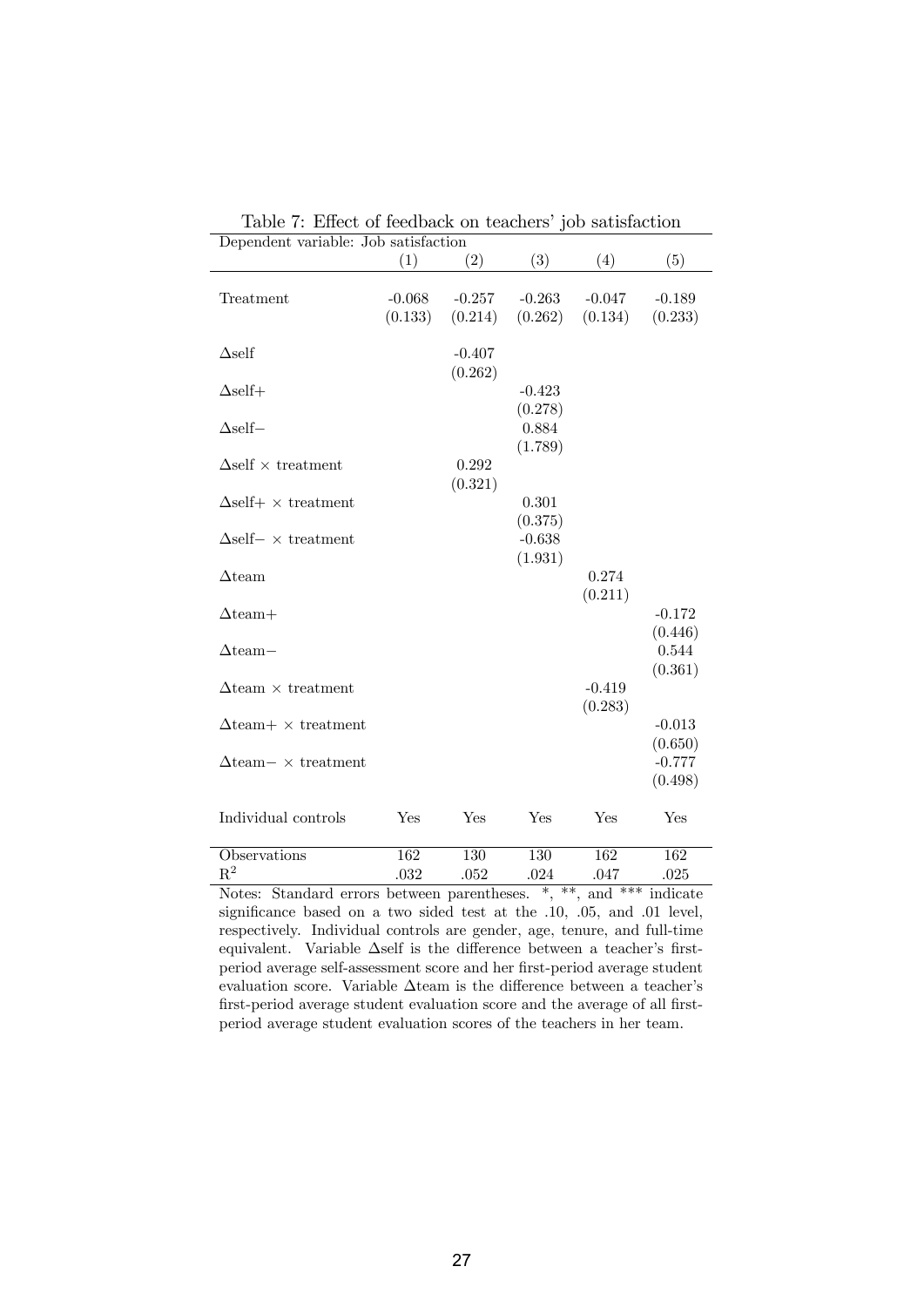|                                                                                                                          |                                                                                                 |               |                        |             | Table 8: Gender differences in the effects of feedback |                                       |                 |                          |
|--------------------------------------------------------------------------------------------------------------------------|-------------------------------------------------------------------------------------------------|---------------|------------------------|-------------|--------------------------------------------------------|---------------------------------------|-----------------|--------------------------|
| Dependent variable:                                                                                                      | avg student evaluation                                                                          |               | avg student evaluation |             | avg student evaluation                                 |                                       | self-evaluation |                          |
|                                                                                                                          | Male                                                                                            | Female        | Male                   | Female      | Male                                                   | Female                                | Male            | Female                   |
|                                                                                                                          | $\begin{array}{c} \square \end{array}$                                                          | $\widehat{c}$ | $\widehat{c}$          | $\bigoplus$ | $\widetilde{5}$                                        | $\widehat{6}$                         | $(\zeta)$       | $\circledS$              |
| Treatment                                                                                                                | $-0.043$                                                                                        | 0.099         | $-0.053$               | $-0.116$    | $-0.007$                                               | $0.214*$                              | $-0.078$        | 0.038                    |
|                                                                                                                          | (0.067)                                                                                         | (0.088)       | (0.147)                | (0.121)     | (0.102)                                                | (0.115)                               | (0.110)         | (0.098)                  |
| $\Delta \text{self+} \times \text{treatment}$                                                                            |                                                                                                 |               | 0.035                  | $0.403**$   |                                                        |                                       | $-0.008$        |                          |
|                                                                                                                          |                                                                                                 |               | (0.230)                | (0.161)     |                                                        |                                       | (0.144)         | $\frac{-0.230}{(0.216)}$ |
| $\Delta \text{self}-\times$ treatment                                                                                    |                                                                                                 |               | $-0.707*$              | $-0.448$    |                                                        |                                       | 0.341           |                          |
|                                                                                                                          |                                                                                                 |               | (0.420)                | (0.349)     |                                                        |                                       | (0.440)         | (0.333)                  |
| $\Delta$ team $+ \times$ treatment                                                                                       |                                                                                                 |               |                        |             | 0.116                                                  | $-0.797*$                             |                 |                          |
|                                                                                                                          |                                                                                                 |               |                        |             | (0.271)                                                | (0.420)                               |                 |                          |
| $\Delta$ team $- \times$ treatment                                                                                       |                                                                                                 |               |                        |             | $-0.086$                                               | $-0.163$                              |                 |                          |
|                                                                                                                          |                                                                                                 |               |                        |             | (0.243)                                                | (0.227)                               |                 |                          |
| $\Delta$ self+ $\times$ second period                                                                                    |                                                                                                 |               | $0.312*$               | 0.194       |                                                        |                                       | $-0.051$        | $0.058\,$                |
|                                                                                                                          |                                                                                                 |               | (0.176)                | (0.132)     |                                                        |                                       | (0.099)         | $(0.133)$<br>$-0.340***$ |
| $\Delta$ self – $\times$ second period                                                                                   |                                                                                                 |               | 0.561                  | $-0.185$    |                                                        |                                       | $-0.862**$      |                          |
|                                                                                                                          |                                                                                                 |               | (0.384)                | (0.180)     |                                                        |                                       | (0.403)         | (0.092)                  |
| $\Delta$ team+ × second period                                                                                           |                                                                                                 |               |                        |             | $-0.377*$                                              | $-0.344$                              |                 |                          |
|                                                                                                                          |                                                                                                 |               |                        |             | (0.195)                                                | (0.260)                               |                 |                          |
| $\Delta$ team $- \times$ second period                                                                                   |                                                                                                 |               |                        |             | $-0.454***$                                            | $-0.097$                              |                 |                          |
|                                                                                                                          |                                                                                                 |               |                        |             | (0.159)                                                | (0.182)                               |                 |                          |
| Teacher fixed effects                                                                                                    | ${\rm Yes}$                                                                                     | ${\rm Yes}$   | ${\rm Yes}$            | $\rm Yes$   | ${\rm Yes}$                                            | ${\rm Yes}$                           | ${\rm Yes}$     | ${\rm Yes}$              |
| Time fixed effect                                                                                                        | Yes                                                                                             | ${\rm Yes}$   | ${\rm Yes}$            | Yes         | ${\rm Yes}$                                            | ${\it Yes}$                           | ${\rm Yes}$     | ${\rm Yes}$              |
| Observations                                                                                                             | 246                                                                                             | 224           | 158                    | 172         | 246                                                    | 224                                   | 136             | 132                      |
| Teachers                                                                                                                 | 123                                                                                             | 112           | $\mathcal{C}$          | 86          | 123                                                    | 112                                   | 68              | 66                       |
| Within $\mathbf{R}^2$                                                                                                    | .004                                                                                            | 037           | .181                   | 303         | 275                                                    | 233                                   | 0.203           | 0.136                    |
| Notes: Standard errors                                                                                                   | clustered at the teacher level between parentheses.                                             |               |                        |             | $*$                                                    | , and *** indicate significance based |                 |                          |
| on a two-sided test at                                                                                                   | the .10, .05, and .01 level, respectively. Variable Aself is the difference between a teacher's |               |                        |             |                                                        |                                       |                 |                          |
| first-period average self-assessment score and her first-period average student evaluation score. Variable Ateam is the  |                                                                                                 |               |                        |             |                                                        |                                       |                 |                          |
| difference between a teacher's first-period average student evaluation score and the average of all first-period average |                                                                                                 |               |                        |             |                                                        |                                       |                 |                          |
| student evaluation scores of the teachers in her team.                                                                   |                                                                                                 |               |                        |             |                                                        |                                       |                 |                          |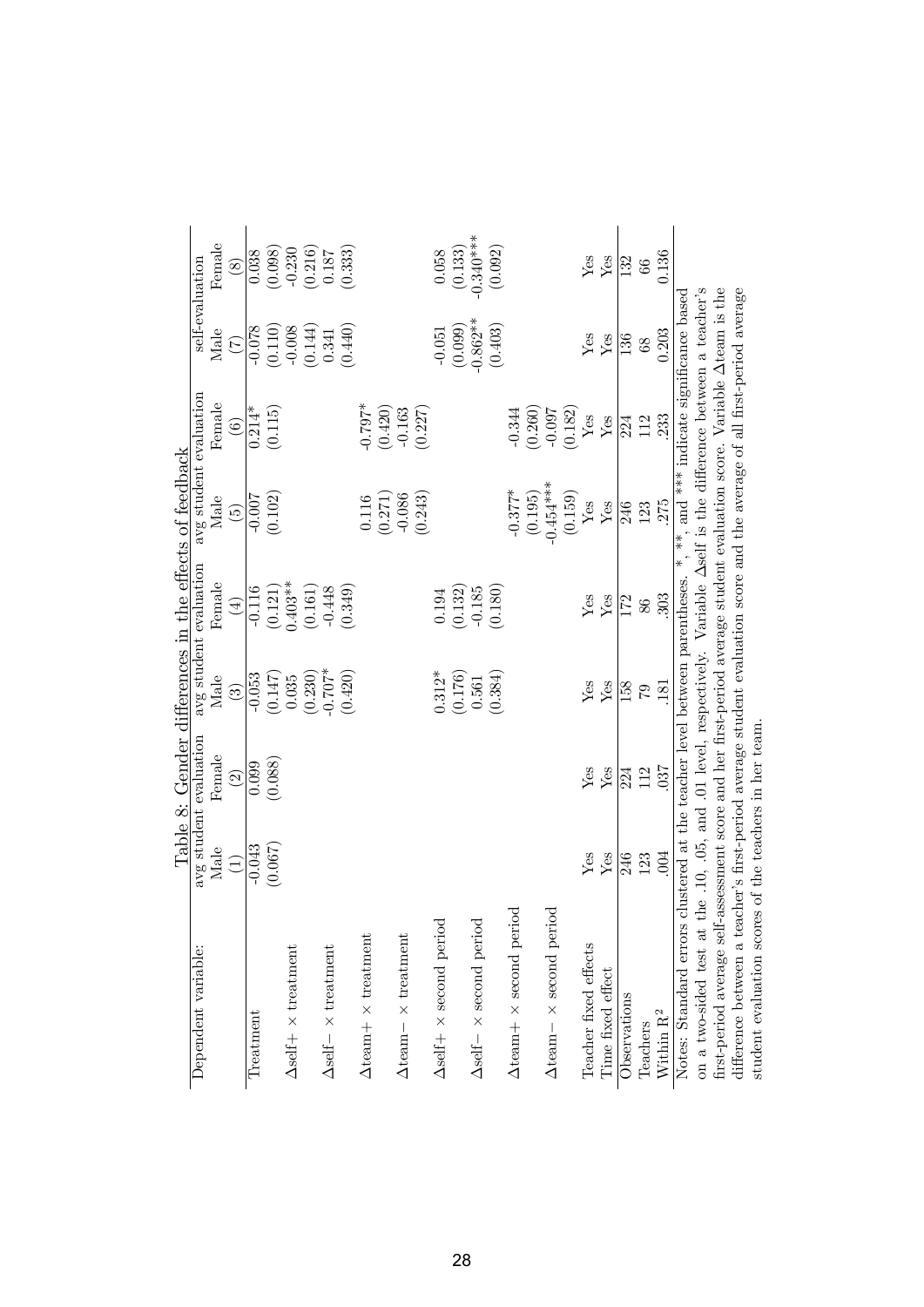## Figures



Figure 1: Average student evaluation scores by year

Notes: A student's evaluation of a teacher is defined as the average score on 19 statements on the teacher's performance (see Appendix A). The answer categories for each statement are [1] Disagree, [2] Disagree somewhat, [3] Disagree somewhat/Agree somewhat, [4] Agree somewhat, and [5] Agree.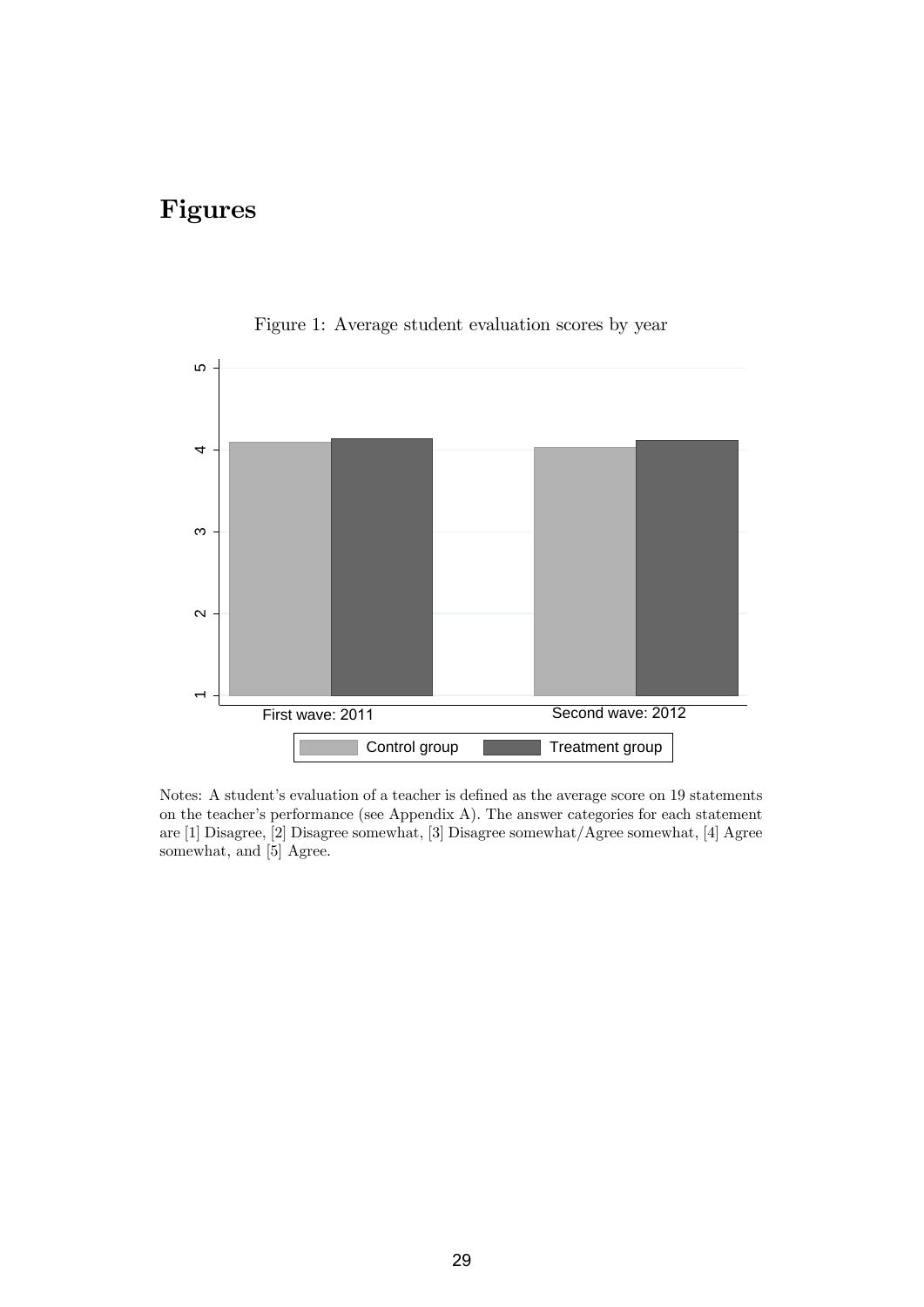Figure 2: Distribution of student evaluations in the first wave



Notes: Distribution estimated using a kernel density function. A student's evaluation of a teacher is defined as the average score on 19 statements on the teacher's performance (see Appendix A). The answer categories for each statement are [1] Disagree, [2] Disagree somewhat, [3] Disagree somewhat/Agree somewhat, [4] Agree somewhat, and [5] Agree.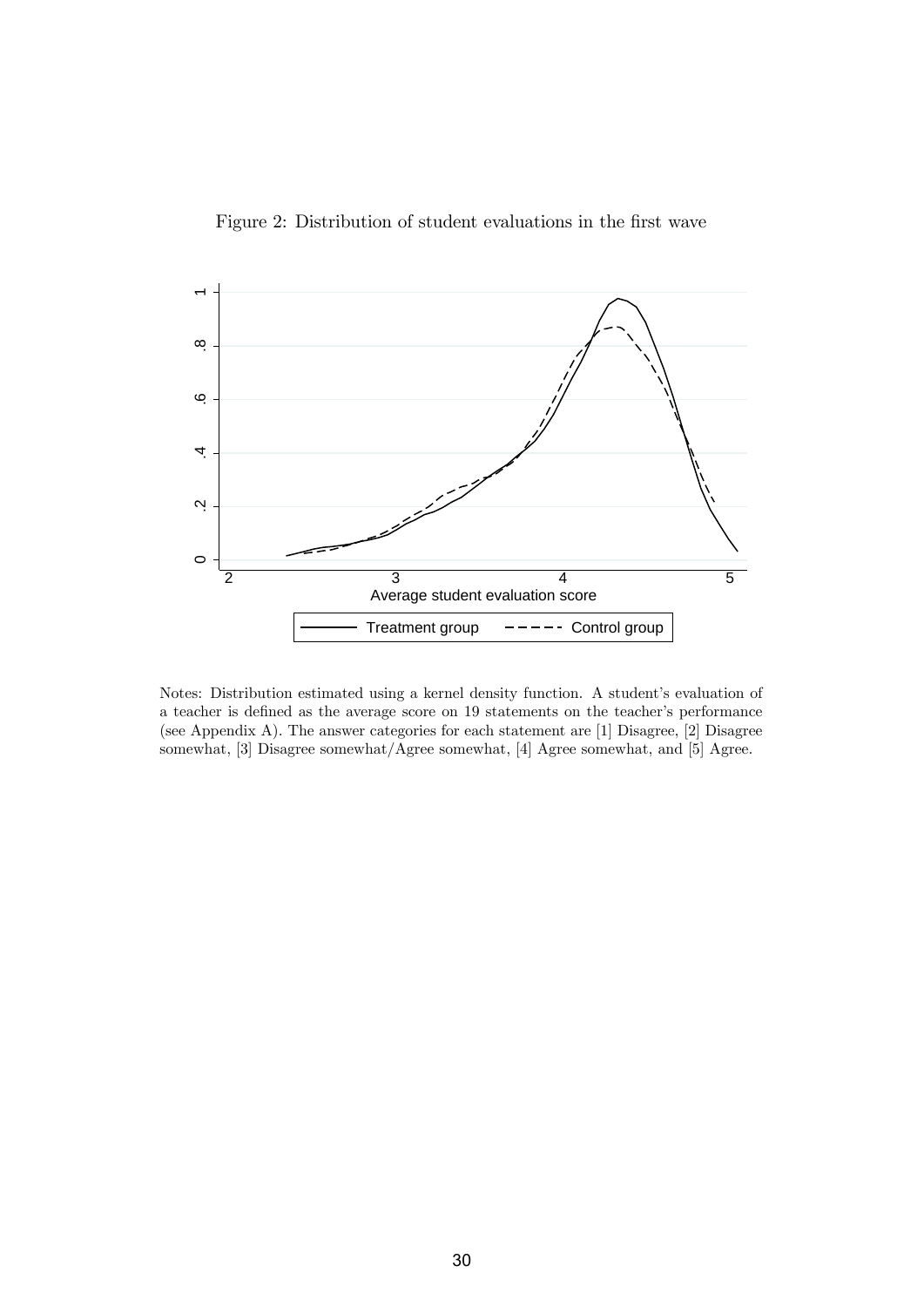Figure 3: Distribution of student evaluations in the second wave



Notes: Distribution estimated using a kernel density function. A student's evaluation of a teacher is defined as the average score on 19 statements on the teacher's performance (see Appendix A). The answer categories for each statement are [1] Disagree, [2] Disagree somewhat, [3] Disagree somewhat/Agree somewhat, [4] Agree somewhat, and [5] Agree.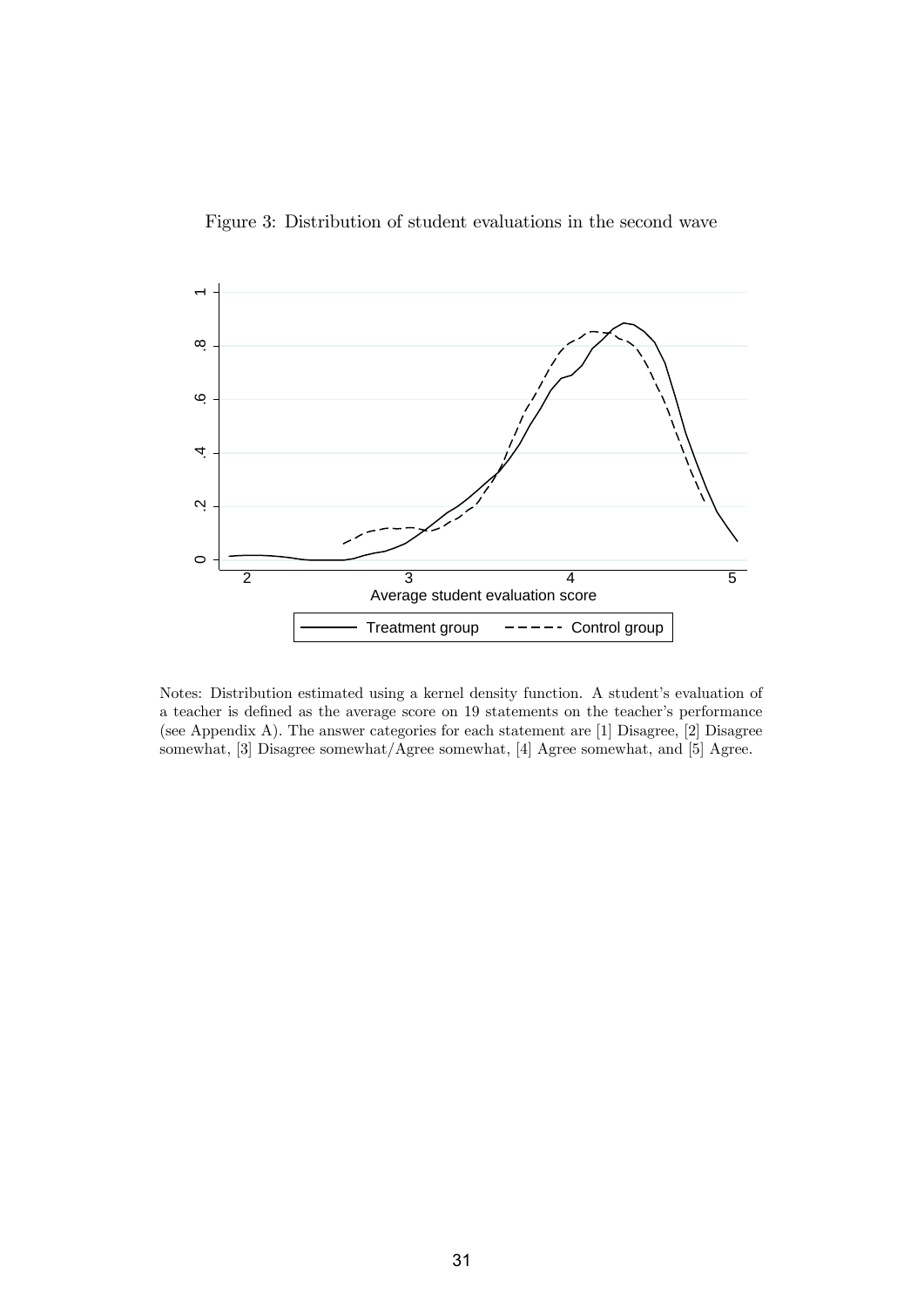Figure 4: Estimated effect of feedback by the difference between a teacher's self-evaluation score and her student evaluation score



Notes: This figure shows the estimated treatment effect given the difference between a teacher's first-period average self-assessment score and her average first-period student evaluation score  $(\Delta self_i)$ . Dashed lines show the 95% confidence interval. The grey area shows a kernel density of the observations.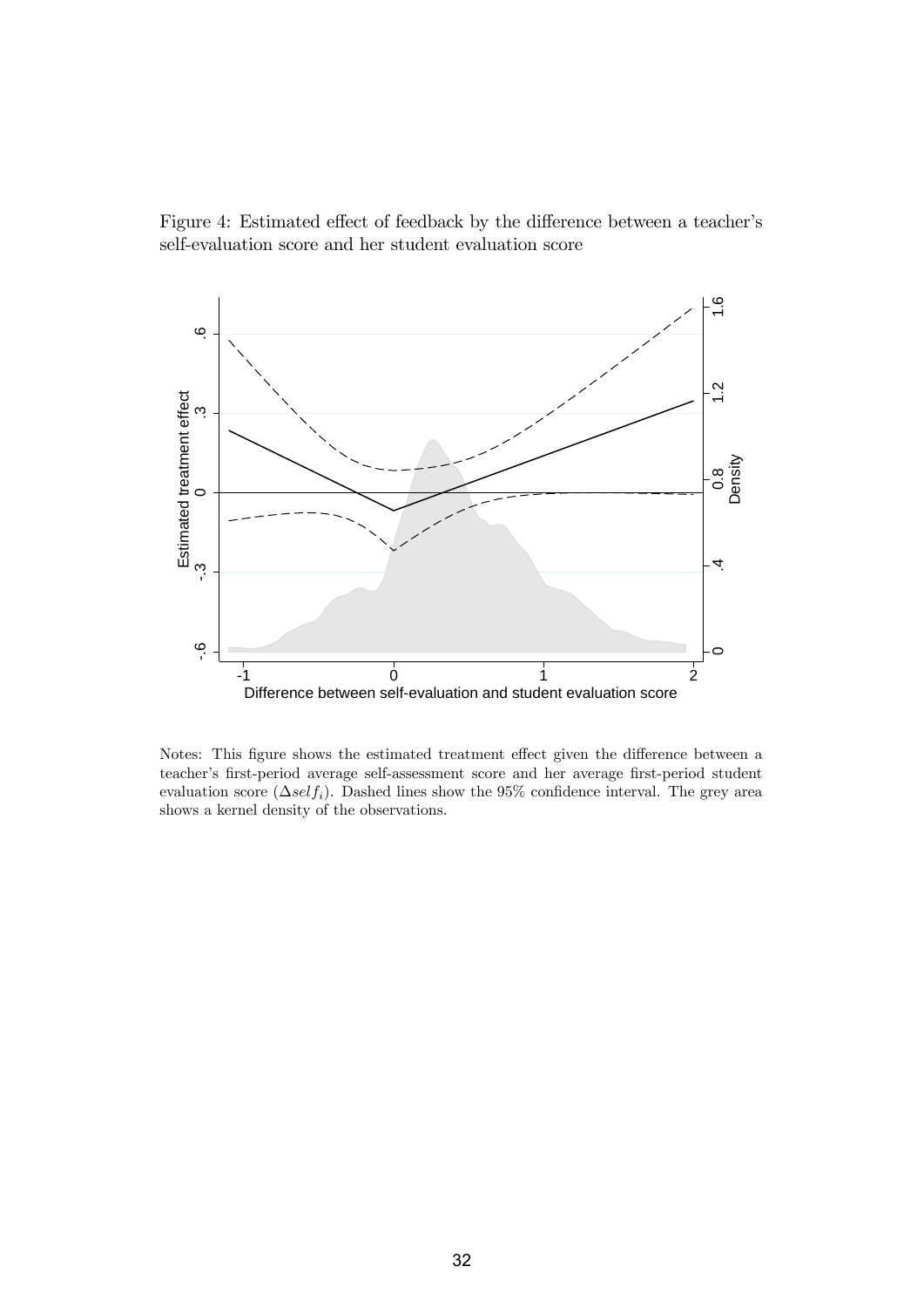Figure 5: Estimated effect of feedback by the difference between a teacher's student evaluation score and her team's average score



Notes: This figure shows the estimated treatment effect given the difference between a teacherís Örst-wave average student evaluation score and the average of all Örst-wave average student evaluation scores of the teachers in her team  $(\Delta team_i)$ . Dashed lines show the  $95\%$  confidence interval. The grey area shows a kernel density of the observations.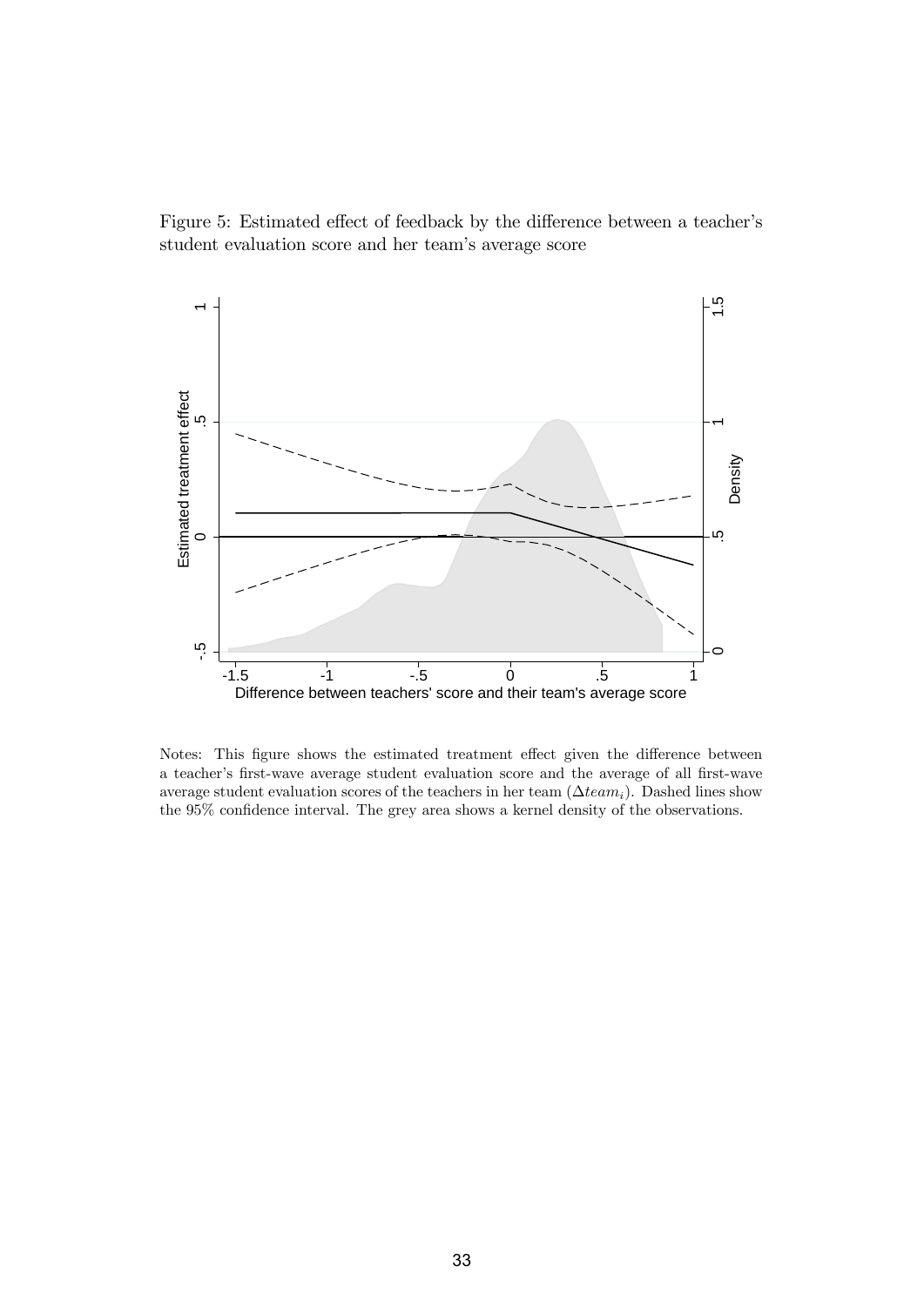



Notes: This figure shows the estimated treatment effect on teachers' average self-evaluation score given the difference between a teacher's first-period average self-evaluation score and her average first-period student evaluation score  $(\Delta self_i)$ . Dashed lines show the 95% confidence interval. The grey area shows a kernel density of the observations.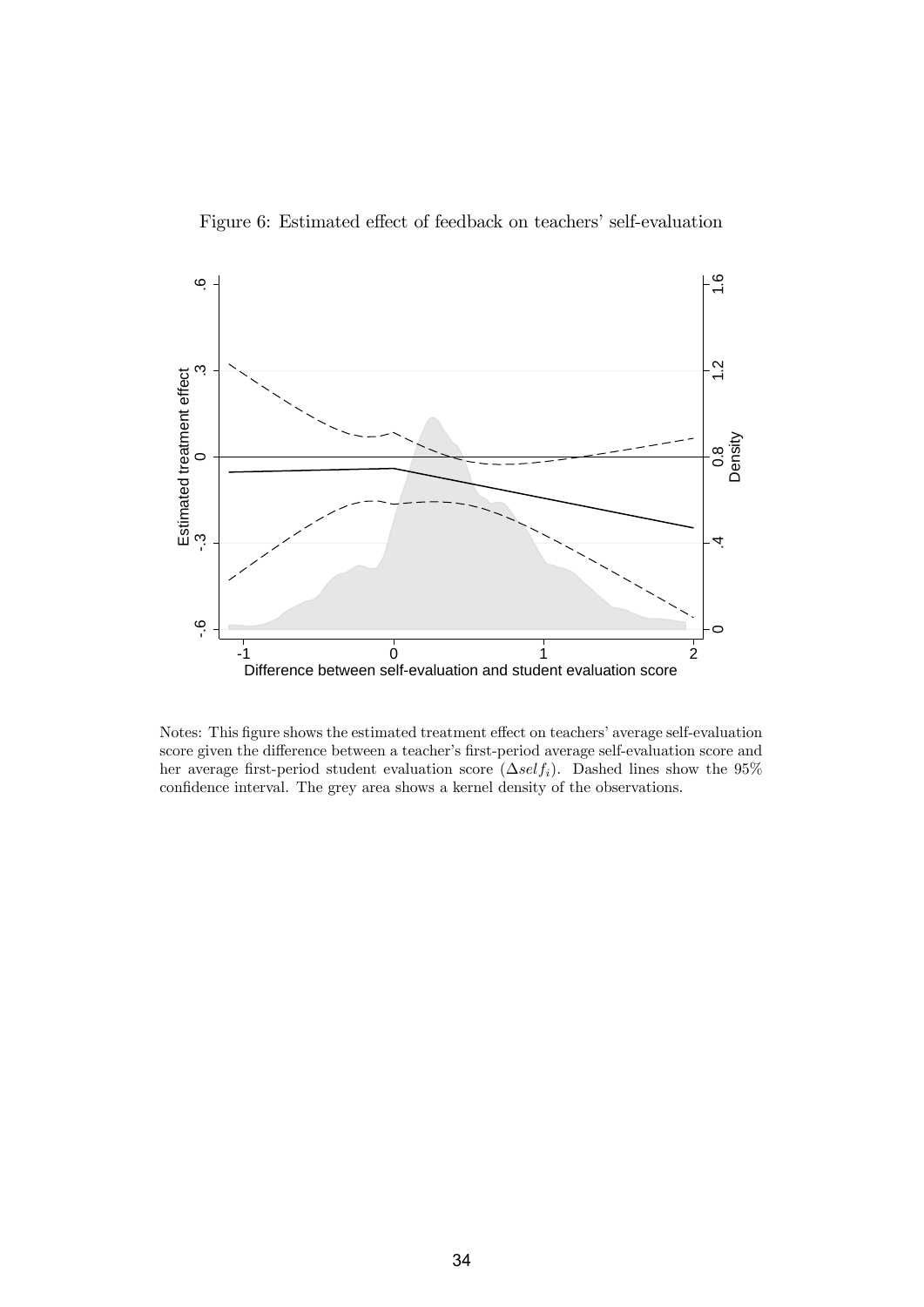Figure 7: Estimated effect of feedback on teachers' job satisfaction by the difference between a teacher's self-evaluation score and her student evaluation score



Notes: This figure shows the estimated treatment effect on teachers' job satisfaction given the difference between a teacher's first-period average self-evaluation score and her average first-period student evaluation score  $(\Delta self_i)$ . Dashed lines show the 95% confidence interval. The grey area shows a kernel density of the observations.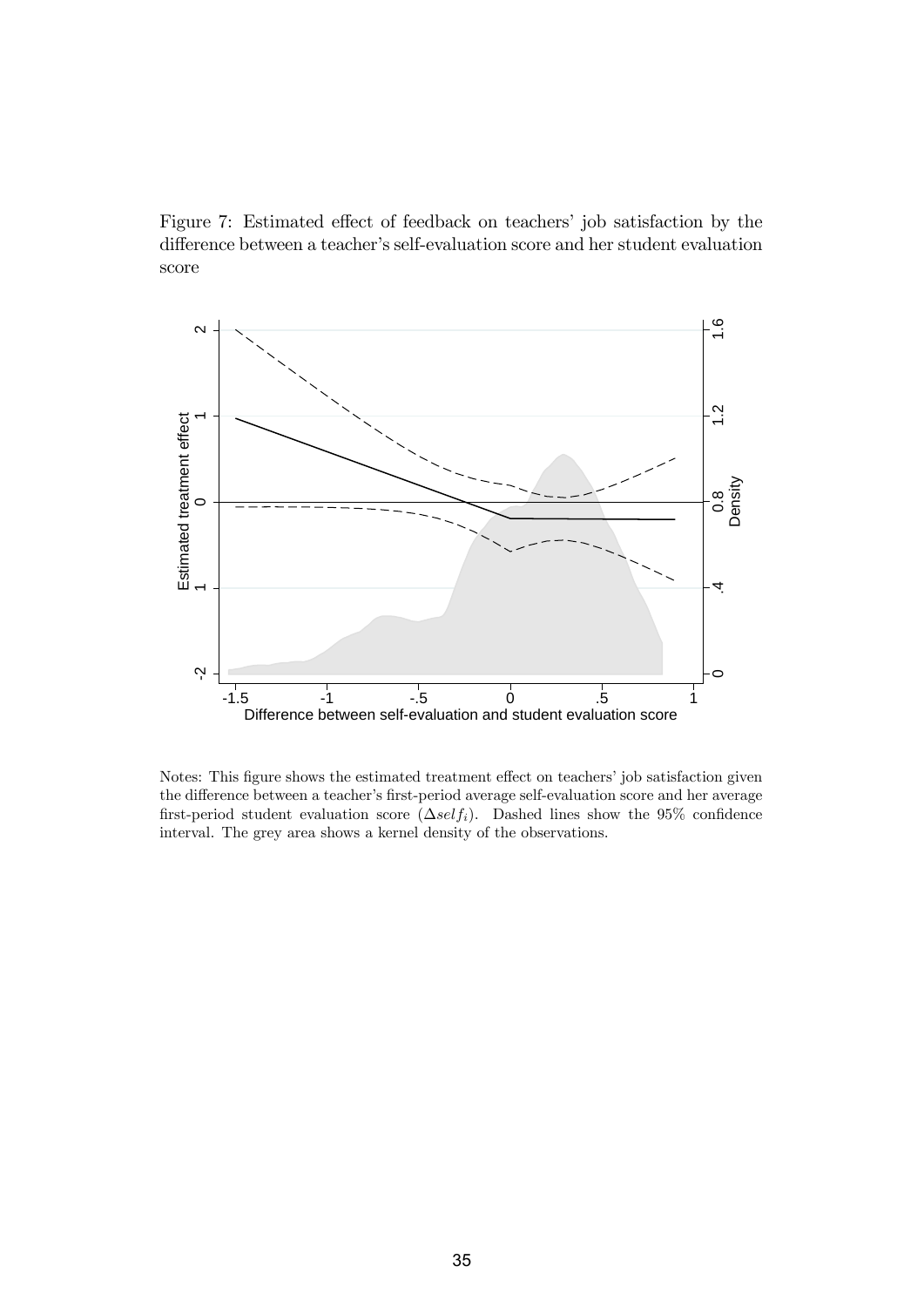Figure 8: Estimated effect of feedback on teachers' job satisfaction by the difference between a teacher's own student evaluation score in the first wave and her teamís average score



Notes: This figure shows the estimated treatment effect on teachers' job satisfaction given the difference between a teacher's first-wave average student evaluation score and the average of all Örst-wave average student evaluation scores of the teachers in her team ( $\Delta team_i$ ). Dashed lines show the 95% confidence interval. The grey area shows a kernel density of the observations.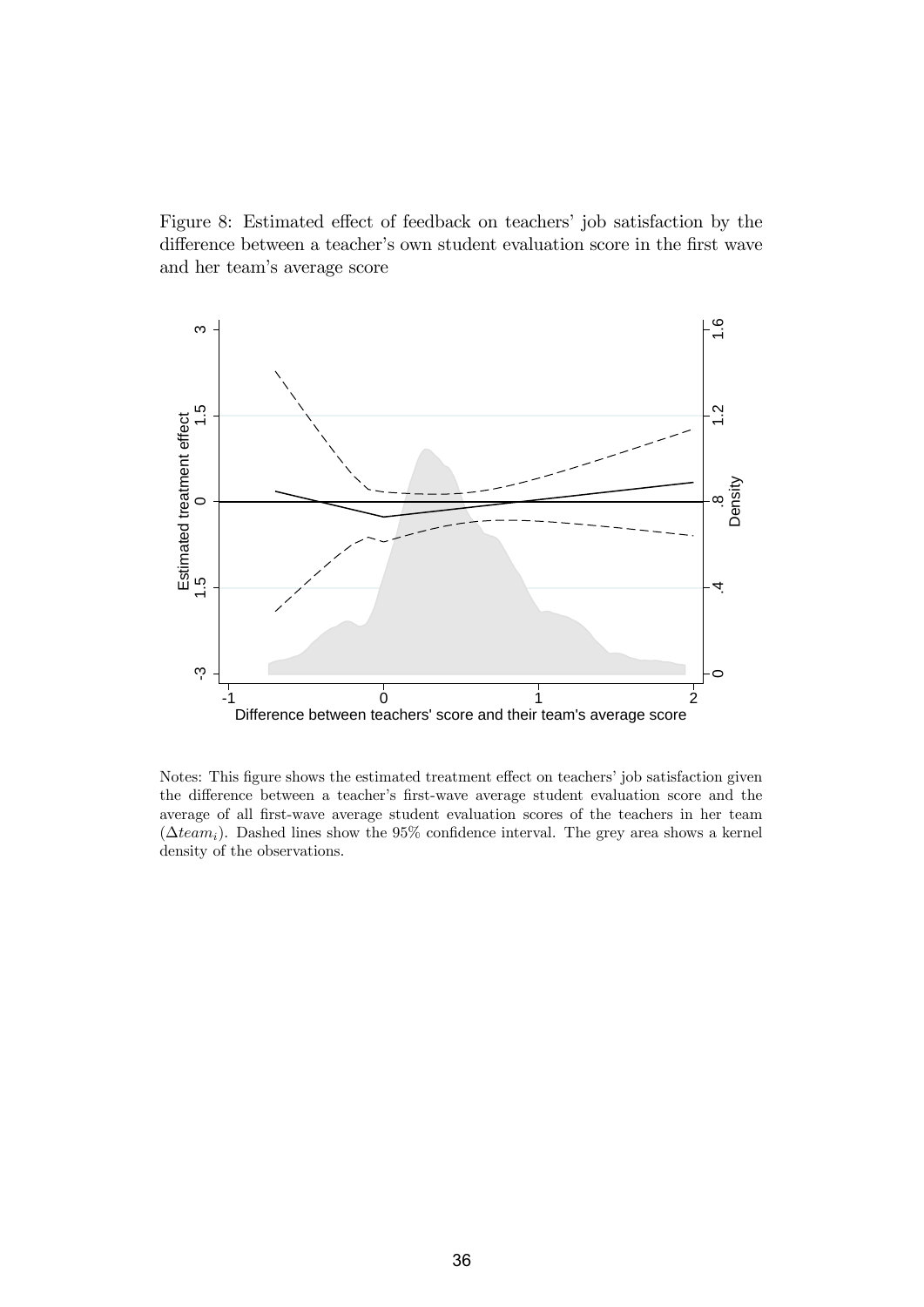



Notes: This figure shows the estimated treatment effect given the difference between a teacher's first-period average self-assessment score and her average first-period student evaluation score  $(\Delta self_i)$ , by teachers' gender. Dashed lines show the 95% confidence interval. The grey areas show kernel densities of the observations.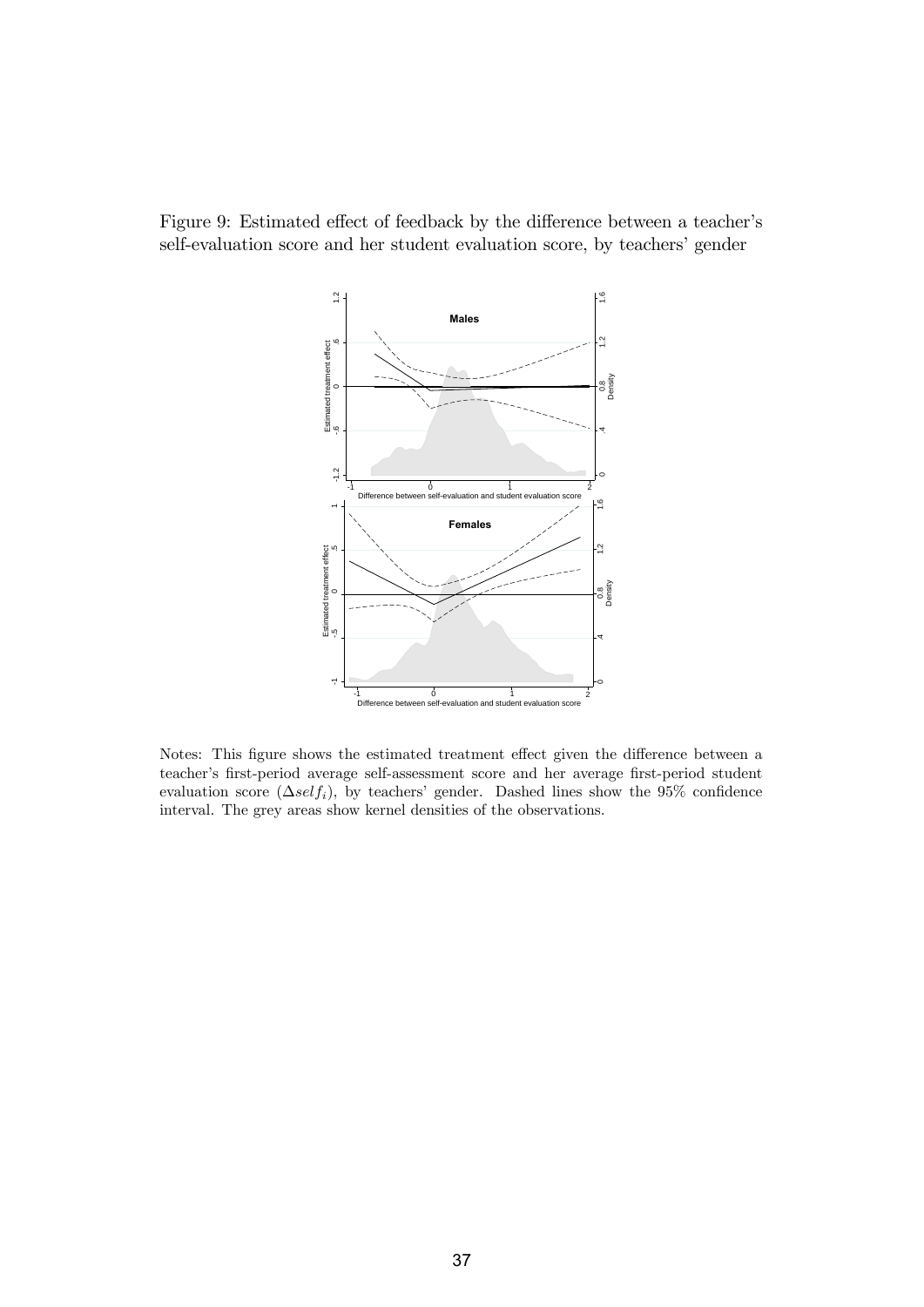Figure 10: Estimated effect of feedback by the difference between a teacher's own student evaluation score in the first wave and her team's average score, by teachers' gender



Notes: This figure shows the estimated treatment effect given the difference between a teacherís Örst-wave average student evaluation score and the average of all Örst-wave average student evaluation scores of the teachers in her team  $(\Delta team_i)$ , by teachers' gender. Dashed lines show the 95% confidence interval. The grey areas show kernel densities of the observations.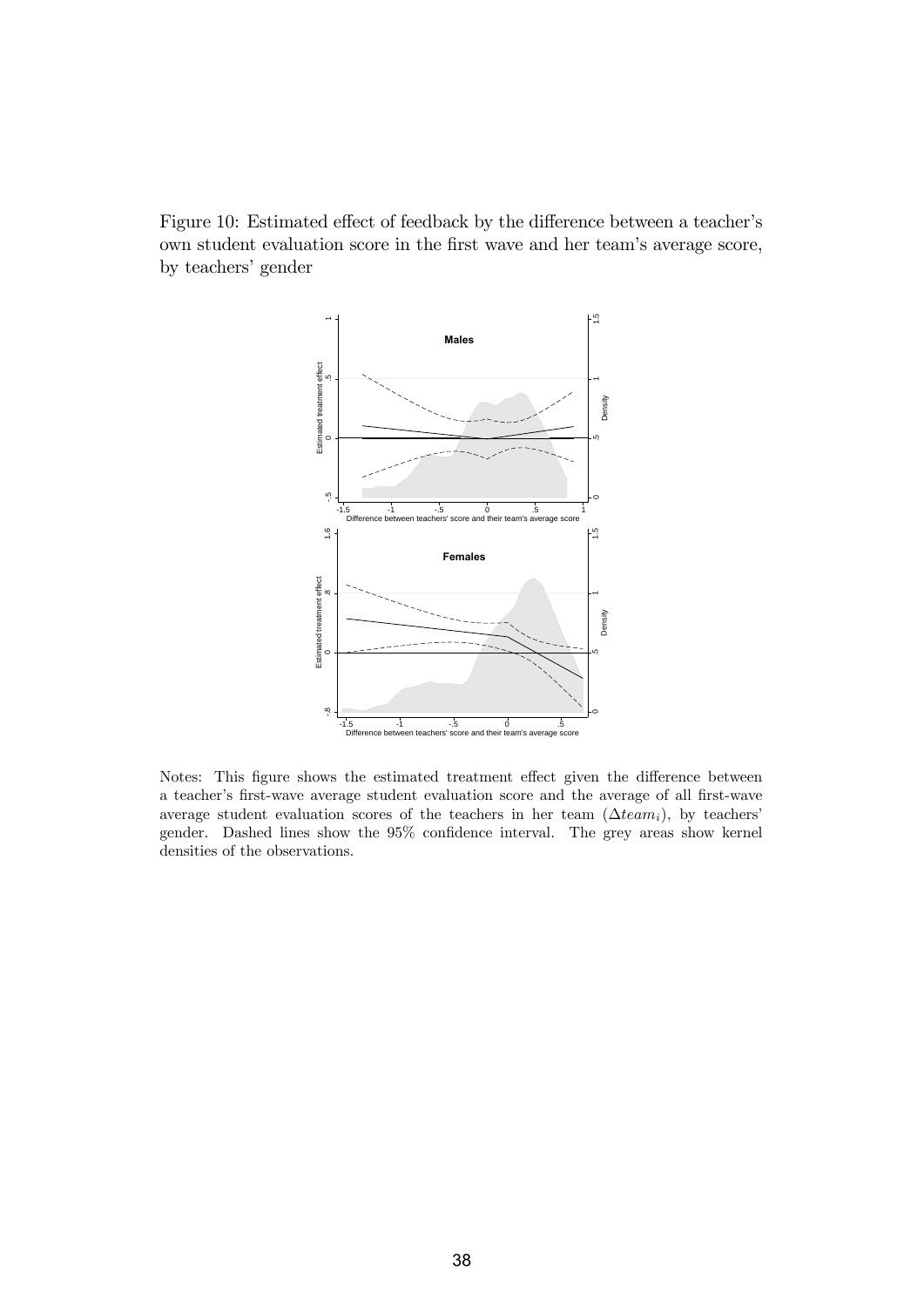

Figure 11: Estimated effect of feedback on teachers' self-evaluation, by teachers' gender

Notes: This figure shows the estimated treatment effect on teachers' average self-evaluation score given the difference between a teacher's first-period average self-evaluation score and her average first-period student evaluation score  $(\Delta self_i)$ , by teachers' gender. Dashed lines show the  $95\%$  confidence interval. The grey areas show kernel densities of the observations.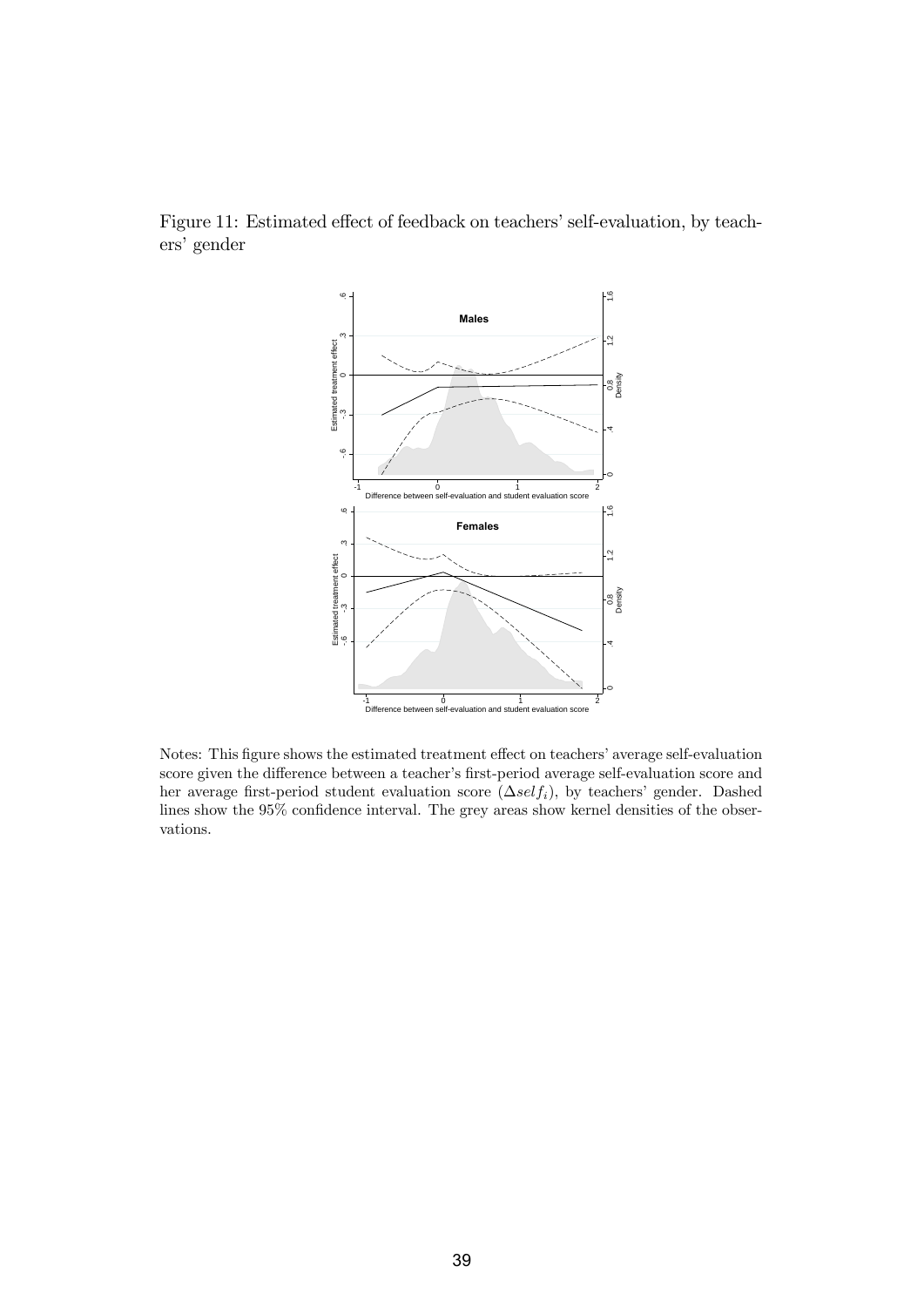| ۶<br>ì<br>A r |  |
|---------------|--|
|               |  |

The student evaluation form (translated from Dutch):

|                 |                                                                                                                                                                                                                               | Disagree | somewhat<br>Disagree | somewhat<br>Disagree<br>somewhat<br>Agree | somewhat<br>Agree | Agree | applicable<br>know / not<br>Do not |
|-----------------|-------------------------------------------------------------------------------------------------------------------------------------------------------------------------------------------------------------------------------|----------|----------------------|-------------------------------------------|-------------------|-------|------------------------------------|
|                 | The teacher is well able to answer questions about the<br>contents of the course                                                                                                                                              |          |                      | ٠                                         |                   |       |                                    |
|                 | The teacher ensures variety in class                                                                                                                                                                                          |          |                      |                                           |                   |       |                                    |
|                 | The teacher keeps me interested                                                                                                                                                                                               |          |                      |                                           |                   |       |                                    |
|                 | already know and can do<br>The teacher adapts to what I                                                                                                                                                                       |          |                      |                                           |                   |       |                                    |
|                 | The teacher is able to explain the connection to the real world The teacher is well able to answer my questions                                                                                                               |          |                      |                                           |                   |       |                                    |
|                 |                                                                                                                                                                                                                               |          |                      |                                           |                   |       |                                    |
|                 |                                                                                                                                                                                                                               |          |                      |                                           |                   |       |                                    |
|                 |                                                                                                                                                                                                                               |          |                      |                                           |                   |       |                                    |
|                 | The teacher makes me feel comfortable in class The teacher is able to maintain order in class The teacher deals with all students in an equal manner The teacher stimulates independent work The teacher is clear in his expe |          |                      |                                           |                   |       |                                    |
|                 |                                                                                                                                                                                                                               |          |                      |                                           |                   |       |                                    |
|                 |                                                                                                                                                                                                                               |          |                      |                                           |                   |       |                                    |
| 22152           | The teacher checks whether I did my assignments or homework                                                                                                                                                                   |          |                      |                                           |                   |       |                                    |
|                 | The teacher is consistent in adhering to appointments<br>The teacher answers e-mails on time (within 2 workda                                                                                                                 |          |                      |                                           |                   |       |                                    |
|                 | on time (within 2 workdays)                                                                                                                                                                                                   |          |                      |                                           |                   |       |                                    |
|                 | The teacher grades assignments within 14 days                                                                                                                                                                                 |          |                      |                                           |                   |       |                                    |
|                 | am able to have a discussion with my teacher if I disagree with                                                                                                                                                               |          |                      |                                           |                   |       |                                    |
|                 | he teacher                                                                                                                                                                                                                    |          |                      |                                           |                   |       |                                    |
| $\frac{27}{18}$ | The teacher takes me seriously                                                                                                                                                                                                |          |                      |                                           |                   |       |                                    |
|                 | ts regarding their behavior<br>The teacher addresses student                                                                                                                                                                  |          |                      |                                           |                   |       | ┒                                  |
| 19              | me in both speech and behavior<br>The teacher is an example to                                                                                                                                                                |          |                      |                                           |                   |       |                                    |
| $\Omega$        | You can write any comments or recommendations here using up to 300 characters.<br>Commonents/recommandations                                                                                                                  |          |                      |                                           |                   |       |                                    |
|                 |                                                                                                                                                                                                                               |          |                      |                                           |                   |       |                                    |

Name teacher: Name teacher: